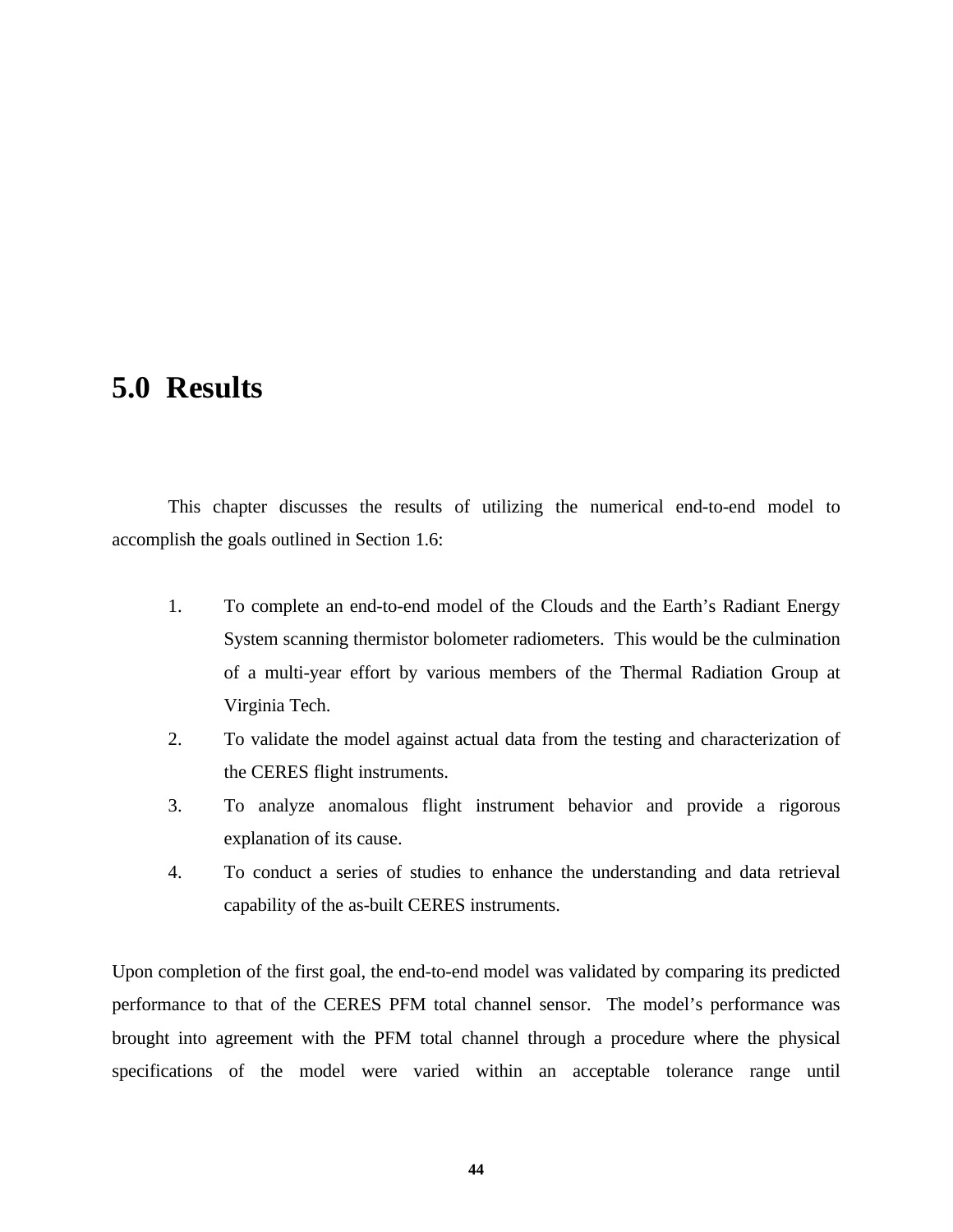#### <span id="page-1-0"></span>*Kory J. Priestley Chapter 5. Results* **45**

the predicted performance matched that of the actual flight sensor. This procedure is discussed in detail in Sections 5.1 through 5.3.

Once the model's performance was brought into agreement with the actual flight sensor, a study was conducted to quantify and classify the presence of an anomalous slow response mode in the flight sensor data. In addition, the end-to-end model was used to verify the origin of the slow mode and to assess the effectiveness of numerical filtering algorithms designed to restore the performance of the flight instrument. These discussions appear in Sections 5.2 and 5.4.

Finally, the model was used to enhance the understanding of several aspects of the flight instrument's behavior in the hope that the enhanced understanding will improve the data retrieval capability of the as-built flight sensors. In conducting this study the model was used to predict the experimentally measured optical and instrument point spread functions (Sections 5.5 and 5.6), as well as to quantify the effects which degradation of the detectors may have on data retrieval capability (Section 5.8).

## **5.1 Detector Module Assembly Responsivity and Time Constant Validation - Flight Hardware and Model**

Nominal dimensional specifications and thermophysical property values for the detector module assemblies in the CERES Proto-Flight Model (PFM) are shown in [Table 5.](#page-4-0) Current manufacturing processes do not allow for the consistent fabrication of bolometer detectors with identical physical dimensions. Although the uncontrolled variations in physical dimensions are quite small during the manufacturing process, they are sufficiently large to introduce appreciable differences in the thermal and electrical characteristics of the completed bolometers. Use of the nominal dimensions is adequate for general studies of the CERES instrument's characteristics. In order to simulate and predict the behavior of actual as-built assemblies, it is necessary to develop a procedure which allows the numerical model to more closely resemble the characteristics of the actual bolometers.

The first step in implementing this procedure was to conduct a numerical sensitivity study which revealed the effects of varying the thickness of each layer in the bolometers individually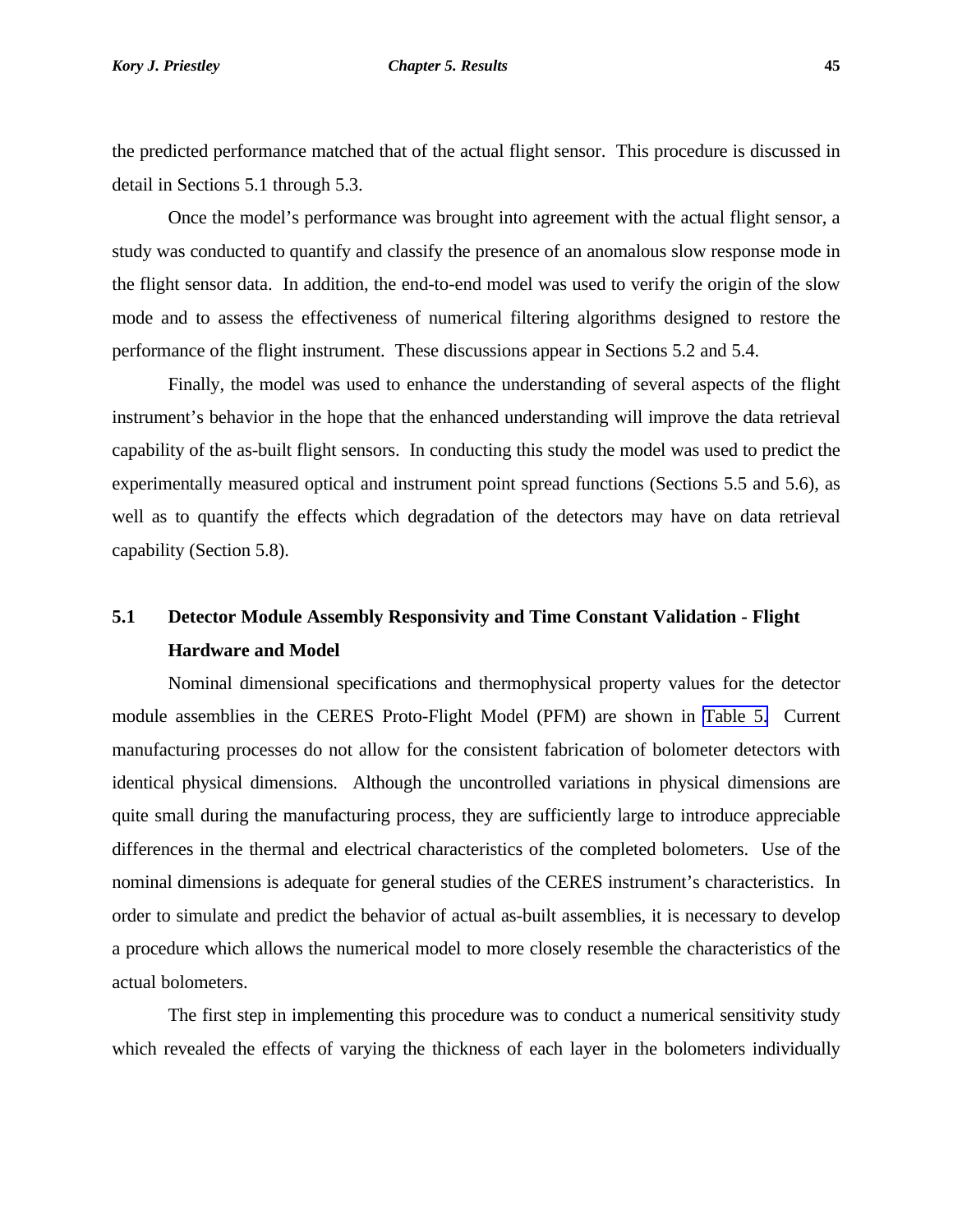<span id="page-2-0"></span>while holding all other layers at their nominal dimensions. The electrical time constant as well as responsivity were calculated for each geometry in order to quantify the sensitivity of these parameters to thickness variations. Responsivity is a measure of a detector's ability to sense a unit amount of radiant energy and is defined as the ratio of the detector response to the amount of energy arriving at the detector surface. In using this definition one should note that the spectral flatness of the blackening agent of the detector is included in the value of the measured responsivity; thus the responsivity needs to be associated with a wavelength interval. For this study, time constant and responsivity were based on  $V_{\text{out}}$  and  $V_2-V_1$  in the pre-amplifier electronics, respectively, as labeled in [Figure 3.9.](#page-16-0) Results may be seen in [Table 6,](#page-5-0) which presents the predicted performance sensitivities of the detector module assembly to changes in detector layer dimensions. It is important to note that the sensitivities are essentially linear over realistic ranges of layer thickness, and independent of wavelength interval.

The reader should take note that the concept of time constant is based upon the premise that the detector module assembly responds in a first-order fashion to a step input applied at time t=0. Algebraically this may be stated as

$$
R_{\text{transient}} = \left[1 - \frac{1}{e^{\frac{t}{\tau}}} \right] R_{\text{steady state}}, \qquad (5.1)
$$

where e is the exponential operator and t is time. The time constant,  $\tau$ , of a first-order system is defined as the period it takes for the response to reach 63.2 percent of its final value.

It is assumed that the CERES detectors respond in a first-order fashion for the purposes of presenting values for the time constant. The correctness of this assumption is discussed in Section 5.2. The numerically determined time constant and responsivity for a thermistor bolometer detector module assembly having the specified PFM detector module assembly dimensions seen in [Table 5](#page-4-0) are 8.64 ms and 65.2  $VW<sup>-1</sup>$ , respectively. These values were numerically determined by allowing a step increase in monochromatic energy to uniformly illuminate the absorber layer ( $\varepsilon = 0.9$ ), and then allowing the instrument to reach a steady-state condition. This methodology allows for the influence of self-heating in both detectors to be taken into account.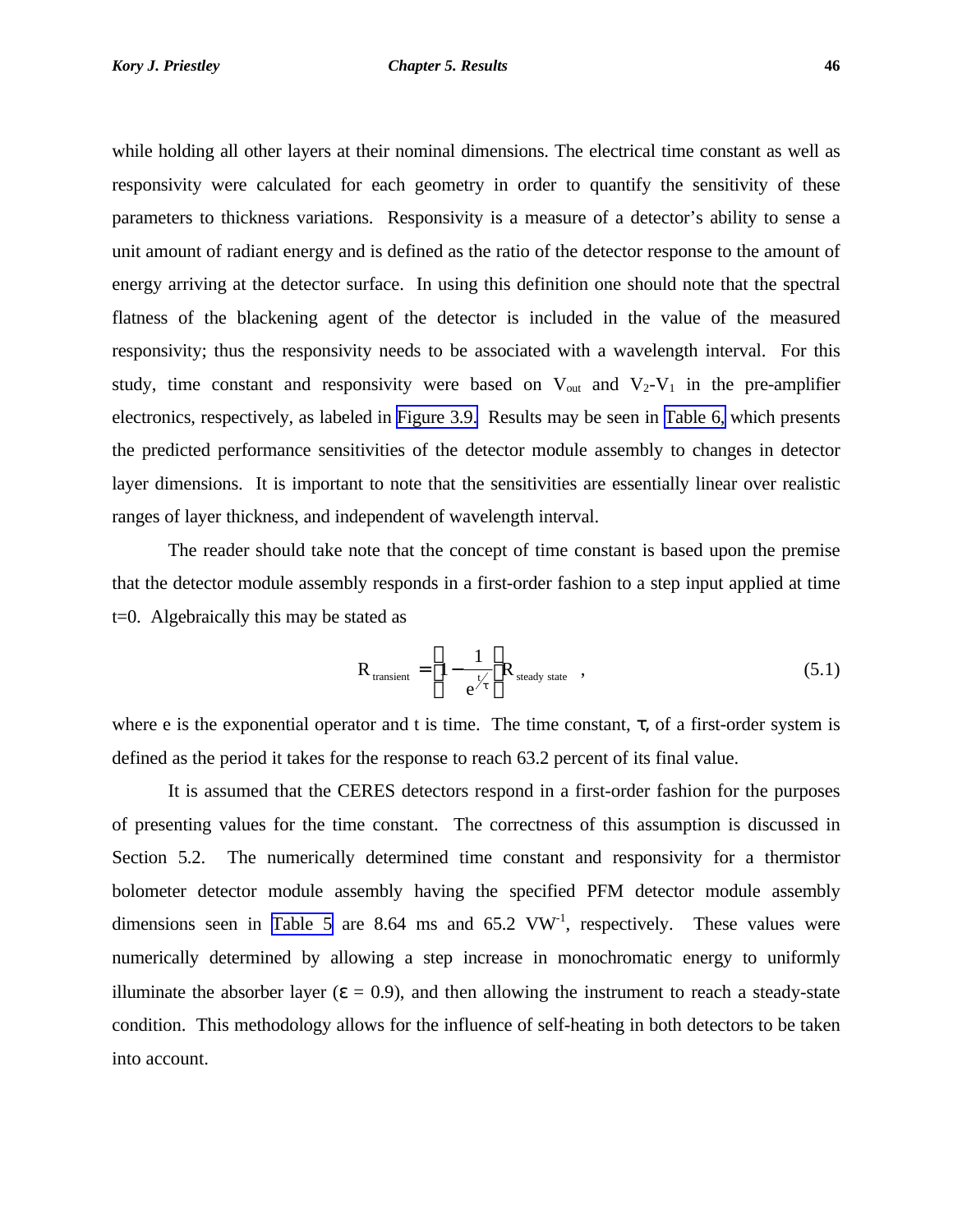<span id="page-3-0"></span>The time constant and responsivity for the Proto-Flight Model total channel detector module assembly have been measured by TRW and determined to be 9.2 ms and 62.2  $VW^{-1}$ , respectively. The value of  $62.2 \text{ VW}^1$  is a broadband averaged value based on the measured responsivities at 0.514 and 10.6  $\mu$ m, which differed by 1.4 VW<sup>-1</sup>. In order to realize these values in the numerical model, the dimensions of the various layers of the active and reference bolometers were adjusted accordingly using knowledge of the actual fabrication practices. For instance, the layers of epoxy between the aluminum substrate and Kapton $^{\circledR}$  are modeled as slightly thinner than the layers between the  $Kapton^@$  and thermistors. This is because in the manufacturing process the Kapton® is pressed into the lower epoxy layer to help achieve a good bond and to remove any visible air-bubbles entrapped between the epoxy and Kapton®. During fabrication, the thermistor layer, which is a ceramic material, may not be pressed as forcefully into the layer of epoxy below it because the ceramic could easily fracture. It should be noted that the final values are all within an accepted range of fabrication tolerances. Final values for the layer thicknesses are given in [Table 5.](#page-4-0)

Precise values of time constant and responsivity were not available for the individual active and compensating detector detectors, but only as a built-up detector module assembly. Because of this lack of information, the modeled dimensions of the active and compensating detectors are identical. Section 5.9 reports the results of a study which involved modifying the dimensions of the detectors such that they are mismatched in order to assess influences of mismatched detectors on response characteristics.

## **5.2 Detector Module Assembly Time Response Function Validation - Flight Hardware and Model**

In Section 5.1 it was assumed that the CERES detectors responded in a first-order fashion. Upon examination of data from the characterization of the CERES flight sensors, it was evident that the shape of the response did not conform to true first-order behavior. The actual data show that the detectors contain a slow mode of response which affects approximately the last two percent of their transient response mode. This may be seen in [Figure 5.1](#page-0-0) which displays the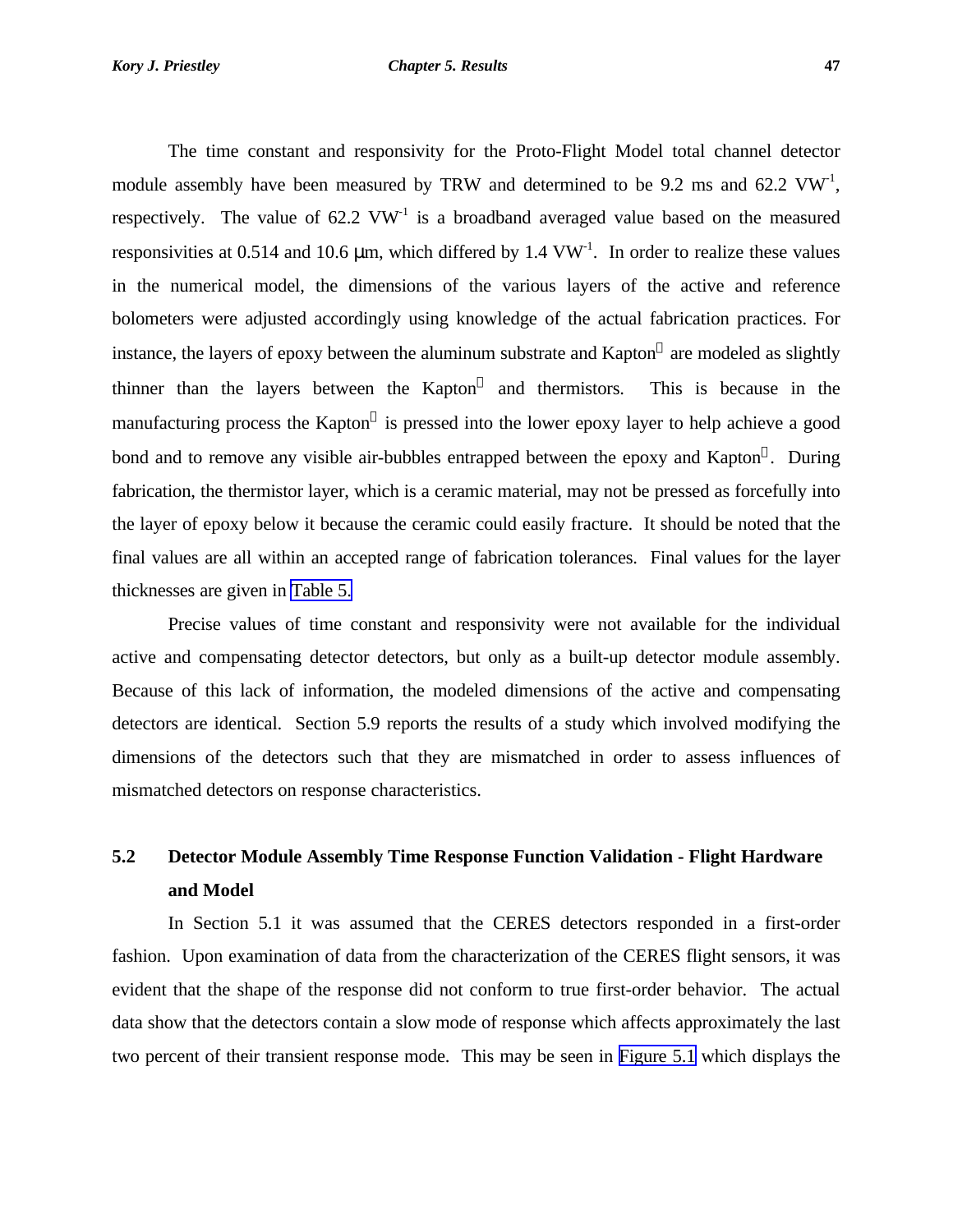<span id="page-4-0"></span>theoretical normalized response curve for a first-order system with a time constant of 9.2 ms along with the actual CERES instrument data normalized to its final steady state value. Also displayed is the response of the baseline numerical model which uses the final detector dimensions as determined by the process described in Section 5.1. From this figure it is apparent that the actual flight sensors make the transition to a slow mode at about 98 percent of the final response. This transition results in a lengthening of the time it takes for the sensors to reach steady state by about one second. It is also apparent from [Figure 5.1](#page-0-0) that the baseline numerical model does not correctly account for this slow mode. In fact, the baseline numerical model curve falls somewhere between the theoretical prediction and the actual flight sensors. From this point forward this baseline model will be referred to as the ideal model since it does not contain the undesirable slow mode in its response.

It was hypothesized that this slow mode could be attributed to the presence of a thermal resistance associated with the interface between the active and compensating detector disks. In their original design the CERES sensors were to have a single common heatsink, or substrate, to which both the active and compensating detectors would be mounted. During the fabrication process it was found to be very difficult to consistently manufacture detectors which met the defined performance specifications (i.e. time constant and responsivity). The procedure for creating the active and compensating detectors requires that they be "built up" and permanently attached to their individual substrate, or heatsink. In the original design this meant that both the active and compensating detectors were fabricated on opposite sides of the same aluminum disk. This process prohibited the creation of a series of detectors from which matched pairs could be selected and bonded to a common heatsink. As a result, the manufacturing yield of detector module assemblies which met performance requirements was not acceptable.

In order to boost yield, it was decided to redesign the detector module assembly such that a series of detectors would be fabricated on aluminum substrates which were exactly one-half the thickness of the original common heatsink. Upon completion of the fabrication process, matched pairs could be selected and the two detector disks could then be bolted together. This design creates an inherent problem, however; the two detectors are now separated by a larger thermal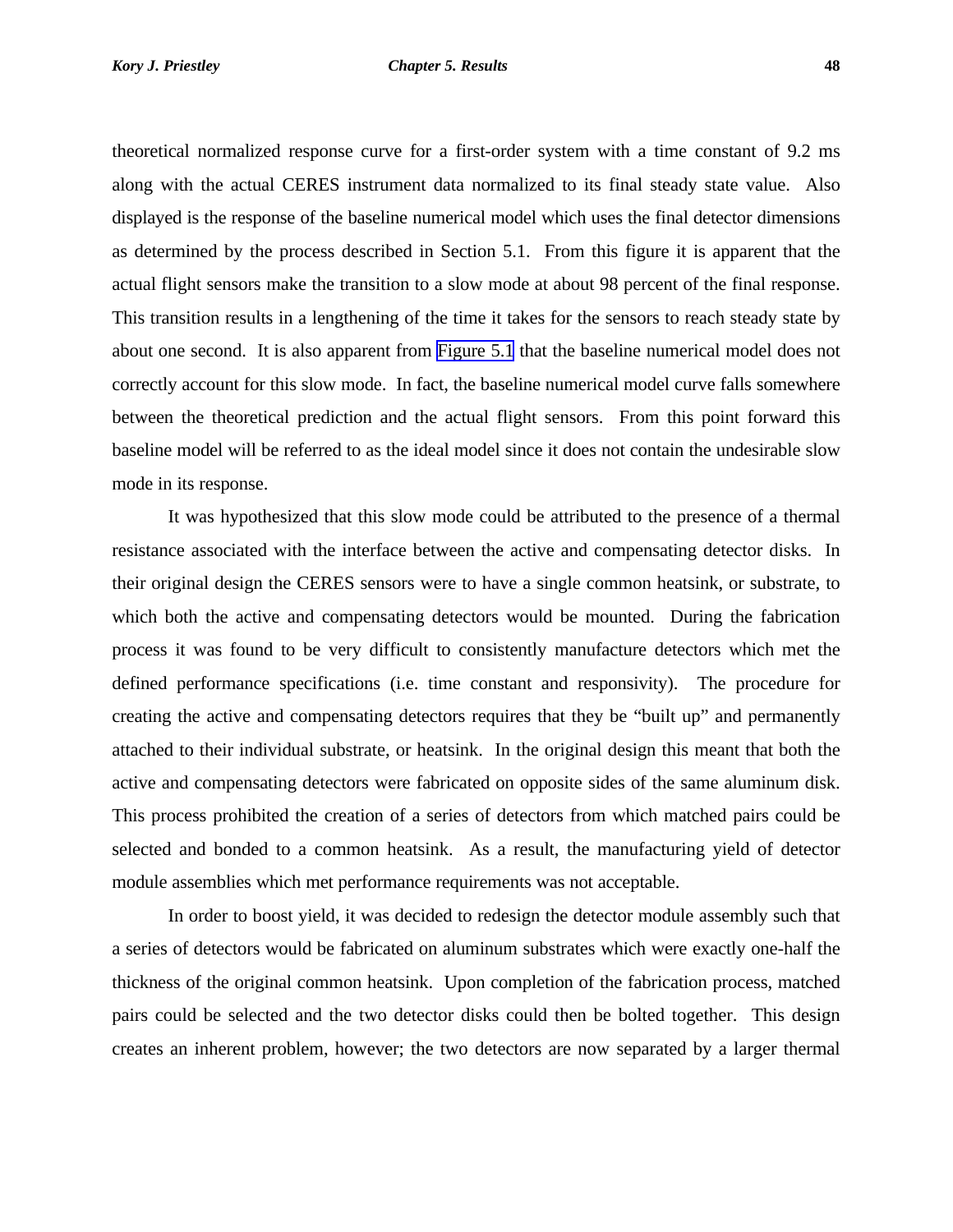<span id="page-5-0"></span>impedance. The interface between the two aluminum substrates could now realistically result in differential heating of the two disks. In order to alleviate this potential problem, 50 μm of pure indium was sputtered to the back surfaces of both the active and compensating disks. The idea behind this procedure is that when the disks are bolted together the indium will compress and cold-weld such that a more intimate thermal contact is achieved.

The principle behind having the active and compensating detectors is that they will remove any common-mode thermal noise from the detector module assembly output. By eliminating extraneous thermal noise the output from the detector module assembly may then be assumed due only to scene energy illuminating the active detector element. It has already been established that the thermal design of the sensors dictates that the common heatsink be maintained at a uniform nearly constant temperature elevated from its surroundings such that any absorbed energy from the scene will be rapidly diffused to the surrounding structure. If a thermal impedance exists between the two aluminum substrates, differential heating between the two disks may occur. If the active disk were to rise in temperature only a few micro-Kelvin above the compensating disk, the electronics would interpret this as more scene energy arriving at the active detector, or an increase in the measured response. The result would be a false signal superimposed on the output which is correlated to the incoming energy, but whose time response and magnitude are an order of magnitude lower and slower than the signal produced from the scene energy.

The ideal numerical model already described assumes that the indium creates intimate thermal contact between the two aluminum substrates and that no interface resistance exists at this location. In order to attempt to bring the model into better agreement with the flight sensors, a study was conducted to assess the influence of increasing the thermal impedance of this interface. Typically, an interface resistance creates a discontinuity in the temperature profile at the location of the junction between two adjacent materials, as illustrated in [Figure 5.2\(a\).](#page-1-0) This discontinuity is often explained in terms of voids at the interface boundary. In performing the study, the interface resistance was modeled by assigning an effective thermal conductivity to the indium layer. This procedure preserves the assumption of intimate thermal contact at the interface boundaries while accurately modeling the temperature differential across the interface. An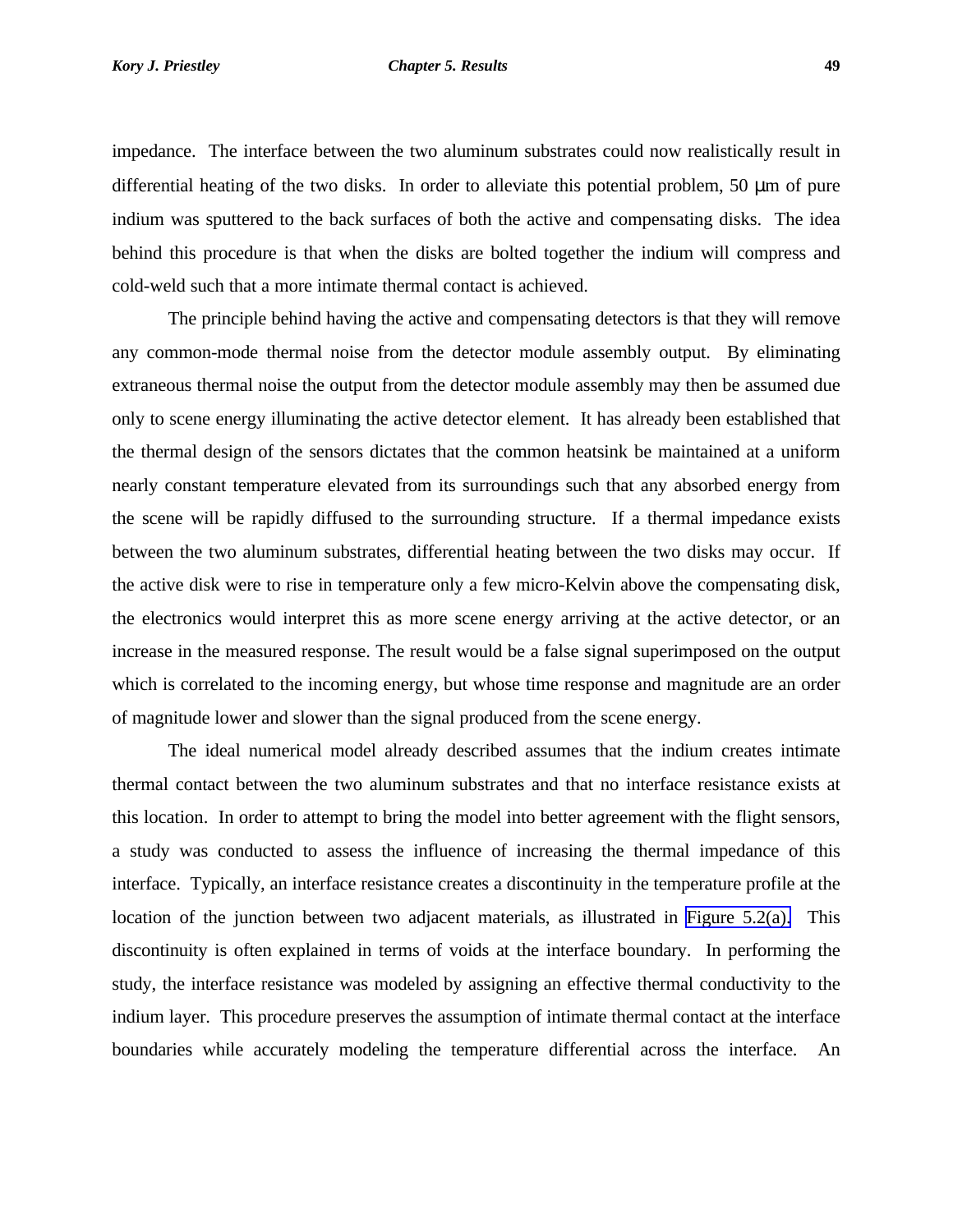#### <span id="page-6-0"></span>*Kory J. Priestley Chapter 5. Results* **50**

example of the resulting temperature profile is shown conceptually in [Figure 5.2 \(b\).](#page-1-0) Although this technique does not allow for the correct temperature prediction in the indium layer, globally it preserves the flux diffusion rate through the interface which is required of a successful model.

[Figure 5.3](#page-2-0) displays the normalized time response functions predicted by the model with different values of effective thermal conductivity for the indium layer. The accepted value of thermal conductivity, k, for indium is 80.84  $Wm^{-1}K^{-1}$ . Note that as the effective value of thermal conductivity drops, the "knee", or fold-over point, in the data moves downward and the time required to reach steady state increases. Since this knee does not manifest itself until about the 98 percent level, it has little effect on the time constant, defined as the time when 63.2 percent of the steady-state value has been reached. For the behavior displayed in [Figure 5.3](#page-2-0) the spread in time constant is only about 0.15 ms with the value varying inversely with the magnitude of the effective thermal conductivity of the indium layer. [Figure 5.4](#page-3-0) displays a comparison between the Proto-Flight Model total channel sensor normalized time response function and the "best-fit" curve from [Figure 5.3.](#page-2-0) The "best-fit" label was assigned based upon visual examination of the data. The two normalized response curves agree at any given point to better than 0.3 percent. The value of effective thermal conductivity which produces this fit is  $0.03 \text{ Wm}^{-1}\text{K}^{-1}$ .

The flight sensor data shown in [Figure 5.4](#page-3-0) were obtained from averaging a series of scans where the sensors were rotated from a cold space reference onto the internal calibration sources at 254 deg/s. The reason for averaging a large number of scans is to beat down the random noise, which is on the order of less that one percent. During the scan from the cold space reference to the internal calibration source, the sensor briefly sees the inside of the scan head, which contains structure at approximately 38 C. Although this scan profile effectively serves as a data source for the purposes of analyzing the slow mode, it is not appropriate for analyzing the full-scale response of the instrument to a step input. The best source of data for a full-scale comparison is during the shortwave radiometric calibration of the total channel. In this procedure, a rotating chopping wheel is located between the sensor and the radiometric source. This experimental design provides an ideal source for step input data collection. Unfortunately, this procedure was not designed to specifically collect step input data, and only a handful of data sets were collected.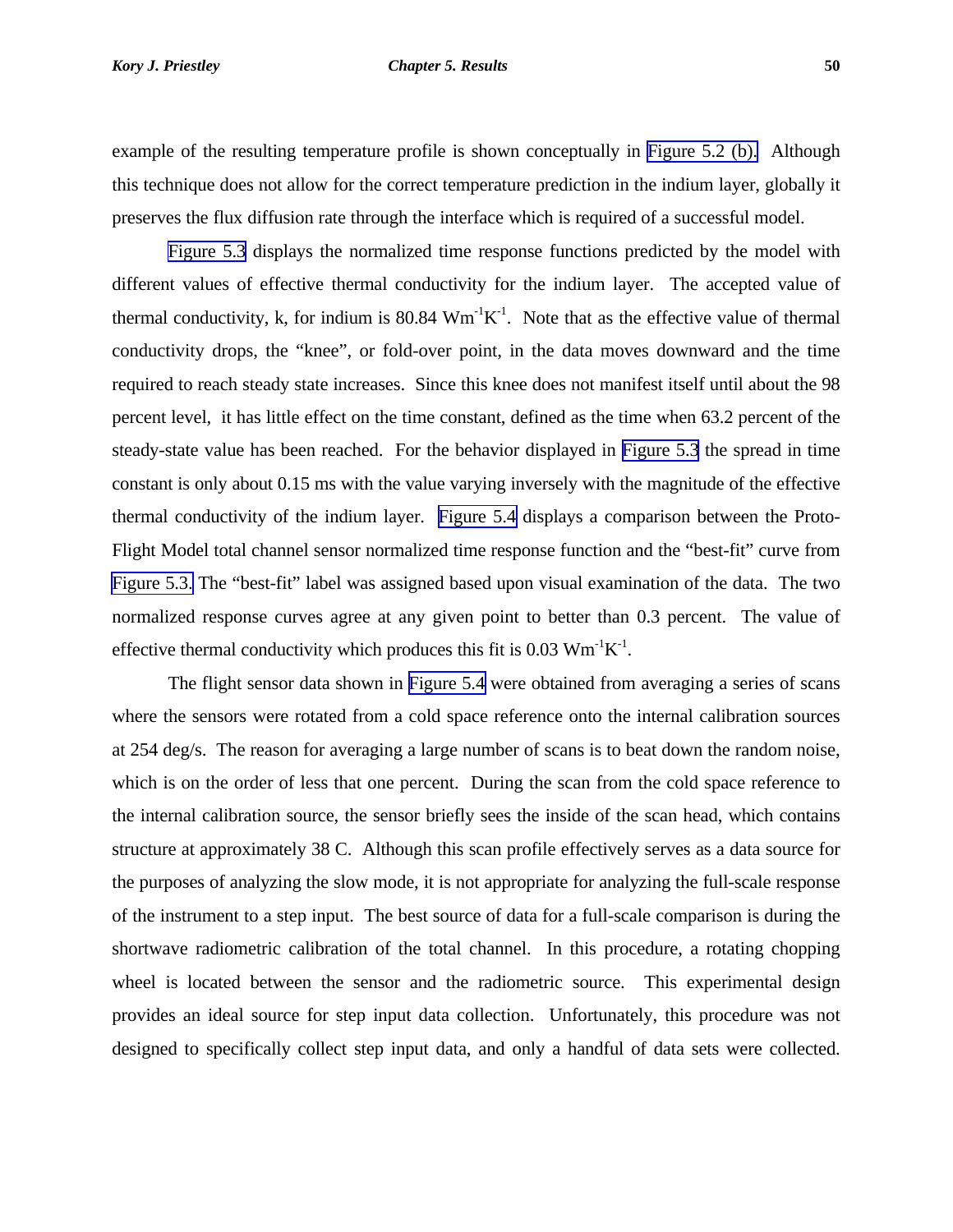<span id="page-7-0"></span>Since a statistically insignificant number of data were collected to beat down the noise, only a qualitative comparison of these data to the model can be made. The results of this comparison are given in [Figure 5.5,](#page-4-0) which demonstrates that the model does an adequate job of predicting the full-scale response of the PFM total sensor to a step input.

### **5.3 Radiometric Calibration**

The purpose of the radiometric calibration is to develop a correlation between the output from the radiometric channels and the known filtered radiances which illuminate them. The equation used to accomplish this correlation, first presented in Section 3.6 is

$$
\tilde{L}(t-\tau) = A_{V}[m(t) - \overline{m}(t_{k}) - o(t)] + \frac{t - t_{k}}{\Delta t} \{A_{S}[\overline{m}(t_{k+1}) - m(t_{k})] + A_{H}[\overline{T}_{H}(t_{k+1}) - \overline{T}_{H}(t_{k})] + A_{D}[\overline{V}_{D}(t_{k+1}) - \overline{V}_{D}(t_{k})] + A_{B}[\overline{V}_{bias}(t_{k+1}) - \overline{V}_{bias}(t_{k})]\},
$$
\n(5.2)

where

 $t_{k+1} = t_k + \Delta t$ .

The various symbols in Eq. 5.2 are described under Eq. 3.3.

The ground calibration procedures are designed to define the gain and offset terms which appear in Eq. 5.2. The basic calibration methodology for a given instrument consists of (1) defining the filtered radiance reaching the instrument active bolometer detector, (2) correcting for variations in the sensor zero-radiance offset with elevation angle (please see discussion below), (3) measuring alternately the radiances from a reference calibration source and a cold space reference, and (4) performing least-squares analyses of the filtered calibration radiances and the independent variables in Eq. 5.2.

The procedure for numerically duplicating the ground calibration procedures is identical to that listed above with the exception of Step 2. The instrument sensitivity to variations in zeroradiance offset as a function of elevation angle is not currently part of the numerical modeling effort. As a result, the numerical model is insensitive to scan elevation angle. The decision to not model the zero-radiance offsets was made because the offsets are primarily due to two phenomena, electronic noise and physical strain, that are not readily modeled. Electronic noise is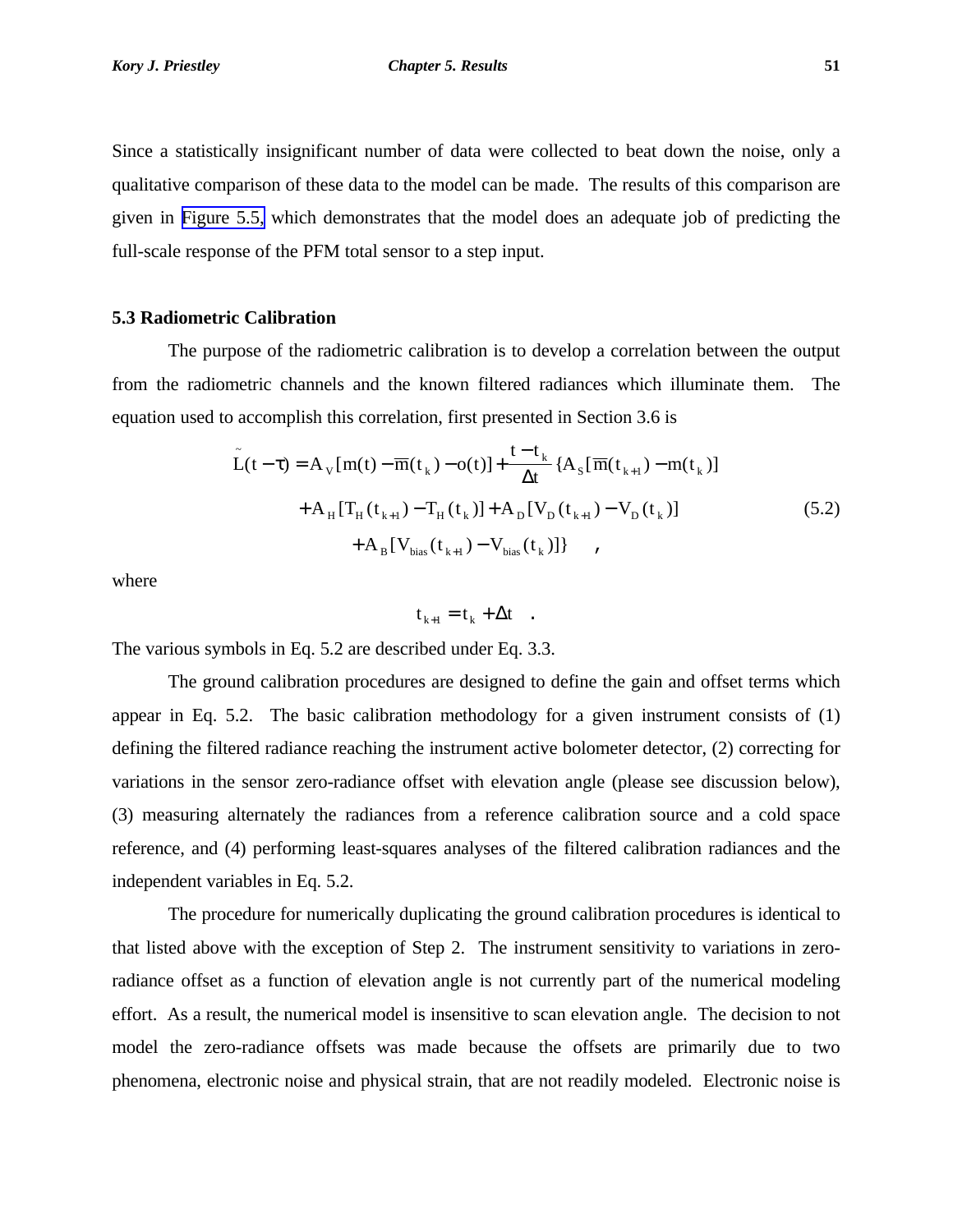<span id="page-8-0"></span>picked up by the sensor electronics assembly as it moves through various electro-magnetic fields during an elevation scan. The strength and location of these fields vary greatly from instrument to instrument since they are sensitive to the exact routing of electrical lines in the elevation head during fabrication. This phenomenon is not completely understood physically and any attempt to model it would be guess-work and not appropriate for a first-principle model. The second phenomenon is physical strain. In addition to being excellent thermal detectors, thermistor bolometers are ideal micro-strain gauges as well. As the elevation assembly rotation rate changes, the torque applied to the assembly changes as well. The time varying torque may produce small deflections in the sensors and thus cause the detectors to produce a false signal. The modeling effort required to predict these strains is outside the scope of the current effort.

## **5.3.1 Spectral characterization implementation**

The end-to-end spectral characterization of the CERES flight sensors was calculated by using a Fourier Transform Spectrometer (FTS) as a monochromatic source which varied from 0.2 to greater than 200 μm. Simultaneously, the CERES sensors and a spectrally flat, wedge shaped, lithium tantalate reference detector were illuminated by the FTS source. Forming the ratio of the steady-state response of the CERES sensors to the spectrally flat reference detector provided the relative shape of the spectral response of the flight sensors. This curve was then anchored to the absolutely determined spectral response in the 0.3- to 2.0-μm region. The results of this effort were presented earlier in [Figure 3.6.](#page-13-0)

In order to determine appropriate values for the independent variables in Eq. 5.2, the filtered radiances must be known. In the end-to-end numerical model, the spectral, spatial and temporal distribution of incident radiance is nominally determined by the Monte-Carlo-based optical ray trace. In order to incorporate radiance fields, which are neither spatially uniform in magnitude nor spectral content, distribution factors were calculated for a series of discreet solid angles which completely cover the instrument field-of-view. In essence, a full-field source has been approximated by discretizing the field-of-view into a statistically significant number of equal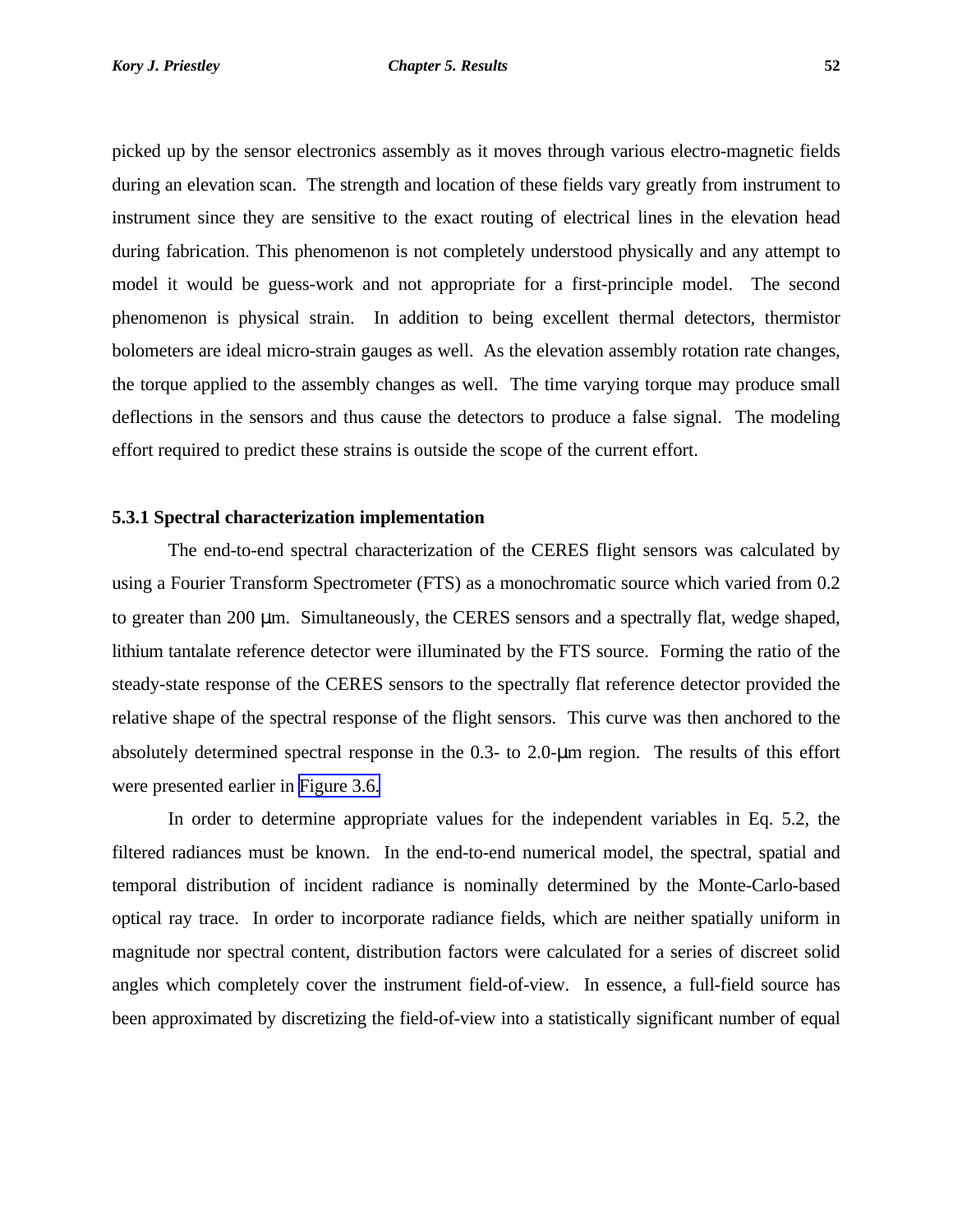#### <span id="page-9-0"></span>*Kory J. Priestley Chapter 5. Results* **53**

solid angles based on the field-of-view scan and cross-scan angles. A complete discussion of this procedure may be found in Section 5.6.

A limit to the applicability of current-generation ray-trace modeling efforts is the lack of detailed knowledge of wavelength-dependent thermal and radiative properties of media present in the physical domain of the ray-trace. In the current effort, the wavelength-dependent absorptivity, emissivity and specularity of the mirror, detector, and instrument surfaces are not known across the entire spectrum of interest. Absolute reflectance measurement data are available for the silvered primary and secondary mirrors over the spectral band of  $0.3$  to  $2 \mu$ m. These data were used to anchor the spectral response curve as discussed previously. As a result of only having limited absolute data, it was deemed ineffective to calculate a three-dimensional array of monochromatic distribution factors for the radiative exchange between each discrete solid angle of the aperture and gridded surface of the active detector. Computing this large array would not only be prohibitive due to computational effort, but it would require the use of hypothetical wavelength-dependent surface properties and would thus be inappropriate. Instead, a baseline array of monochromatic distribution factors was calculated for each combination of discretized solid angle and gridded active detector surface. These calculations were carried out using spectrally flat ideal surface property data for all optical and instrument surfaces. This essentially assigns a value of unity to the normalized spectral response. This process provides the baseline spatial distribution and peak magnitude of energy arriving at the active detector for a given radiance at the instrument aperture independent of wavelength. Spectrally dependent distribution factors,  $D_{ijk}$ , are computed by multiplying the baseline distribution factor array,  $D_{ij}$ , by the normalized spectral response,  $S(\Delta\lambda_k)$ , seen in Fig. 3.6, at each measured wavelength. This effort results in a three-dimensional array of monochromatic distribution factors,  $D_{ijk}$ , where i represents the discrete field-of-view solid angle, j represents the gridded active detector surface, and k the wavelength interval of interest. In the current model, the field-of-view is discretized into 1155 equal solid angles, the detector into 256 equal surfaces, and k into 470 wavelength intervals.

The spectral response of the PFM total channel is relatively flat over broad spectral regions. In particular, it is flat between 5 and 50 μm, where the vast majority of energy emitted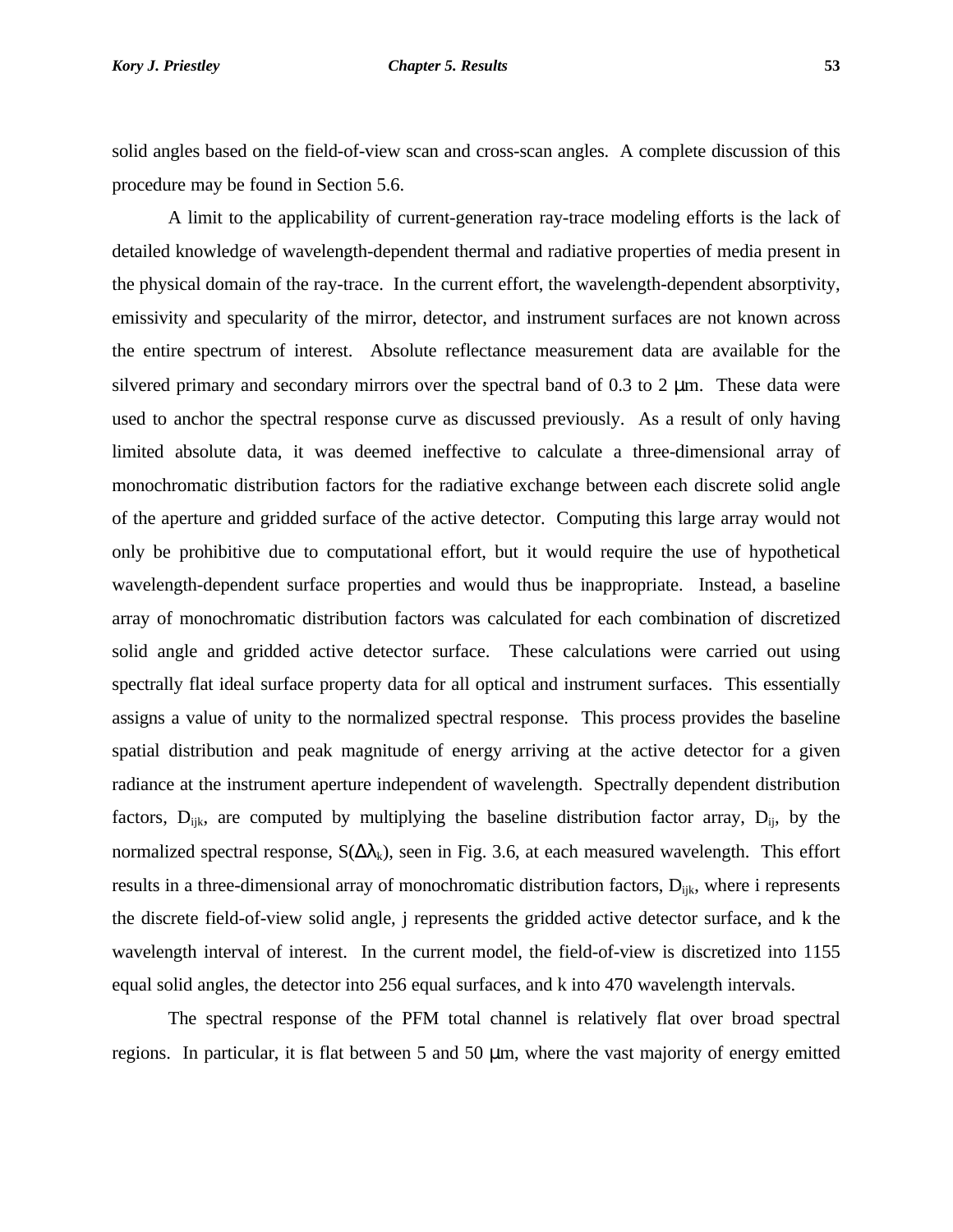<span id="page-10-0"></span>by blackbody surfaces, whose temperatures are representative of Earth scenes, resides. This flatness allows accurate spectrally weighted response function to be calculated over broad wavelength intervals. [Figure 5.6](#page-5-0) displays the relationship between the unfiltered longwave radiances emitted by absolute blackbody sources during the ground calibration of the PFM total channel and the filtered radiances absorbed the active detector. The filtered radiances are determined by convolving the normalized spectral response, [Fig. 3.6,](#page-13-0) with the unfiltered radiances emitted by blackbody sources. This convolution may be represented symbolically as

$$
\tilde{L} = \int_{0}^{\infty} S(\lambda) L_{\lambda}(\lambda) d\lambda , \qquad (5.3)
$$

where  $\tilde{L}$  is the broadband filtered radiance,  $S(\lambda)$  is the normalized spectral response, and  $L_{\lambda}(\lambda)$  is the spectrally dependent unfiltered radiance of the blackbody source. It is clear from [Figure 5.6](#page-5-0) that a strong linear relationship exists between the unfiltered and filtered radiances for the longwave portion of the PFM total channel. This relationship may be stated as

$$
\tilde{L} = 0.8738L - 0.4923 \quad , \tag{5.4}
$$

where  $\tilde{L}$  is the broadband filtered radiance (Wm<sup>-2</sup>sr<sup>-1</sup>) and L is the broadband unfiltered radiance  $(Wm^{-2}sr^{-1}).$ 

By taking advantage of the flatness over specific wavelength regions, the number of wavelength intervals, k, for which distribution factor matrices must be calculated may be drastically reduced. In the case of the PFM total channel, only a single array of distribution factors are needed to adequately describe the radiative transfer between the aperture and active detector for typical longwave Earth scenes; that is, k=1.

### **5.3.2 Calculation of instrument gains**

Equation 5.2 is the algorithm which will be used to relate flight data to filtered radiances. In the actual ground calibration conducted by TRW, data were collected to accurately determine  $A_V$  and  $A_S$  using a regression technique. The heatsink temperature,  $T_H$ , and bias voltage,  $V_{bias}$ , which are multiplied by the  $A_H$  and  $A_B$  terms, respectively, in Eq. 5.2, are expected to remain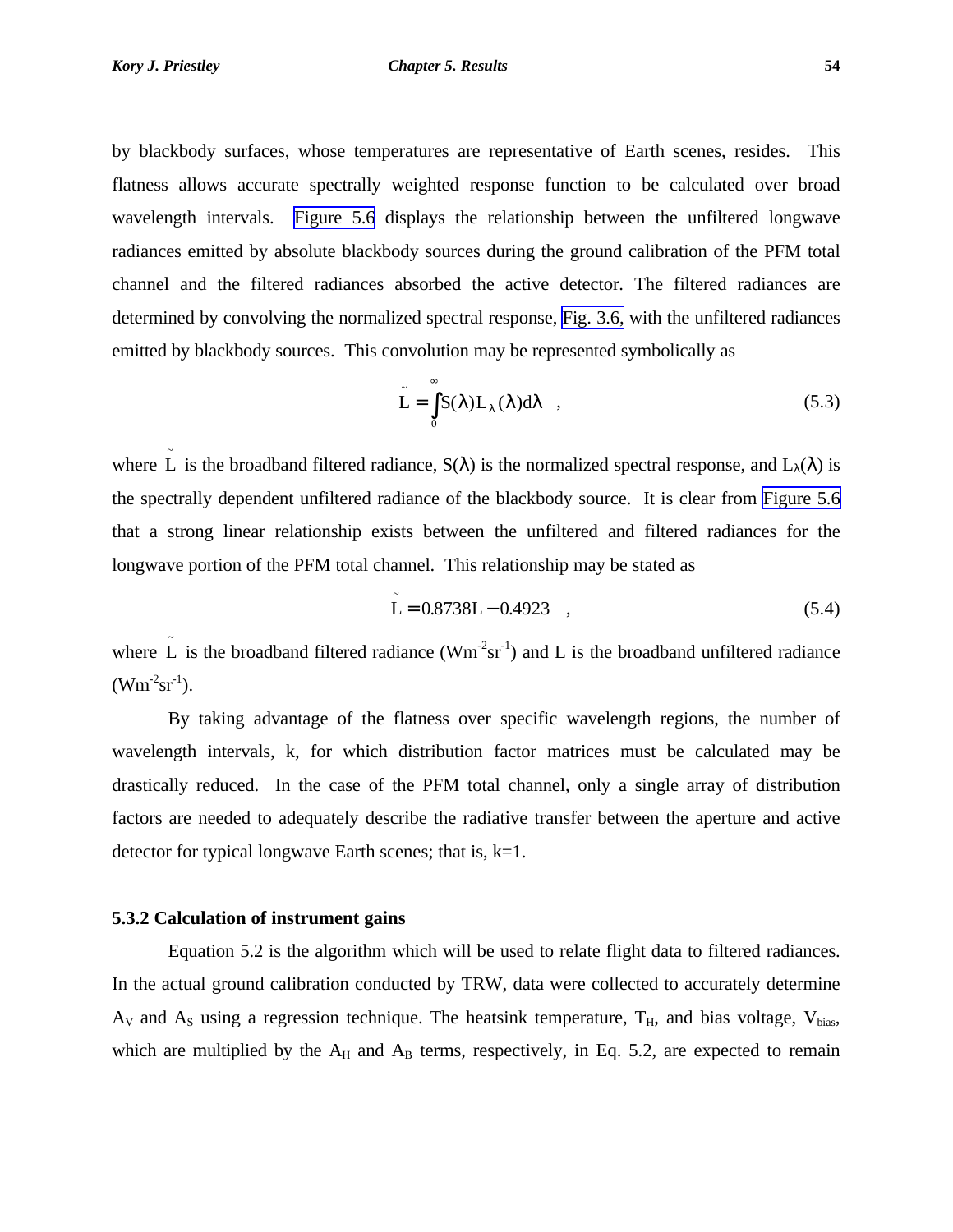<span id="page-11-0"></span>constant over the life of the mission. Based upon the experience of the Earth Radiation Budget Experiment (ERBE), which used a similar instrument and electronics, this is an attainable goal. It was not deemed cost effective to extend the CERES ground calibrations for the purposes of measuring the influence that heatsink temperature and bias voltage variations have on the instrument performance, and thus they were not varied. Instead, the  $A_H$  and  $A_B$  terms, which account for this influence, will be determined on orbit using onboard calibration sources if the need arises.

In the numerical modeling effort reported here,  $A_V$ ,  $A_S$ ,  $A_H$ , and  $A_B$  are calculated. The AD term was not included simply because the range over which the voltage from the digital-toanalog converter will be varied over the life of the mission is not yet known. The digital-toanalog converter voltage level is included in the numerical model; however, over the course of the numerical simulation the value of  $V_D$  was purposely not varied, and thus a value for  $A_D$  was not obtained.

### **5.3.2.1 determination of**  $A_V$

During the CERES PFM ground calibration the heatsink temperature,  $T_H$ , bias voltage,  $V_{bias}$ , and digital-to-analog voltage,  $V_D$ , were not varied. The result of not varying these parameters is a reduction of Eq. 5.2 to a final form of

$$
\tilde{L}(t-\tau) = A_v[m(t) - \overline{m}(t_k) - o(t)].
$$
\n(5.5)

The Narrow Field Blackbody (NFBB) in the TRW Radiometric Calibration Facility (RCF) was varied over the temperature range of 206 to 312 K during the longwave calibration of the total channel. This resulted in a range of unfiltered radiances of approximately 39 to 171  $\text{Wm}^2 \text{sr}^1$  and a filtered radiance range of 28.3 to 149.2  $Wm<sup>-2</sup>sr<sup>-1</sup>$ , as indicated in [Figure 5.6.](#page-5-0) The specific temperature levels, and the filtered and unfiltered radiances are reported in [Table 7.](#page-6-0) It should be noted that by filtered output it is meant the bracketed terms in Eq. 5.5. [Figure 5.7](#page-6-0) presents the results of performing a least-squares linear regression to the filtered instrument output and filtered radiances listed in [Table 7.](#page-6-0) The regression produces a slope of 6.623 counts/ $Wm<sup>-2</sup>sr<sup>-1</sup>$ , with a correlation coefficient R2 of 1.0. The experimental setup dictates that this value must be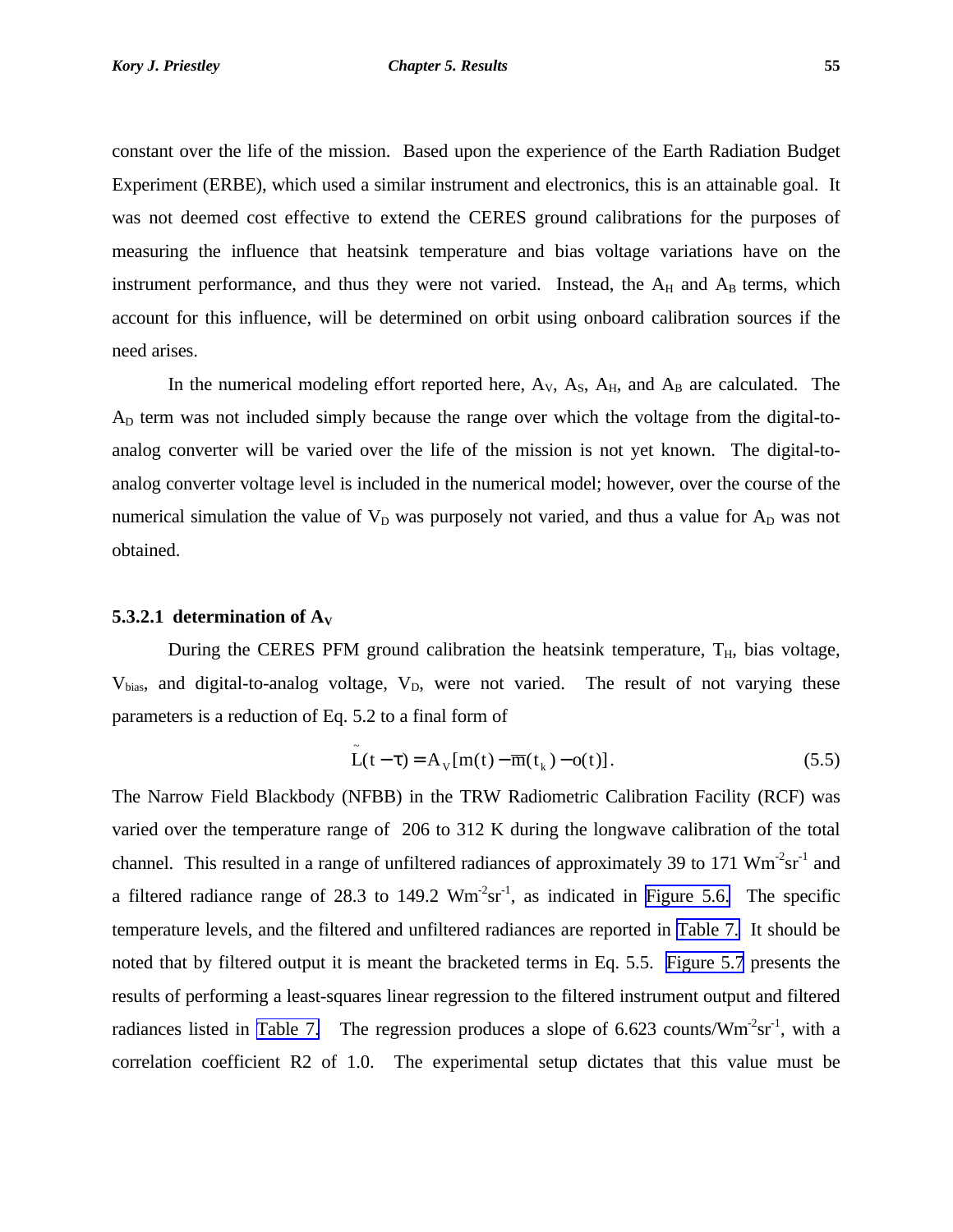<span id="page-12-0"></span>increased by 0.738 percent due to experimentally determined out-of-field contamination. By adding this contribution, a final gain value of  $6.672$  counts/ $Wm<sup>-2</sup>sr<sup>-1</sup>$  may be arrived at for the PFM Total channel. From inspection of Eq. 5.2,  $A<sub>V</sub>$  is obtained by taking the inverse of this gain, resulting in a value of  $0.1499 \text{ Wm}^2 \text{sr}^1/\text{count}$  [64].

In order to predict a value of  $A_V$  using the numerical model, it is first necessary to determine the relationship between incident unfiltered radiance and the amount of power which arrives at the active detector. This relationship is determined by integrating the baseline distribution factor matrix over the field-of-view. Distribution factors are typically used to relate the amount of energy emitted and absorbed by surfaces. In the current effort the distribution factors represent radiative transfer within a discrete solid angle. By specifying the amount of energy in a known solid angle, and knowing the area of the instrument aperture, a value of monochromatic unfiltered radiance  $(Wm^{-2}sr^{-1})$  at the aperture may be determined. This may be represented algebraically as

$$
L_{\text{FOV}} = P_{\text{Detector}} \frac{\frac{1}{M} \sum_{i=1}^{M} P_{i}}{\Omega A_{\text{AP}} \sum_{i=1}^{M} \sum_{j=1}^{N} D_{ij} P_{i}} , \qquad (5.6)
$$

where  $L_{FOV}$  is the monochromatic unfiltered radiance at the aperture,  $P_{Detector}$  is the power incident to the active detector in microwatts,  $P_i$  is the power in a discretized field-of-view solid angle, M is the integer number of discrete solid angles within the field-of-view, N is the number of discretized surfaces on the active detector,  $\Omega$  is the size of a discretized field-of-view solid angle in steradians, and  $A_{AP}$  is the area of the aperture in meters squared. For a uniform calibration source, Eq. 5.6 reduces to

$$
L_{\text{FOV}} = P_{\text{detector}} \frac{1}{\Omega A_{\text{AP}} \sum_{i=1}^{M} \sum_{j=1}^{N} D_{ij}} , \qquad (5.7)
$$

Substituting known values into Eq. 5.7 yields the relationship

$$
L_{\text{FOV}} = 9.479 \, P_{\text{Detector}} \quad , \tag{5.8}
$$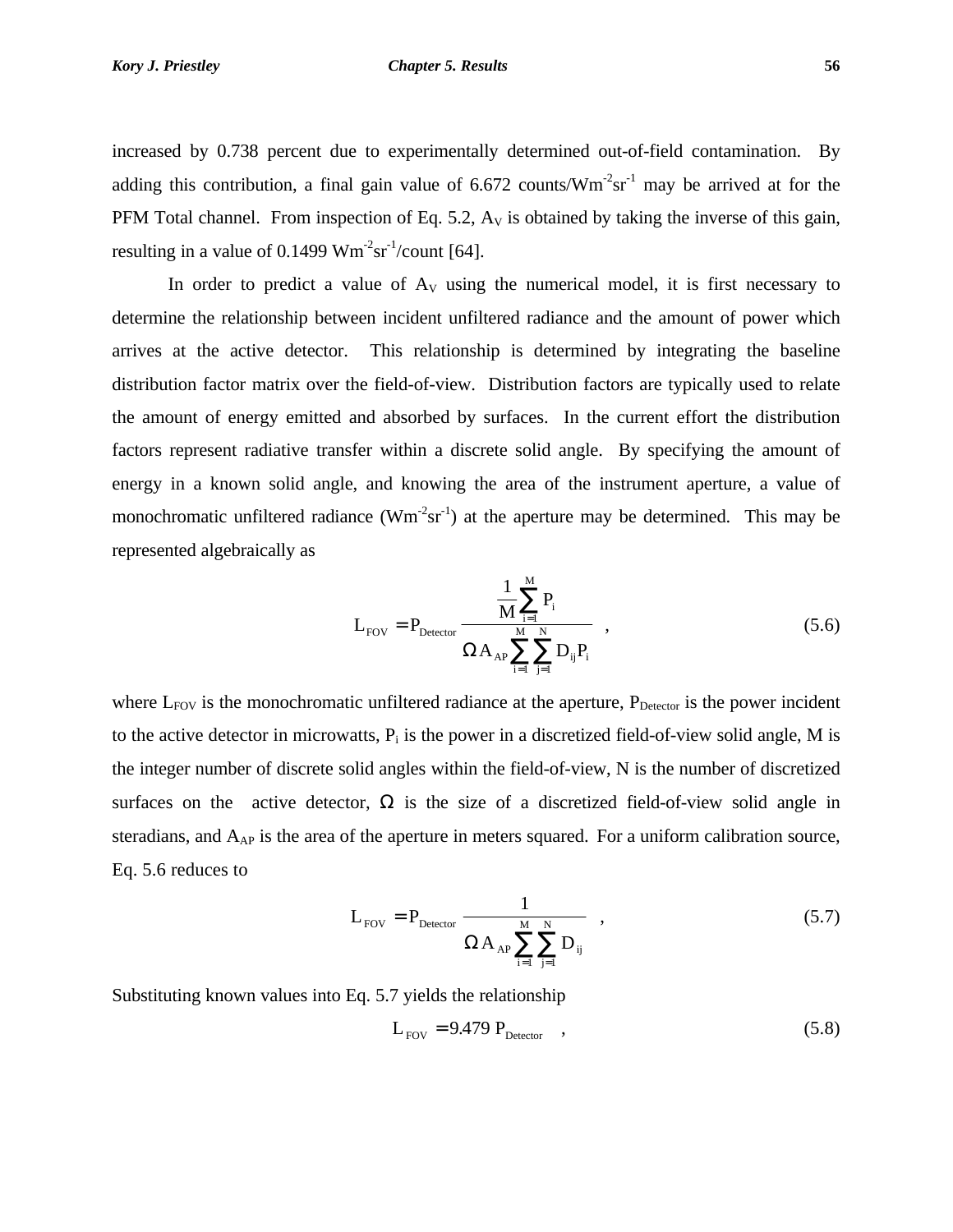#### <span id="page-13-0"></span>*Kory J. Priestley Chapter 5. Results* **57**

where  $P_{\text{Detector}}$  is the power in of microwatts incident to the active detector and  $L_{\text{FOV}}$  is the unfiltered monochromatic radiance at the instrument aperture ( $Wm<sup>-2</sup>sr<sup>-1</sup>$ ). The instrument gain  $A_V$ may be approximated by

$$
A_V^{-1} = R\,C\,G_{\text{elect}}\,(L\,\overline{S} - k) \quad , \tag{5.9}
$$

where R is the responsivity of the numerical model as discussed in Section 5.1 (VW<sup>-1</sup>), C is the analog-to-digital conversion factor of 409.5 counts per volt, G<sub>elect</sub> is the electronic gain from the signal conditioning electronics of 2200.36 (-), L is the unfiltered radiance  $(Wm^{-2}sr^{-1})$  defined by Eq. 5.7,  $\overline{S}$  and k are the slope and offset terms in Eq. 5.4 and are assigned the values of 0.873 (-) and 0.4923 ( $Wm^{-2}sr^{-1}$ ), respectively. Carrying out the mathematics in Eqs. 5.8 and 5.9 leads to a value of 6.832 counts/ $Wm<sup>2</sup>sr<sup>-1</sup>$  for the gain of the numerical model. Taking the inverse, a value of 0.1464 Wm<sup>-2</sup>sr<sup>-1</sup>/count is obtained for the A<sub>V</sub> term. This value agrees with the A<sub>V</sub> term obtained experimentally for the PFM total channel to within 2.33 percent. This close agreement validates the optical ray-trace and particularly its interface with the electro-thermal diffusion portion of the end-to-end instrument model.

## **5.3.2.2 determination of A**<sub>S</sub>

The  $A<sub>S</sub>$  term is used to account for drifts in the instrument output between adjacent space looks. Inspection of Eq. 5.2 reveals that  $A<sub>S</sub>$  is intended to correct for differences in the output counts during a 6.6-s elevation scan. Count differences are due to a time-varying thermal change in the detectors which is not due to the scene energy. This energy may be due to time-varying emission from the instrument structure which can enter the optical train and contaminate the signal coming from the scene. The physical phenomenon giving rise to this change in detector output while chopping against a constant source is identical to that of the  $A<sub>V</sub>$  term. As a result the  $A<sub>S</sub>$  term must be identical in magnitude to the  $A<sub>V</sub>$  term.

## **5.3.2.3 determination of A<sup>H</sup>**

The purpose of  $A_H$  is to correct for changes in instrument gain due to variations in the temperature of the aluminum substrates over the period of 6.6 s between adjacent spacelooks.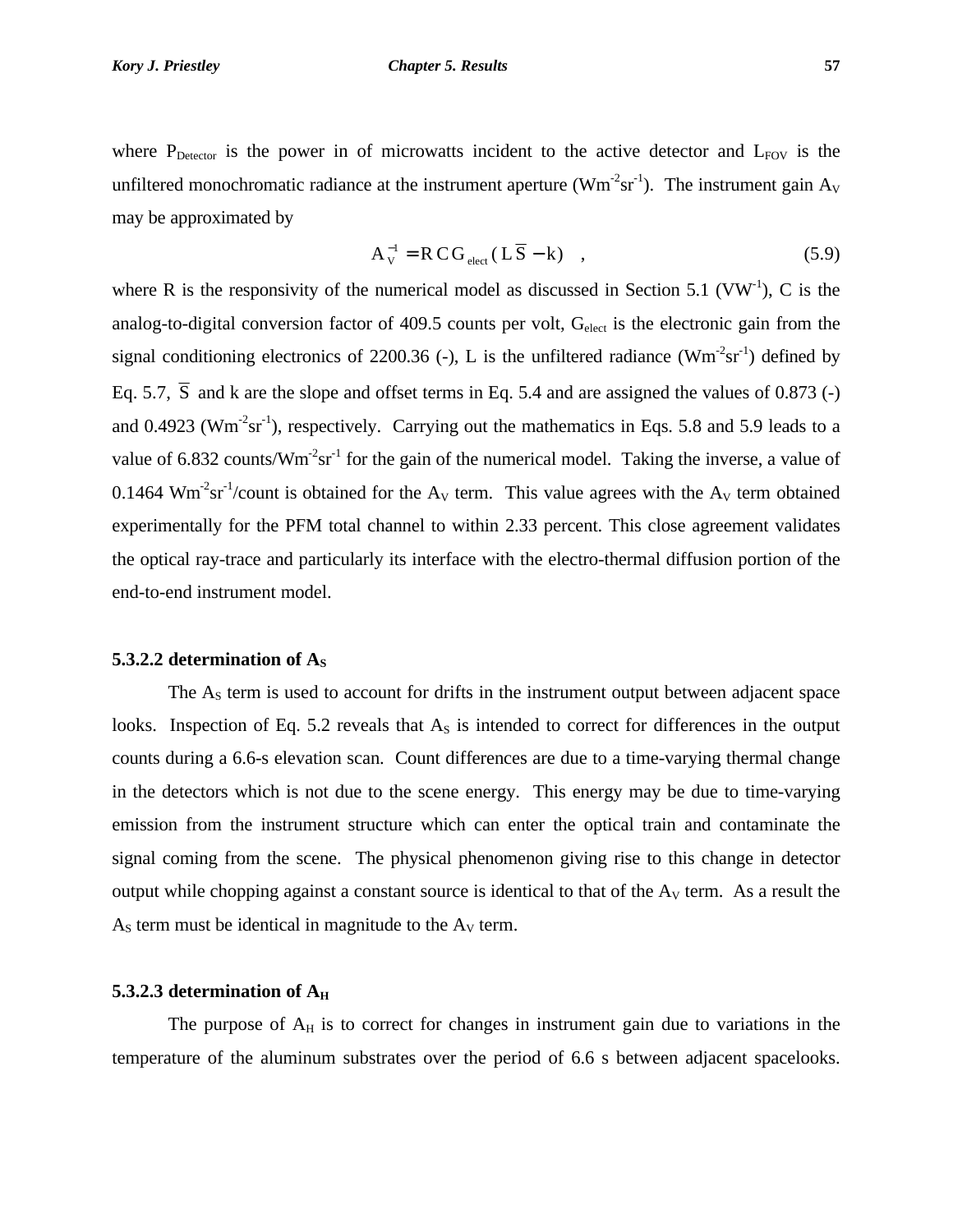<span id="page-14-0"></span>The substrate temperature is measured directly in two locations on the detector module assembly: at the heater location and in the rear endcap. Variations in the substrate temperature effectively change the nominal thermal condition of the detectors, both active and compensating. If the nominal temperature of the aluminum substrate changes as a whole, the responsivity of the detector module assembly will change in a well understood fashion. This understanding is what allows common mode thermal noise to be removed

The impact of changing the temperature of the heatsink may be assessed in two ways. Equation 5.2 adequately accounts for changes which occur between two adjacent spacelooks. It does not account for changes that occur when the setpoint temperature of the heatsink is changed and then maintained at that new temperature for an extended period of time. In the former case  $A_H$  accounts for the drift between space looks; in the latter there is no drift, but a new value of  $A_V$ must be determined.

In order to numerically predict the value of  $A_H$ , Eq. 5.2 is first rearranged to isolate  $A_H$ ; that is

$$
A_{H} = \frac{\tilde{L}(t-\tau) - A_{V}[m(t) - \overline{m}(t_{k})]}{T_{H}(t_{k+1}) - T_{H}(t_{k})}, \qquad (5.10)
$$

where  $\tilde{L}$  is the known filtered radiance,  $A_V$  is the previously determined gain due to scene energy, m(t) is the instrument output in counts,  $\overline{m}(t_k)$  is the instrument output averaged over the last spacelook in counts,  $T_H(t_{k+1})$  is the heatsink temperature at the new spacelook, and  $T_H(t_k)$  is the heatsink temperature at the previous spacelook. The numerical model is then operated in a mode where the temperature setpoint of the detector module assembly was changed from the nominal temperature of 38°C. The resulting values of heatsink temperature and output counts are substituted into Eq. 5.10 and a value of 1.6174  $Wm^{-2}sr^{-1}K^{-1}$  is determined for  $A_H$ . This value is constant for realistic variations in heatsink temperature.

In the second scenario the temperature setpoint is varied and a sensitivity of  $A_V$  to variations in setpoint temperature is calculated. By operating the end-to-end model at various detector module setpoint temperatures, new values of responsivity are calculated for a broad range of setpoint temperatures. The ratio of responsivity change to setpoint temperature change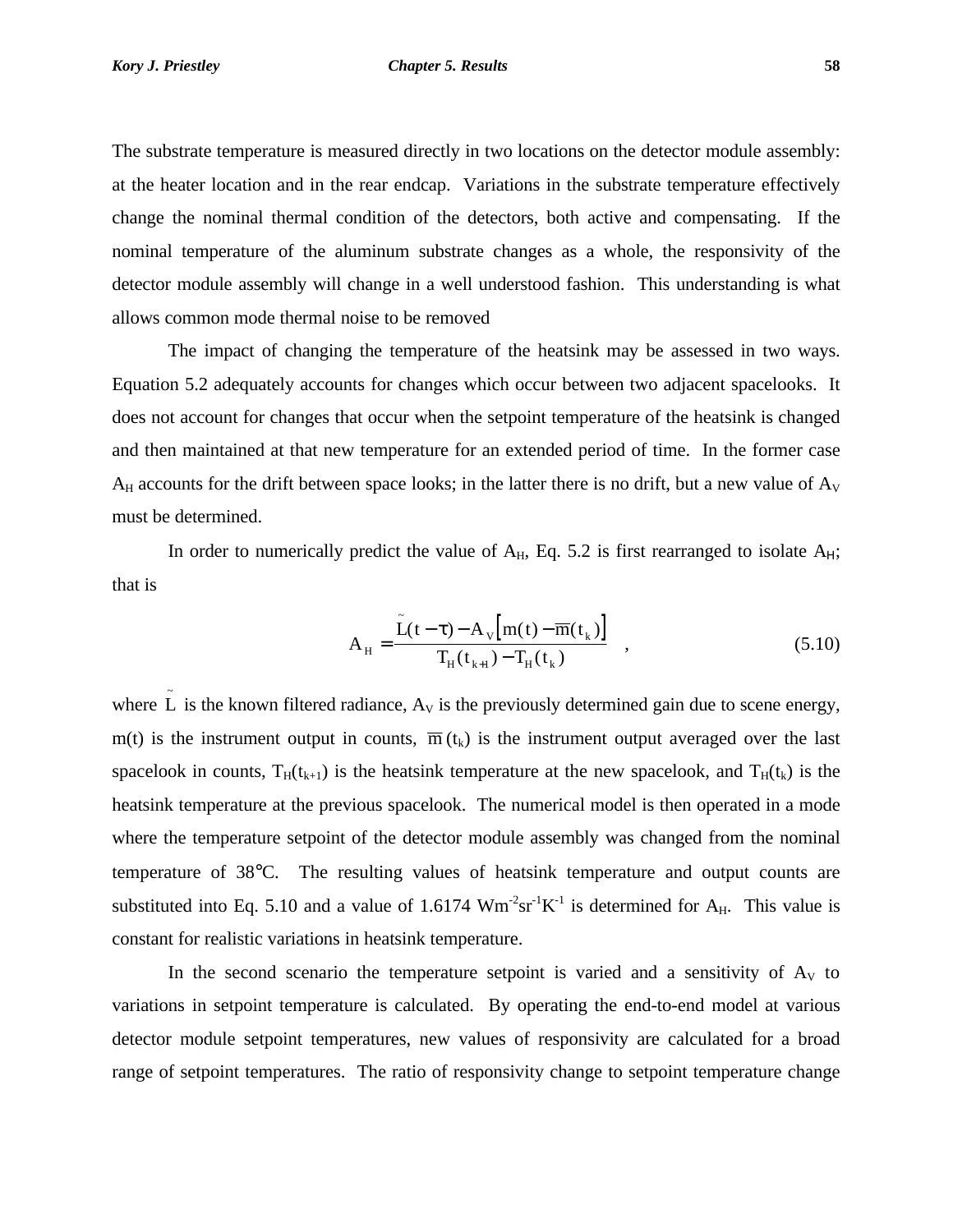<span id="page-15-0"></span>is inversely proportional to the change which would be seen in the value of  $A<sub>V</sub>$ . This sensitivity was determined to be 0.352 percent per degree Kelvin. That is, for every degree Kelvin the setpoint temperature moves in one direction, the value of  $A_V$  should move in the opposite direction by 0.352 percent.

## **5.3.2.4 determination of A<sup>B</sup>**

The influence of varying the bias voltage,  $V_{bias}$ , on instrument output was determined in the same manner as was the  $A_H$  term. That is,  $A_B$  was isolated from Eq. 5.2 and the model was then run with different values of  $V_{bias}$ , and a value of  $A_B$  was calculated. The end-to-end model produces no calculable change in instrument output due to realistic bias voltage variations. This is consistent with the findings of the ERBE mission which also used thermistor bolometers in a bridge setting. Therefore a value of zero is assigned to both the  $A_B$  term and the sensitivity of  $A_V$ to variations in bias voltage.

## **5.3.2.5 determination of**  $A<sub>D</sub>$

The  $A<sub>D</sub>$  term is intended to account for any drift in the instrument response due to discrete variations in the digital-to-analog bridge balance voltage,  $V<sub>D</sub>$ . The final design of the CERES electronics dictates that  $V_D$  be applied to the pre-amplifier electronics at node 11 in [Figure 3.9.](#page-16-0) The voltage  $V_D$  is varied only among known discrete levels at known times in order to keep the instrument output on scale. The result is that a constant bias is introduced to the instrument output. The bias is then removed by chopping against cold space during the spacelooks on every 6.6-s scan. Since only a constant bias is introduced, the value of  $A<sub>D</sub>$  becomes identically zero.

Values of the numerically predicted gain terms as well as their experimentally determined counterparts are given in [Table 8.](#page-7-0)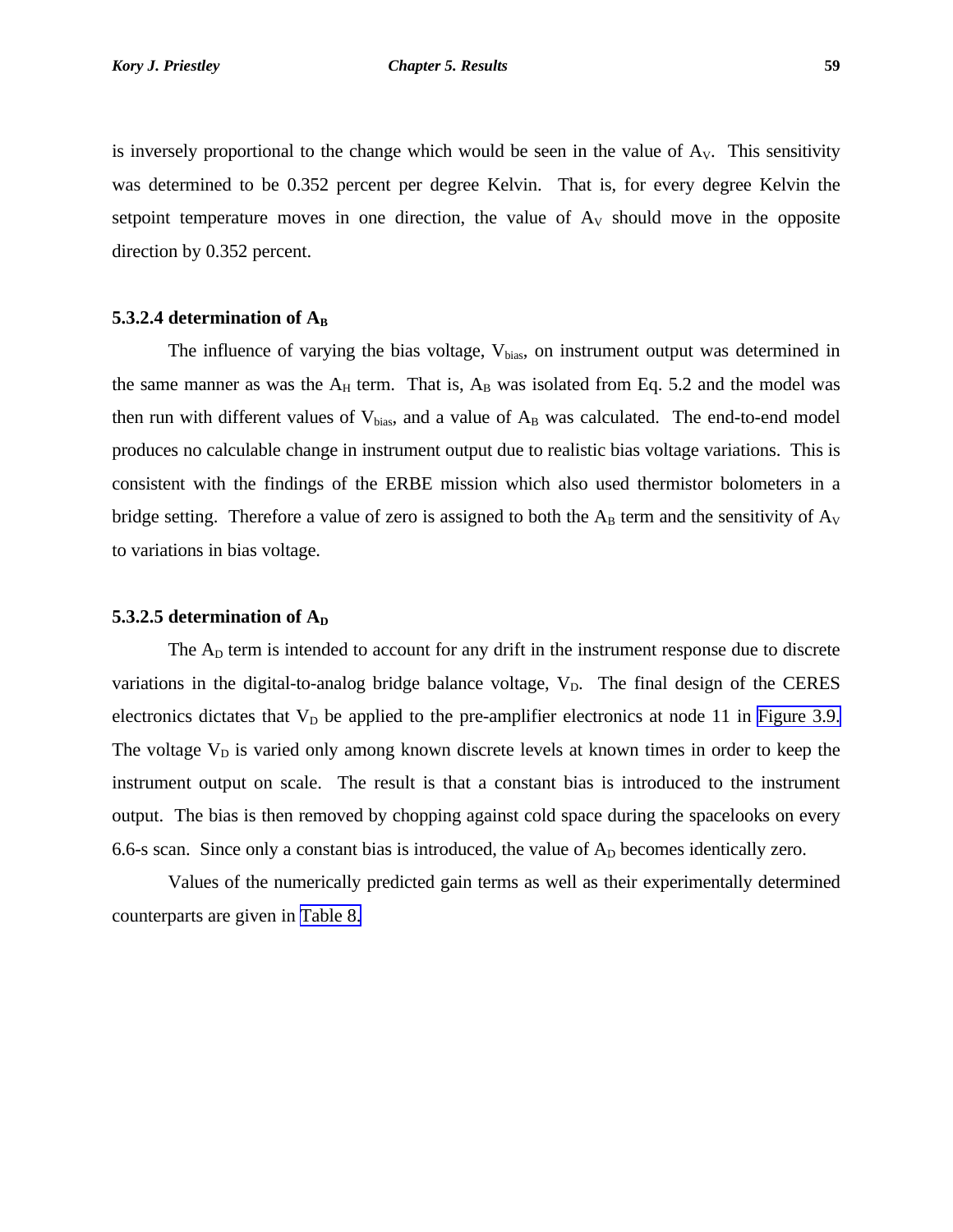## <span id="page-16-0"></span>**5.4 Removal of Non-First-Order Response Characteristics Through Numerical Filtering**

The analog signal produced by the CERES sensors is sampled every 10 ms. If frequency content of higher than 50 Hz, the Nyquist frequency, were present in the analog signal, aliasing errors would occur and the high-frequency analog signal would appear as a signal of lower frequency in the sampled output. The optical, thermal, and electrical design of the sensors ensure that this does not occur. Characterizing the instrument point spread function of the CERES sensors during ground calibration allows response modes on the order of 30 ms to be accurately characterized and accounted for. A complete discussion of the instrument point spread function is presented in Section 5.6. Operationally the sensors view cold space at approximately 3-s intervals. A space view provides a constant zero radiance source to monitor long-term drift in the instrument performance. If any drift is encountered between adjacent space looks it is accounted for and removed by linearly interpolating between the two zero-point space looks using Eq. 5.2.

The slow response mode of the sensors discussed in Section 5.2 has a time constant and magnitude of approximately 300 ms and 2 percent, respectively. This response time places it between the instrument point spread function and space look time intervals, and its relatively large magnitude provides a means by which the sensor output may be misinterpreted. This misinterpretation would be the failure to recognize that 2 percent of the signal at time t is really caused by the scene seen 300 ms previous to time t. Any negative effects introduced to the data product by this slow mode phenomenon may be attenuated by numerical filtering. The goal of such a filter would be to restore the time response of the instrument such that it would more closely follow the numerically derived response curve labeled ideal in [Figure 5.8.](#page-7-0) This figure shows a comparison of response shapes for the ideal model and the "best-fit" model discussed in Section 5.2. The ideal version of the numerical model does not contain the slow response mode since the increased thermal impedance between the active and compensating disks due to the sputtered indium interface layer is not included. This was accomplished by modeling the interface as having intimate thermal contact and applying the nominal value of thermal conductivity, k, of  $80.84$  Wm<sup>-1</sup>K<sup>-1</sup> for the indium layer.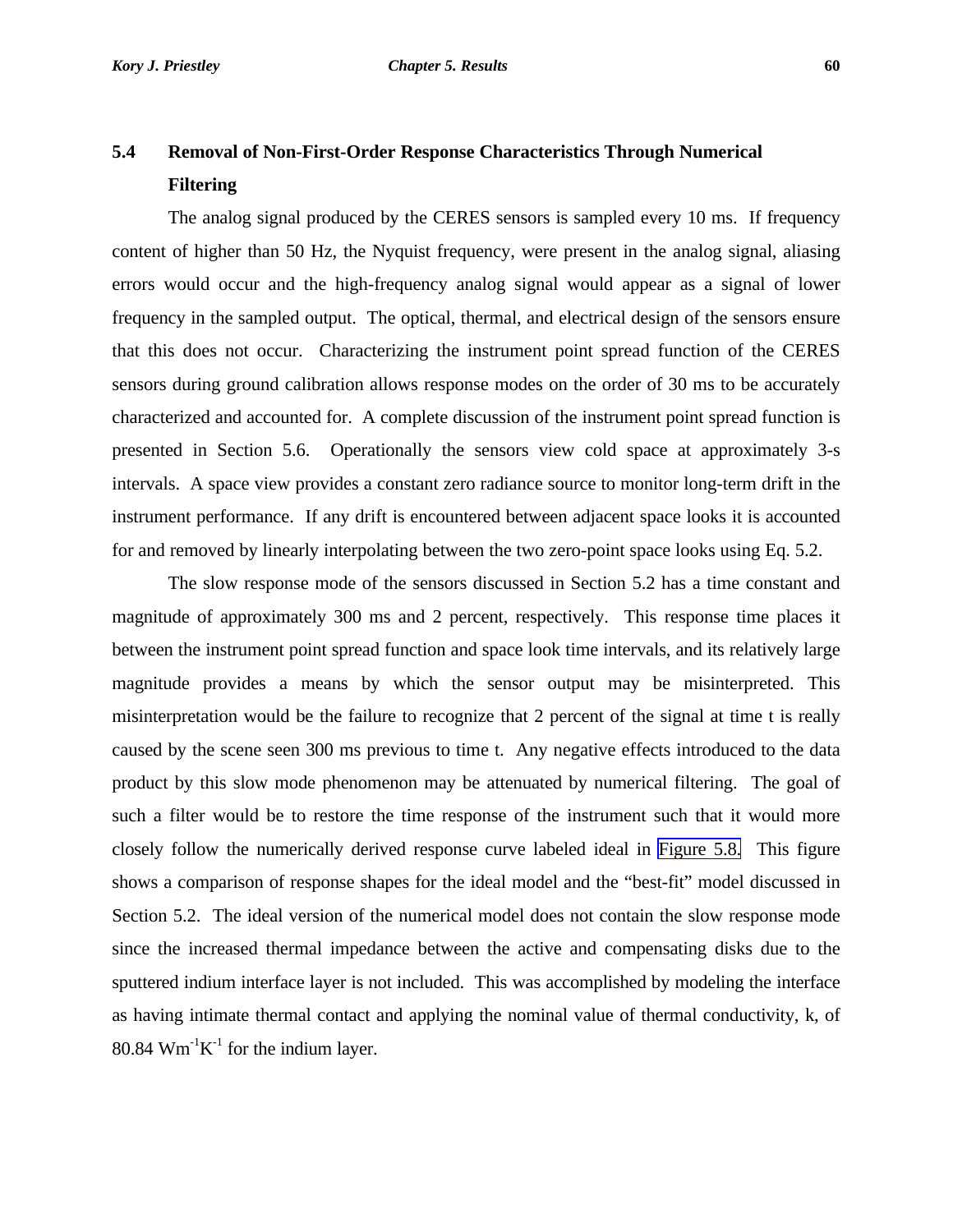<span id="page-17-0"></span>Smith [65] has proposed that the slow mode be modeled as a superposition of first-order response modes. This idea can be stated mathematically as

$$
w(t) = u(t) + v(t) \quad , \tag{5.11}
$$

where  $w(t)$  is the measured response at time t,  $u(t)$  is the ideal first-order response, and  $v(t)$  is the superimposed slow mode response. It is desired to recover the ideal response, u(t), that the instrument was originally designed to provide based on alias and blur errors. Smith assumes that the slow mode,  $v(t)$ , is driven by the ideal output  $u(t)$ , and proposes a two-state numerical filter to recover  $u(t)$ . This filter may be stated as [66]

$$
v(t) = p_0 v(t-1) - p_1 w(t)
$$
\n(5.12)

and

$$
u(t) = w(t) - v(t) \quad , \tag{5.13}
$$

where

$$
p_0 = \exp[-\lambda \Delta t (1 + \kappa)] \tag{5.14}
$$

and

$$
p_1 = \kappa [1 - p_0] \quad . \tag{5.15}
$$

In Eqs. 5.14 through 5.15,  $\lambda$  is a characteristic time of the slow mode (s<sup>-1</sup>),  $\kappa$  is the magnitude of the slow mode in percent, and  $\Delta t$  is the sampling period of 10 ms.

## **5.4.1 Numerical filter validation**

In order to validate the effectiveness of the filtering algorithm proposed by Smith, values for  $\lambda$  and  $\kappa$  must be determined. The numerical model provides a simple means of obtaining these values. As stated in Section 5.2 the mechanism which creates this slow mode is hypothesized to be differential heating of the active and compensating aluminum substrates. The result of this differential heating is an artificial increase in the measured responsivity of the flight sensors. This rise in responsivity may be seen in [Figure 5.9,](#page-8-0) which displays the response curves of the modeled detector module assembly for different values of the effective thermal conductivity of the indium interface. In previous figures the response curves were always normalized by their individual steady-state response values. In [Figure 5.9](#page-8-0) the curves are normalized to the steady-state response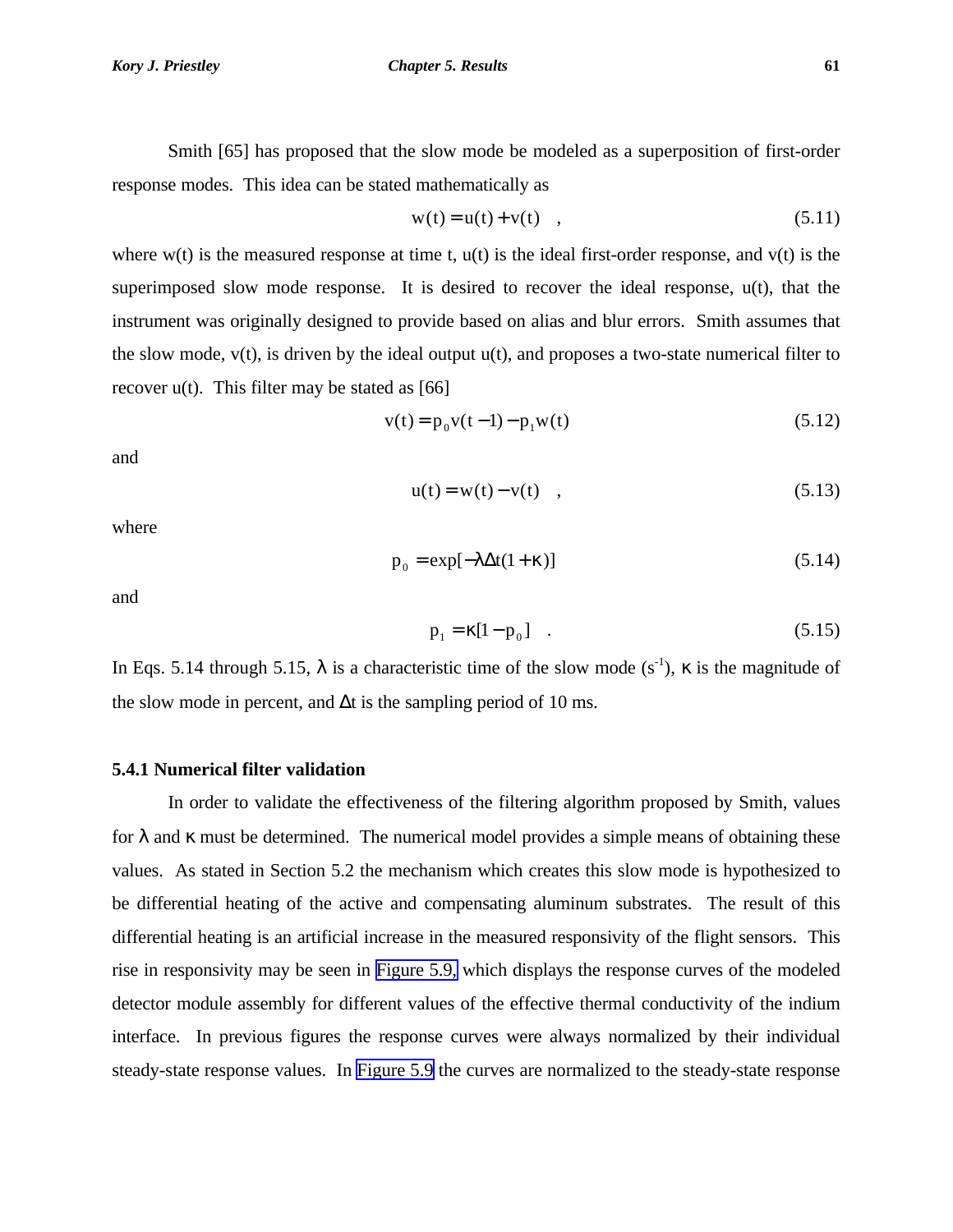<span id="page-18-0"></span>of the ideal model. This latter normalization methodology clearly displays the increase in responsivity associated with increasing the thermal impedance seen at the indium interface. In the current effort the ideal model corresponds to the curve with an effective thermal conductivity,  $k_{\text{eff}}$ , of 80.84  $\text{Wm}^{-1}\text{K}^{-1}$ , the best fit model corresponds to the curve with an effective thermal conductivity,  $k_{\text{eff}}$ , of 0.03 W/m<sup>-1</sup>K<sup>-1</sup>. From [Figure 5.9,](#page-8-0) the increase in response of the best-fit model ( $k_{eff}$ =0.03 Wm<sup>-1</sup>K<sup>-1</sup>) over the ideal model ( $k_{eff}$ =80.84 Wm<sup>-1</sup>K<sup>-1</sup>), and thus the value of  $\kappa$  in Eq. 5.14, is seen to be 0.726 percent.

In order to determine the magnitude of  $\lambda$  in Eq. 5.14, a curve was fit to the response shapes of the ideal and best-fit response functions seen in [Figure 5.8.](#page-7-0) Smith assumed that the ideal response shape would be of the form

$$
u(t) = 1 - e^{\frac{t}{\lambda}}.
$$
 (5.16)

From inspection of [Figure 5.1](#page-0-0) it is apparent that the theoretical curve defined by Eq. 5.16 is of insufficient order to match the response function of the ideal model, which is labeled "baseline model" in this figure. In order to match the response of the ideal model, Eq. 5.16 had to be modified by adding a second term. The resulting equation is

$$
u(t) = 1 - [C_1 e^{-\frac{t}{\tau_1}} + C_2 e^{-\frac{t}{\tau_2}}]
$$
\n(5.17)

where  $C_1$  and  $C_2$  sum to unity, and  $\tau_1$  and  $\tau_2$  are characteristic time constants of the two modes. Similarly, a curve was fit to the best-fit normalized response, w(t), such that

$$
w(t) = u(t) + v(t) , \t\t(5.18)
$$

where  $u(t)$  represents the ideal model and is defined by Eq. 5.17, and  $v(t)$  represents the slow mode. This slow mode is modeled as

$$
v(t) = C_3[1 - e^{-\frac{t}{\tau_s}}]
$$
\n(5.19)

where  $C_3$  and  $\tau_3$  are equivalent to  $\kappa$  and  $\lambda^{-1}$  in Eq. 5.13. Results of these curve fits may be seen in [Figure 5.10,](#page-9-0) and corresponding values for the quantities C and  $\tau$  may be found in [Table 9.](#page-8-0)

In order to test the effectiveness of the filtering algorithm, values of  $p_0$  and  $p_1$  were determined using values determined for  $\kappa$  and  $\lambda$  from C<sub>3</sub> and  $\tau_3$ , in [Table 9.](#page-8-0) Results of implementing the filtering algorithm, Eqs. 5.12 through 5.13, may be seen in [Figure 5.11](#page-10-0) for the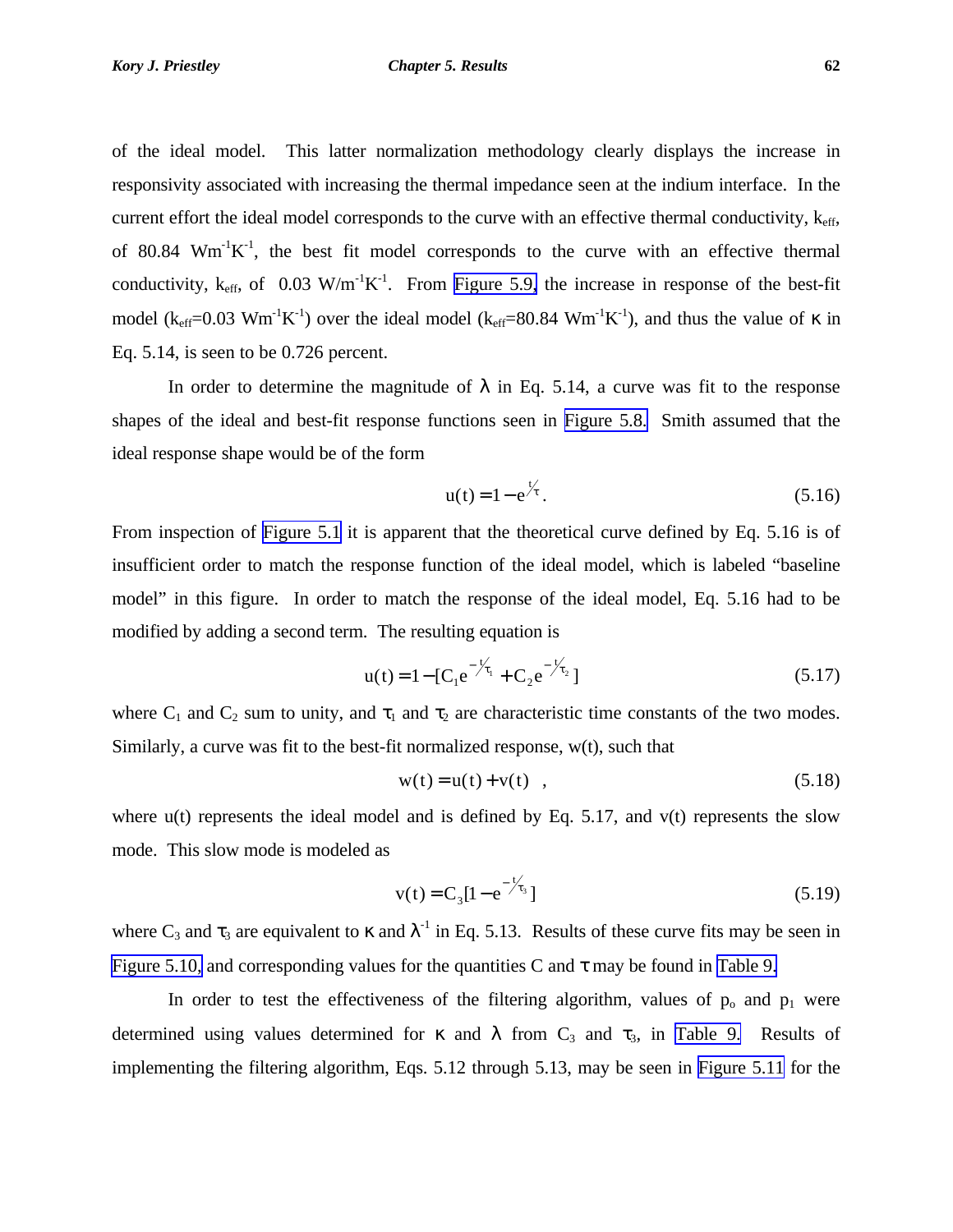<span id="page-19-0"></span>case of a step input at t=0. This figure demonstrates that the ideal response shape, labeled  $u(t)$ , may be recovered from the response produced by the best-fit model,  $w(t)$ , for a step input at t=0. In [Figure 5.11,](#page-10-0)  $w(t)$  is determined using the numerical model,  $v(t)$  using Eq. 5.12, and  $u(t)$  using Eq. 5.13. To rigorously test effectiveness of the algorithm, the model was used to scan a typical Earth scene which was created by Villeneuve's Atmospheric Radiation Model (ARM) [33]. A complete discussion of the interface between the end-to-end model and Villeneuve's ARM is given in Section 5.9. Results of this validation may be seen in Figures [5.12](#page-11-0) and [5.13.](#page-12-0) [Figure 5.12](#page-11-0) displays the known radiative input from Villeneuve's model along with the radiance recovered by applying the filtering algorithm to the predicted radiance of the "best fit" version of the end-toend model, and the predicted radiance obtained from the ideal version of the numerical model. The purpose of this figure is to demonstrate the algorithm's effectiveness by showing that there is little difference between the time varying radiances predicted by the ideal model, u(t), and the time varying radiances recovered by filtering the output of the "best-fit" model, w(t). [Figure 5.13](#page-12-0) displays the ability of the filtering algorithm to force the best-fit model of the as-built PFM total channel flight sensor response,  $w(t)$ , to perform as well as the ideal detector for the time varying incident radiance shown in [Figure 5.12.](#page-11-0) This is accomplished by plotting the percent deviation of A from B where A is either the predicted radiance of the numerically filtered, u(t), or unfiltered, w(t), versions of the end-to-end model and B is the radiance predicted by the ideal version of the end-to-end model.

A subtle but important point arose out of this validation study. The filtering algorithm reduces the magnitude of the steady-state and transient responses of the flight sensor to a given scene input by a percentage of  $\kappa$ . In other words, the responsivity, R (VW<sup>-1</sup>) of the sensor has been reduced by the magnitude of κ due to the filtering algorithm. In Section 5.3.2.1 the gain term  $A_V$  was determined prior to the implementation of the filtering algorithm. As a result, the value of  $A_V$  determined prior to the implementation of the filtering algorithm must now be modified by the magnitude of  $\kappa$  as well. This is due to the fact that responsivity, R, is inversely related to  $A_V$ , as seen in Eq. 5.8.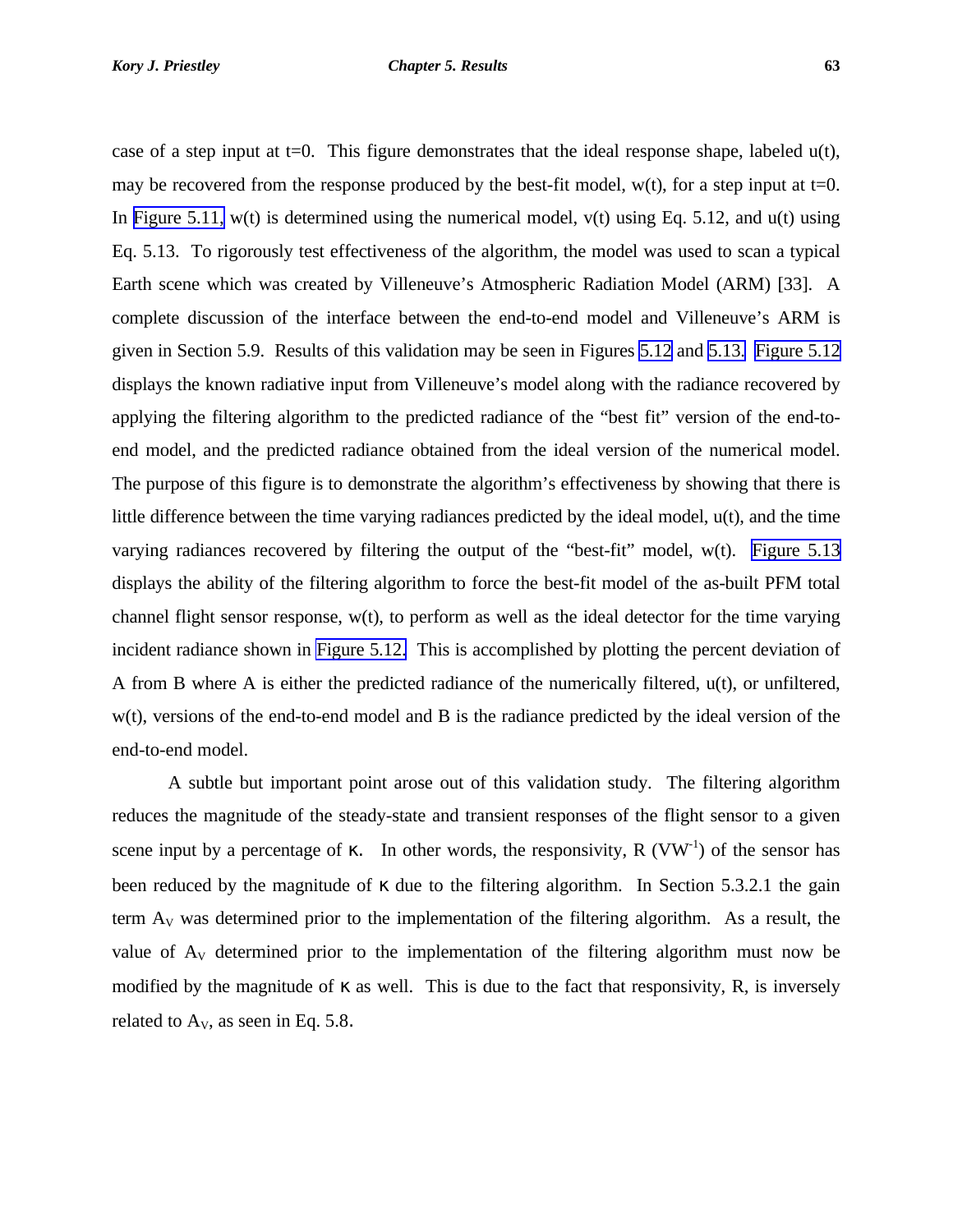<span id="page-20-0"></span>The optical point spread function (OPSF) maps spatially heterogeneous scene-emitted radiances from the instrument aperture onto the active detecting element. The optical throughput of any instrument features attenuation at the edges of the field-of-view due to the properties of real optical systems. In CERES the use of spherical mirrors enhances this effect by creating a blur circle in the plane of the precision aperture. This blur circle is caused by the inability of spherical reflecting optics to focus their collected energy onto a point in the focal plane [34].

In order to predict the OPSF of the CERES instrument using the ray-trace module created by Bongiovi [30], it was first necessary to discretize the field-of-view into an array of discrete solid angles. Collimated distribution factors were then calculated for each discretized solid angle, as discussed in Section 5.3. The discretization process essentially replaces a contiguous full-field source with a discretized array of equivalent point sources.

The most efficient way of defining the discretized angular bins is with the sensor scan angle, η, and cross-scan angle, ξ. Definitions of these angles may be seen in [Figure 3.7,](#page-14-0) which presents the physical dimensions of the CERES field stop, and in [Figure 5.14.](#page-0-0) Scan angles η are measured in the plane defined by the sensor optical axis and the short axis of the field stop. Cross-scan angles ξ are measured in the plane defined by the sensor optical axis and the long axis of the field stop. In [Figure 3.7](#page-14-0) the sensor optical axis is perpendicular to the plane defined by the field stop. The ray-trace module requires that the location of the far-field point source be given in terms of zenith angle,  $θ$ , and azimuth angle,  $φ$ , as defined in [Figure 5.14.](#page-0-0) The zenith angle  $θ$  is measured with respect to the sensor optical axis. The azimuth angle  $\phi$  is measured in the plane defined by the field stop. The relationship between zenith angle, θ, azimuth angle, φ, scan angle, η, and cross-scan angle, ξ, is

$$
\phi = \arctan\left(\frac{\tan(\eta)}{\tan(\xi)}\right) \tag{5.20}
$$

and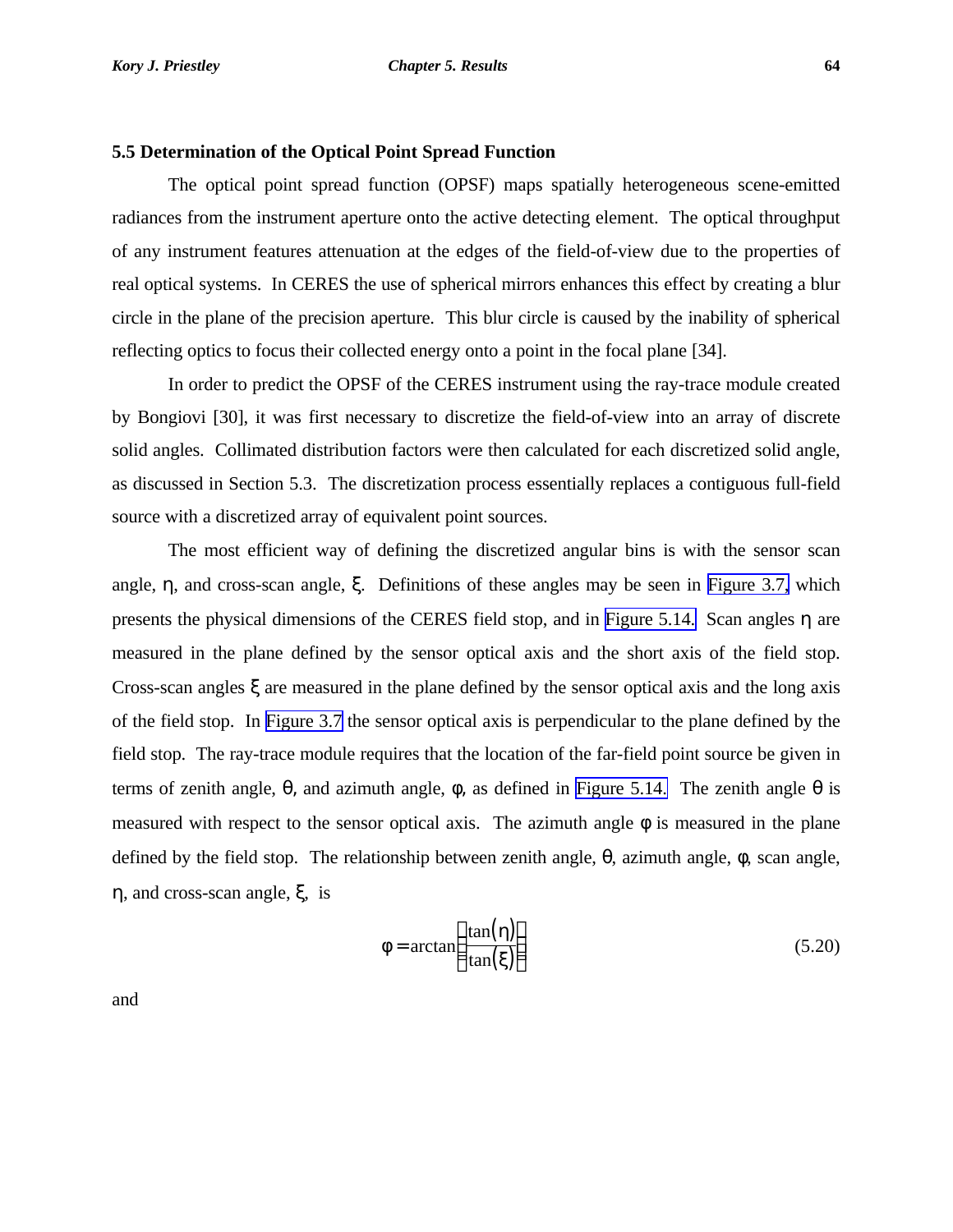$$
\theta = \arctan\left(\frac{\tan(\eta)}{\sin(\phi)}\right) \quad . \tag{5.21}
$$

<span id="page-21-0"></span>The angular increments in the scan direction,  $\Delta \eta$ , are based upon the nominal elevation scan rate of 63.5 deg/s, and the size of the time steps in the numerical model, 0.001 s. This results in an angular increment,  $\Delta \eta$ , of 0.0635 deg in the scan direction. Angular increments in the cross-scan direction, Δξ, are defined to be 0.1 deg. A value of 0.1 deg produces angular bins with an aspect ratio of about unity, while producing a nearly square matrix of bins. Since small angles have been used in the discretization process, the solid angle,  $\Omega$ , defined by each bin may be approximated very accurately as

$$
\Omega = \Delta \eta \Delta \xi \,. \tag{5.22}
$$

Haeffelin [62] has demonstrated that this discretization is statistically sufficient for modeling contiguous full-field sources.

### **5.5.1 Significance of the blur circle**

As stated earlier, the spherical mirrors in the CERES optical train create a blur circle in the plane of the field stop. The effect of having a circle, as opposed to a point, is that attenuation at the edges of the field is enhanced. A finite circle allows energy arriving from angles beyond the physical dimensions of the field stop to reach the detecting element because the angle of incident energy is measured to the center of the blur circle. For instance, if an instrument has a field stop with a physical cutoff of 1.3 deg with respect to the optical axis, and a blur circle of 0.2 deg radius, then the detector will be illuminated as the angle of the incident energy with respect to the optical axis becomes less than 1.5 deg, or the sum of the physical limitation and the radius of the blur circle. A feature of the blur circle is that it is neither radially nor azimuthally uniform in intensity. The circle is actually composed of concentric rings, with the central spot containing the majority of the energy. In addition, Bongiovi [30] demonstrated that the secondary mirror and its mount are imaged in the CERES blur circle. Figures [5.15](#page-1-0) and [5.16](#page-2-0) display the attenuation effects imposed by the blur circle on the CERES geometry.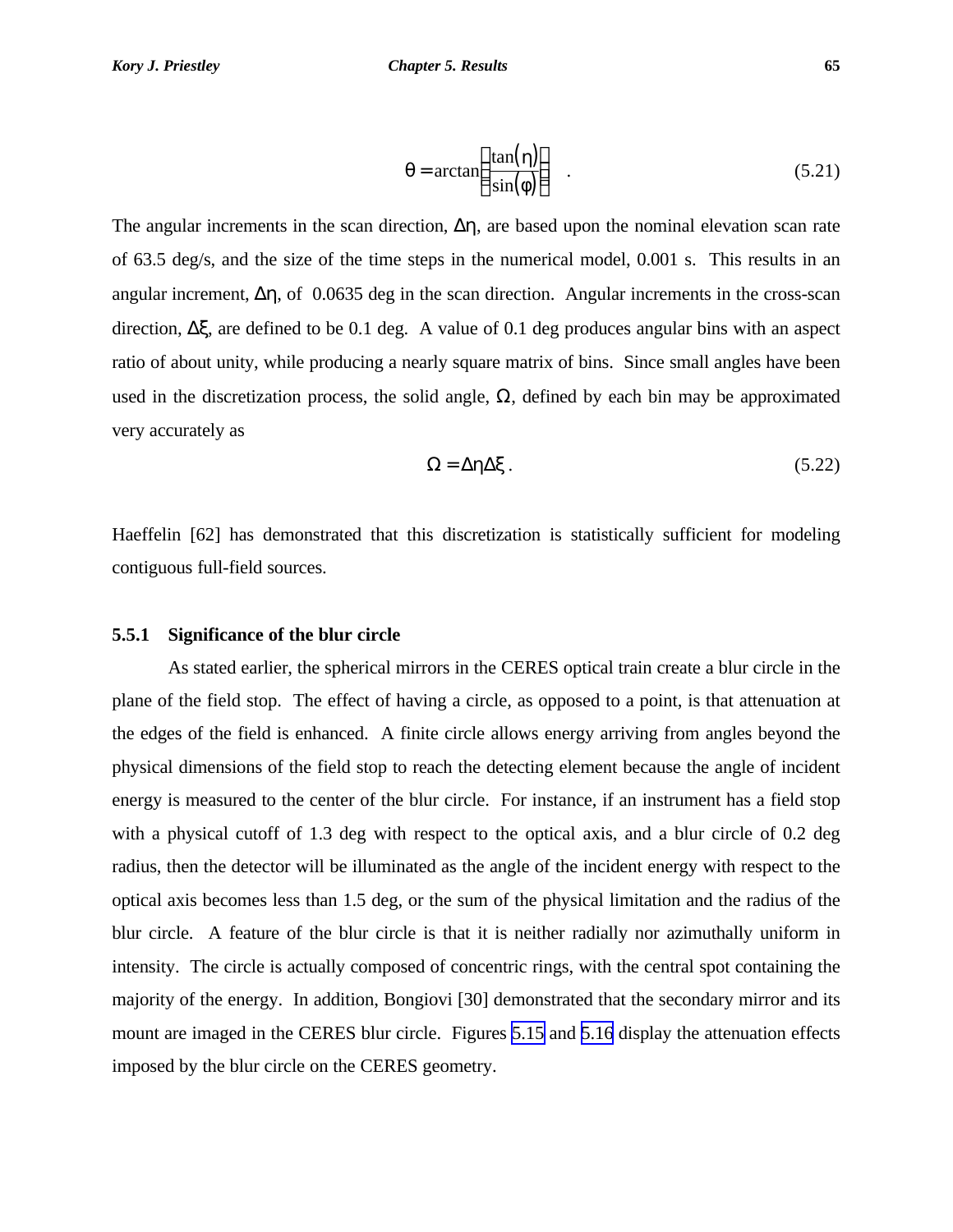<span id="page-22-0"></span> [Figure 5.15](#page-1-0) displays a comparison of the attenuation measured for the PFM total channel flight sensor and the predicted attenuation from the ray-trace module as a function of angular distance beyond the edge of the field stop. The edge of the field stop corresponds to 0 deg in these figures so that attenuation in both the scan and cross-scan directions can be shown on the same graph. The experimental data were measured in the scan direction only; however, model data are presented for both directions. It is clear in this figure that attenuation occurs more rapidly along the cross-scan axis. This is because the blur circle is being obscured on two fronts

[Figure 5.16](#page-2-0) displays a comparison of the modeled attenuation with the attenuation predicted by linear optics associated with a uniform blur circle. This is done in an attempt to define an equivalent blur circle diameter. Results are presented only for the scan axis in this figure. From this figure it may be seen that the model predicts an equivalent blur circle of about 0.25-deg radius.

### **5.5.2 Optical Point Spread Function**

due to the diamond shape of the field stop in this direction.

The OPSF is created by assembling the matrix of collimated distribution factors calculated in Section 5.5 and normalizing it to the matrix element having the largest magnitude. The result of this procedure may be seen in [Figure 5.17,](#page-3-0) which presents the predicted full-field normalized optical throughput for the PFM total channel. It is readily apparent in Figures [5.15](#page-1-0) through [5.17](#page-3-0) that significant attenuation occurs before the physical edge of the field stop is encountered and that significant energy is seen by the active detector beyond the physical edge of the field stop.

CERES data processing algorithms replace the actual spatial distribution of Earth-source radiance within an instantaneous footprint with an equivalent blackbody source. Not having sharp cut-off at the edge of the field-of-view leads to uncertainty in the definition of footprint size. Typically the 50-percent contour seen in [Figure 5.17](#page-3-0) is taken as the equivalent field-of-view and thus the footprint size. Section 5.9 presents the results of a study to determine the optimal TOA footprint for CERES such that errors due to the convolution of heterogeneous scenes and optical attenuation are minimized.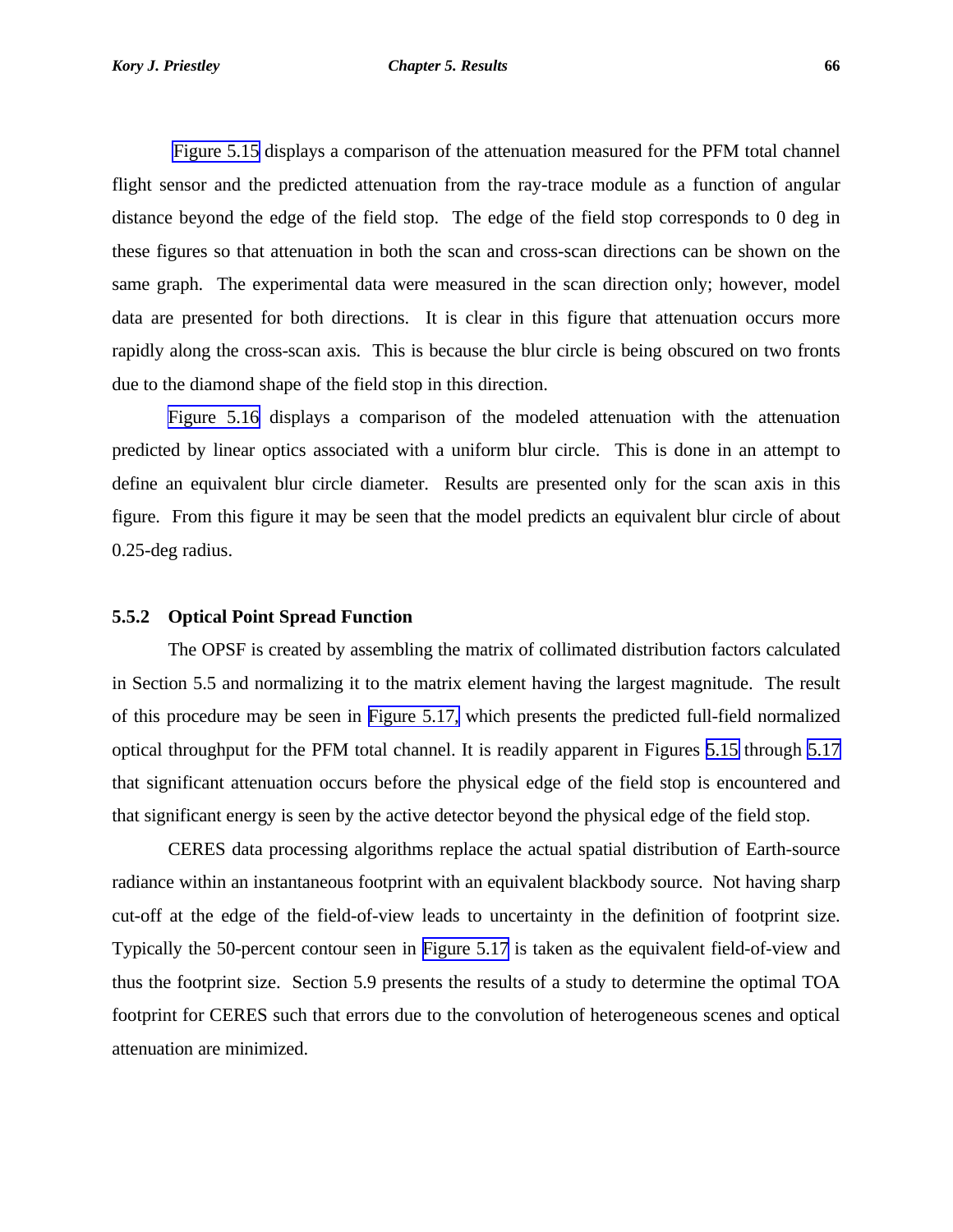#### <span id="page-23-0"></span>**5.6 Determination of the Instrument Point Spread Function (PSF)**

Accurate knowledge of the dynamic instrument point spread function (PSF) is essential in determining the geo-location of the instrument data time series as well as the relative weighting of the instantaneous scene over the optical field-of-view, or convolution. The dynamic instrument point spread function is defined as the dynamic response of a radiometric channel as it scans a farfield point source. When this source comes within the optical field-of-view the detector temperature begins to rise such that the output signal of the instrument rises above that of a nominal space look. When the source moves beyond the optical field-of-view the detector begins to cool off and thus the instrument output returns to its nominal value. By repeating this for all cross-scan angles, a surface may be built from combining the individual trace lines. The dynamic point spread function takes into account the shape of the precision field-stop, the time response of the detector, and the filtering and time response of the associated signal conditioning electronics [67].

The PSF of the CERES instruments is measured in the laboratory by TRW using their state-of-the-art Radiometric Calibration Facility [68]. In this procedure the flight sensors are scanned across a full-field collimated source of radiant energy. The collimating optics of the source combined with the optics of the CERES flight sensors produce a nonuniform circle of energy at the precision aperture of approximately 0.25-deg radius, as discussed in Section 5.5. The source is directed to the sensors via a movable mirror. This mirror allows the collimated source to be rotated for each data set collected such that the full field-of-view in the cross-scan direction may be adequately sampled. [Figure 5.18](#page-4-0) displays the trace lines across the precision aperture which are created by this technique. The dynamic response output data from the instrument as it scans across these trace lines is then combined such that a topographical plot is created. [Figure 5.19](#page-5-0) provides an example of a topographical representation of a point spread function for a generic scanning instrument. Sampling the full field-of-view in the scan direction is accomplished by the scanning motion of the flight sensors. Intrinsic difficulties in taking these experimental measurements suggests that a better understanding of the data could be obtained by the use of an independent instrument model [69].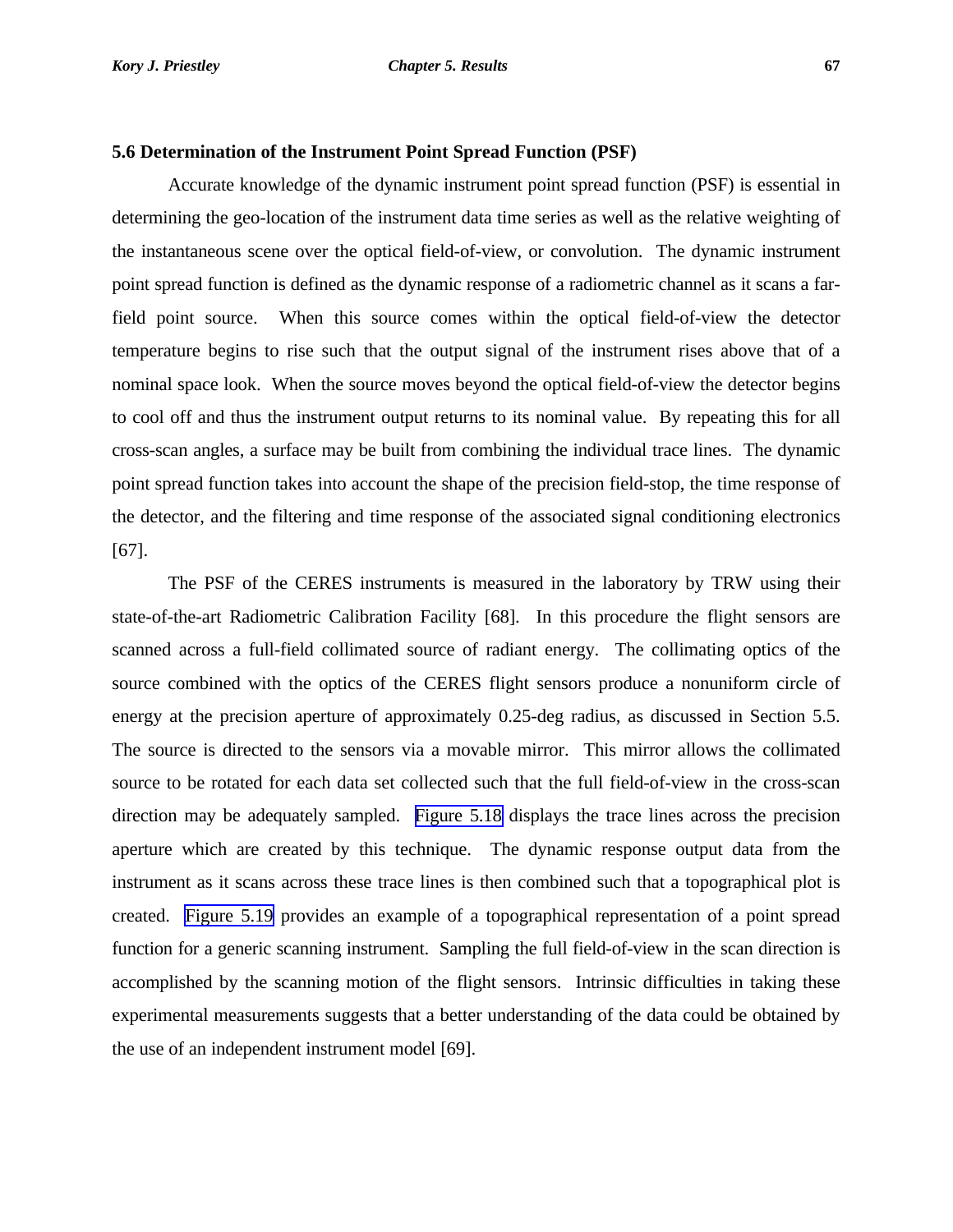#### **5.6.1 Mapping of the PSF on cloud imager data**

The CERES data processing algorithms replace the actual spatial distribution of emitted radiance within an instantaneous footprint with an equivalent blackbody source. This is done by converting the radiance measured by the instrument to a hemispherical radiance through the use of Bidirectional Reflectance Distribution Functions (BRDFs), as described in Section 2.8. The BRDFs are used to convert the radiance in a given angular bin coming from the scene into hemispherical radiances which may then be converted to a flux leaving the surface of the source scene. These BRDFs are a strong function of scene type, which in remote sensing means percent cloud cover, cloud type, cloud optical depth, cloud-top pressure, surface type (land or ocean), ground cover (desert, vegetation, ice, or snow), etc. The instrument point spread function covers a TOA patch sufficiently large to contain a good mixture of these parameters. This results in the question of how to best describe the footprint to use in the operational algorithms. Stated differently, how should the point spread function be weighted such that the nonuniform radiance fields of typical Earth scenes may best be approximated as a uniform blackbody.

Currently the CERES operational algorithms convert the three-dimensional instrument point spread function into a two-dimensional discretized array of tabular data. The columns of the array represent the discretized angular intervals in the cross-scan direction, Δξ, while the rows represent the discretized angular intervals in the scan direction, Δη. The individual elements represent the integrated value of the normalized point spread function over the solid angle defined by ΔξΔη such that all of the elements sum to unity. Currently this array has been defined as a 16 by-16 array, as seen in [Figure 5.20.](#page-6-0) This figure displays the rectangular grid superimposed upon a topographic projection of the 50-percent and 5-percent profiles of a CERES instrument point spread function.

The discretized point spread function in [Figure 5.20](#page-6-0) will be used to weight high-resolution cloud imager and other *a priori* knowledge of scene parameters in order to determine the most appropriate scene type. For the CERES PFM instrument cloud imager data will be available on approximately a 1-km resolution scale. This implies that several cloud imager measurements will be available for each of the 16-by-16 bins. By instituting this weighting method, a spatially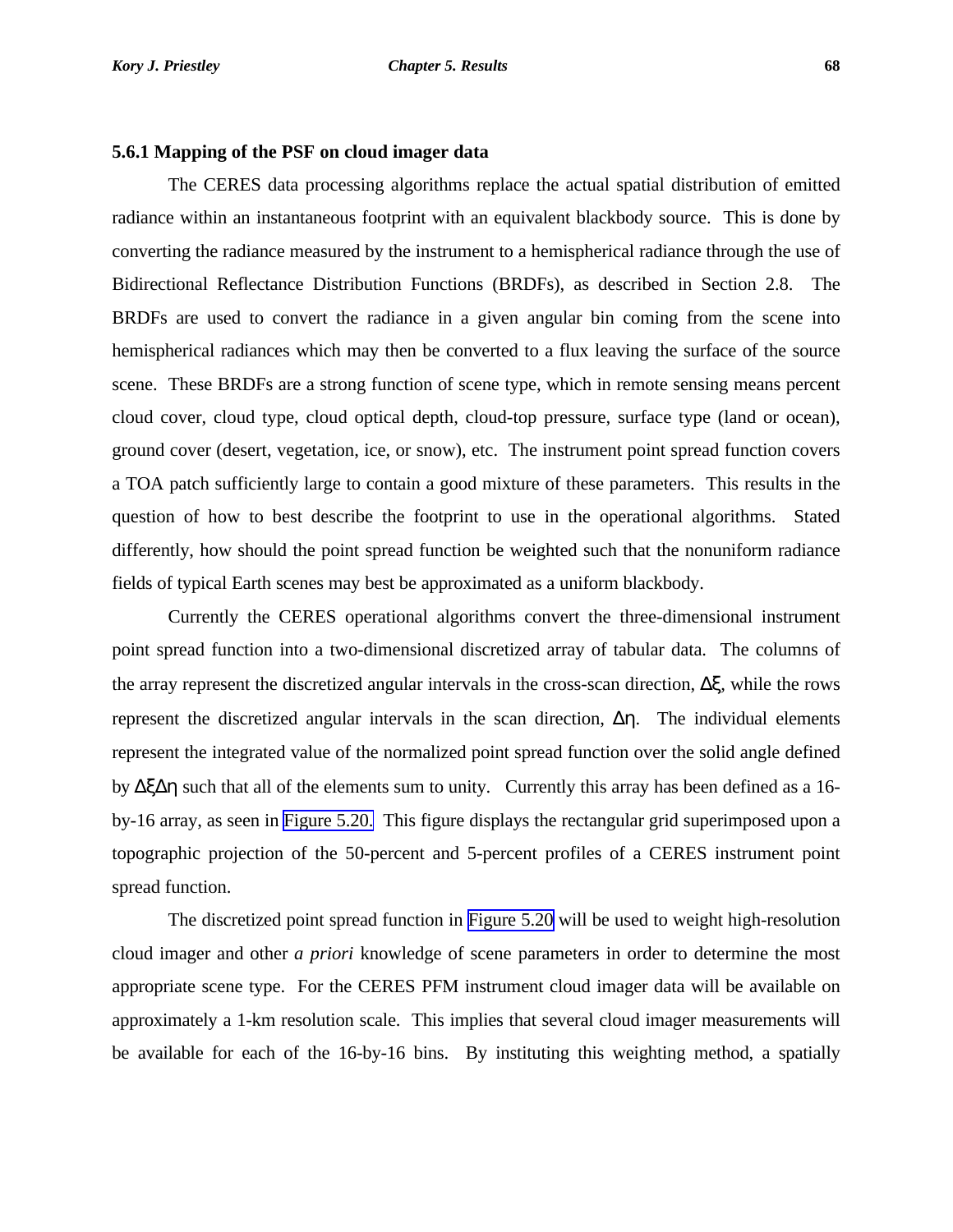heterogeneous scene will be weighted, based upon the response characteristics of the flight instruments, in order to obtain the best BRDF to utilize in the inversion process from radiance to TOA flux.

#### **5.6.2 Centroid calculation**

In order to assure accurate geo-location of instrument data time series, the centroid of the instrument point spread function must be known. Knowledge of the centroid location relative to the optical axis permits a time lag,  $\tau$ , to be determined. The time lag,  $\tau$ , is then implemented operationally in Eq. 5.2. The centroid, Ψ, is defined as the PSF-weighted average of the scan angles,

$$
\Psi = \frac{\int_{\text{fov}} \eta \, \text{PSF}(\eta, \xi) \, \text{d}\eta \, \text{d}\xi}{\int_{\text{fov}} \text{PSF}(\eta, \xi) \, \text{d}\eta \, \text{d}\xi} \tag{5.23}
$$

where  $\eta$  is the scan angle,  $\xi$  is the cross-scan angle, and PSF( $\eta$ , $\xi$ ) is the normalized instrument point spread function. This provides  $\Psi$  in the units of angular degrees. It must be converted to the time domain by dividing by the value of the elevation scan rate; that is,  $\tau = \frac{\Psi}{\omega}$ , where  $\omega$  is the elevation scan rate in degrees per second.

#### **5.6.3 Importance of scan rate**

As discussed in Section 5.6, the PSF is a function of instrument scan rate. By scan rate it is meant both elevation and azimuthal rotation rate. The CERES instruments will operate at three discrete elevation scan rates during normal science-observing modes. These rates are 0, 63.5, and 254 deg/s. These rates will appear in the nadir, normal, and rapid retrace portion of the short scan profiles, respectively. The instruments will operate at two discrete azimuthal scan rates during normal operations. These rates are 0 and 6 deg/s. These rotation rates will be experienced in the normal cross-track, and bi-axial scanning modes, respectively.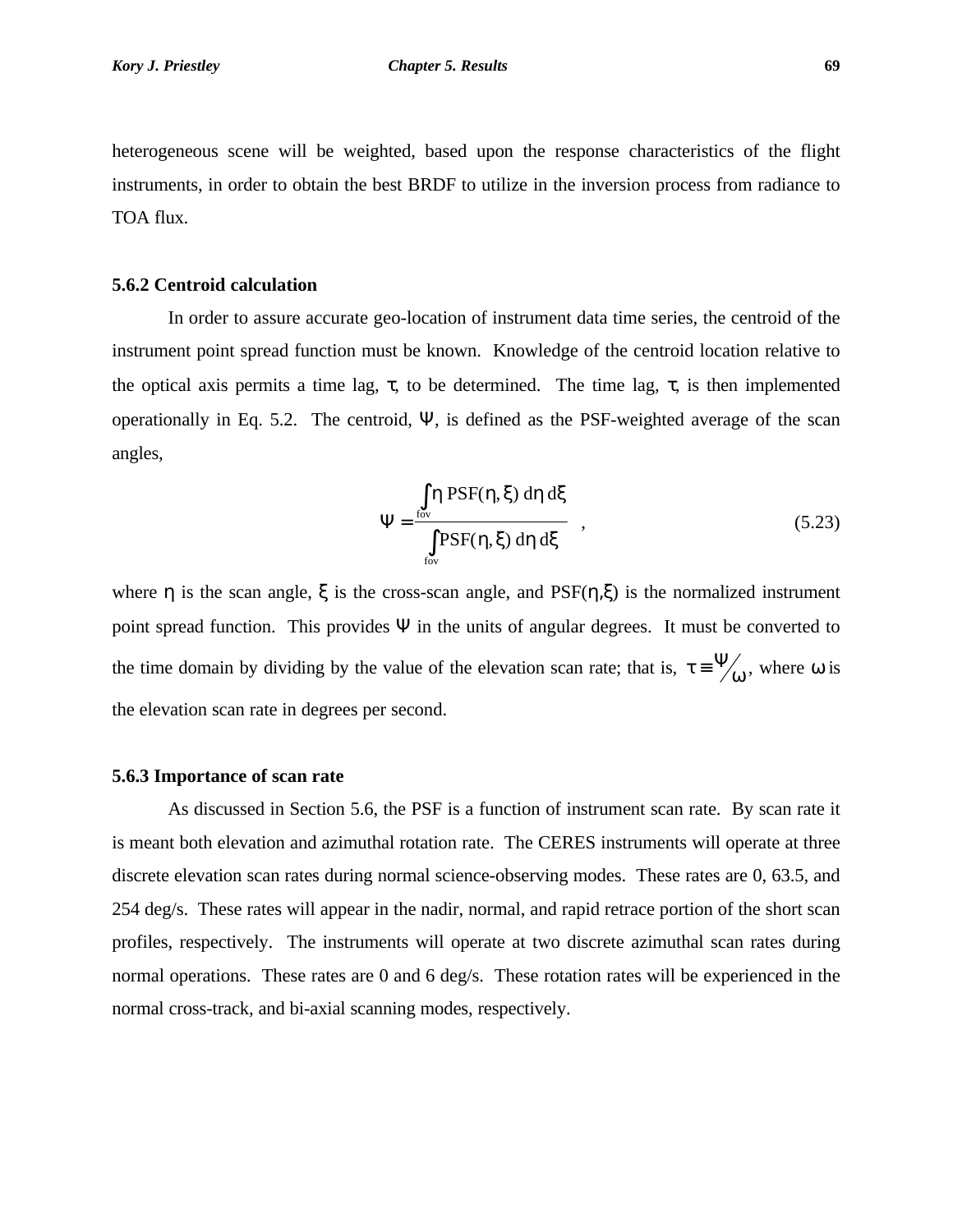#### **5.6.3.1 nadir scan**

In the nadir scan mode, the scan head is held motionless at the elevation angle of 90 deg, or the nadir point. The only temporal variation of scene radiances within the field-of-view is due to the satellite orbital motion. This motion, 6 km/s on the ground, is slow relative to the size of the field-of-view and instrument response rate. As a result, the dynamic instrument point spread function collapses to the instantaneous optical field of view, or to the Optical Point Spread Function shown in [Figure 5.17.](#page-3-0) For this operational mode  $\tau$  is assigned a value of 0.0 s since the PSF is symmetrical about the optical axis in the scan direction.

### **5.6.3.2 cross-track mode**

In the cross-track operational mode the sensor assembly rotates in a plane perpendicular to the satellite ground track direction at a nominal rate of 63.5 deg/s. Temporal variation of the scene in this mode is due primarily to the motion of the sensors as they scan across the face of the Earth. Variation due to satellite motion is negligible as discussed above. [Figure 5.21](#page-7-0) displays the predicted dynamic point spread function for the nominal elevation scan rate. In this figure, scan and cross-scan angles of 0 deg correspond to the instrument optical axis. The centroid of the point spread function lags the optical axis considerably due to thermal diffusion and electronic delay. The calculated centroid for this operational mode is 1.55 deg. This value corresponds to a time lag,  $\tau$ , of 24.4 ms.

The experimental data which TRW recorded were of a much lower resolution than that provided in the numerical approximation. Additionally the data were recorded on a nonuniform array of scan and cross-scan angles. By nonuniform it is meant that the scan and cross-scan angles were not sampled at regular intervals. Because of this it is not possible to obtain a quantitative comparison between the measured and predicted fully assembled point spread functions. A qualitative comparison is easily accomplished, however, by comparing individual trace lines. [Figure 5.22](#page-8-0) displays a comparison between the measured data and the predicted response curve for a trace taken along the 0-deg cross-scan angle. The fact that these traces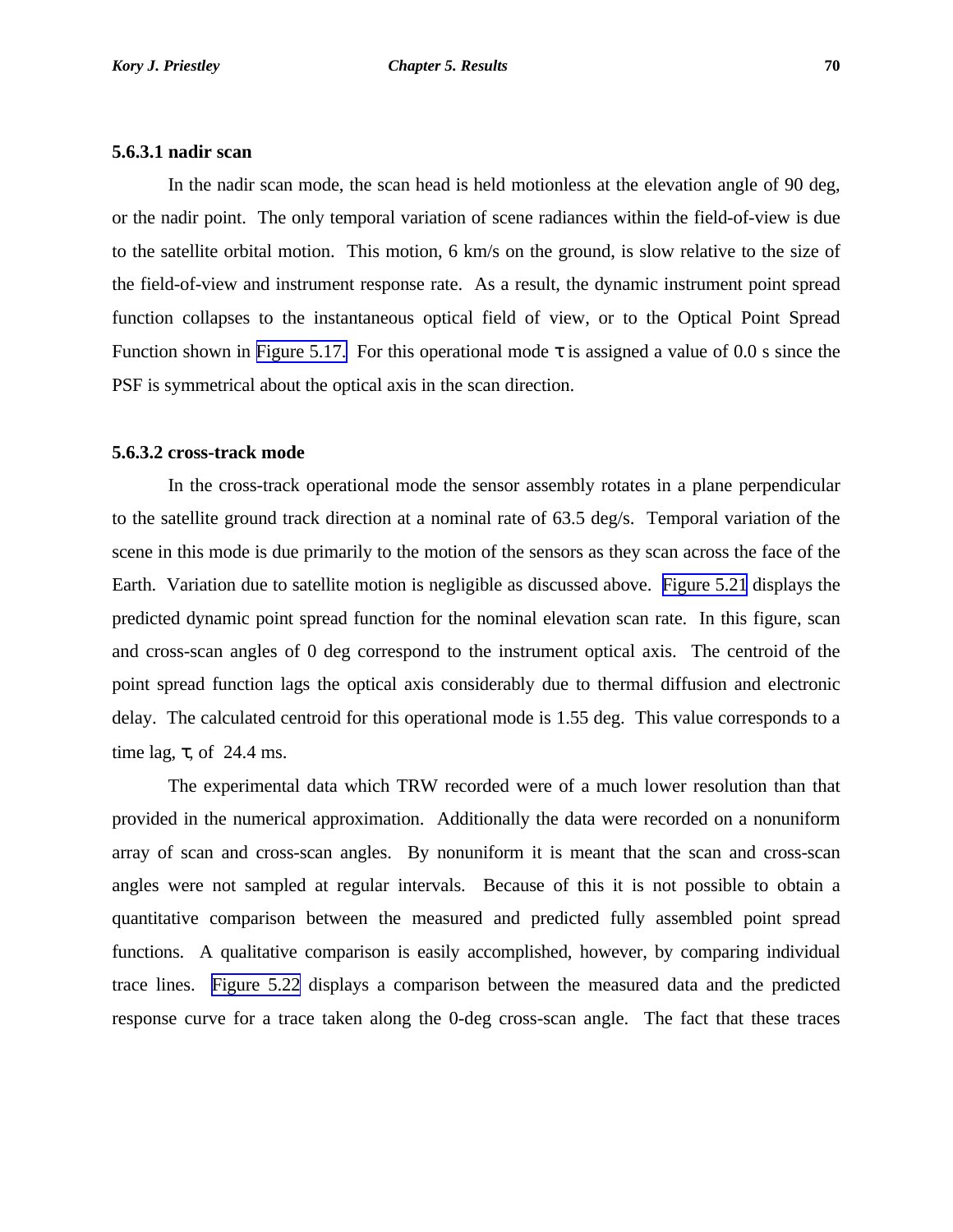agree well encourages us to assume that the completely assembled point spread functions would also agree.

## **5.6.3.3 bi-axial mode**

In the bi-axial operational mode the sensor assembly scans across the Earth at one of two discrete rates. During normal operations the sensors rotate in the normal elevation scan mode, as shown in [Figure 3.2.](#page-9-0) This produces a nominal Earth scan rate of 63.5 deg/s. During time periods when viewing the sun directly is a possibility the instrument will be commanded to rotate the sensors in the short scan profile, also shown in [Figure 3.2.](#page-9-0) In this profile the sensors scan across the Earth in one direction at 63.5 deg/s then return at a rate of four times the nominal, or 254 deg/s. Superimposed on the elevation scanning is a rotation about the azimuthal axis at a constant rate of 6 deg/s. As a result the trace lines which the scene radiances follow as the sensors scan over them are no longer perpendicular to the long axis of the field stop, as shown in [Figure 5.18.](#page-4-0) The trace lines now follow the vector addition of 63.5 or 254 deg/s in the scan direction and 6 deg/s in the cross-scan direction. That is, they pass through the field-of-view at either an angle of 0.0942 or 0.0236 deg with respect to the scan direction depending upon elevation scan rate. For the elevated scan rate this means that while in the field-of-view the source shifts approximately 0.03 deg relative to the scan direction. This shift is negligible. For the normal scan rate it means that while in the field-of-view the source shifts approximately 0.12 deg relative to the scan direction. This shift is too small to be accurately measured in the laboratory and is, in fact, on the order of the field-of-view discretization used in the end-to-end model. This shift will not introduce any appreciable error in the data reduction strategies.

The numerically predicted point spread function for the rapid retrace portion of the short scan mode is depicted in [Figure 5.23.](#page-9-0) The calculated centroid for this operational mode is 6.02 deg. This value corresponds to a time lag,  $\tau$ , of 23.7 ms, which is very similar to the time lag predicted for the nominal scan rate above.

The centroid for the rapid retrace is approximately four times that corresponding to the normal scan rate, 6.02 deg versus 1.55 deg, which is what one might anticipate when the scan rate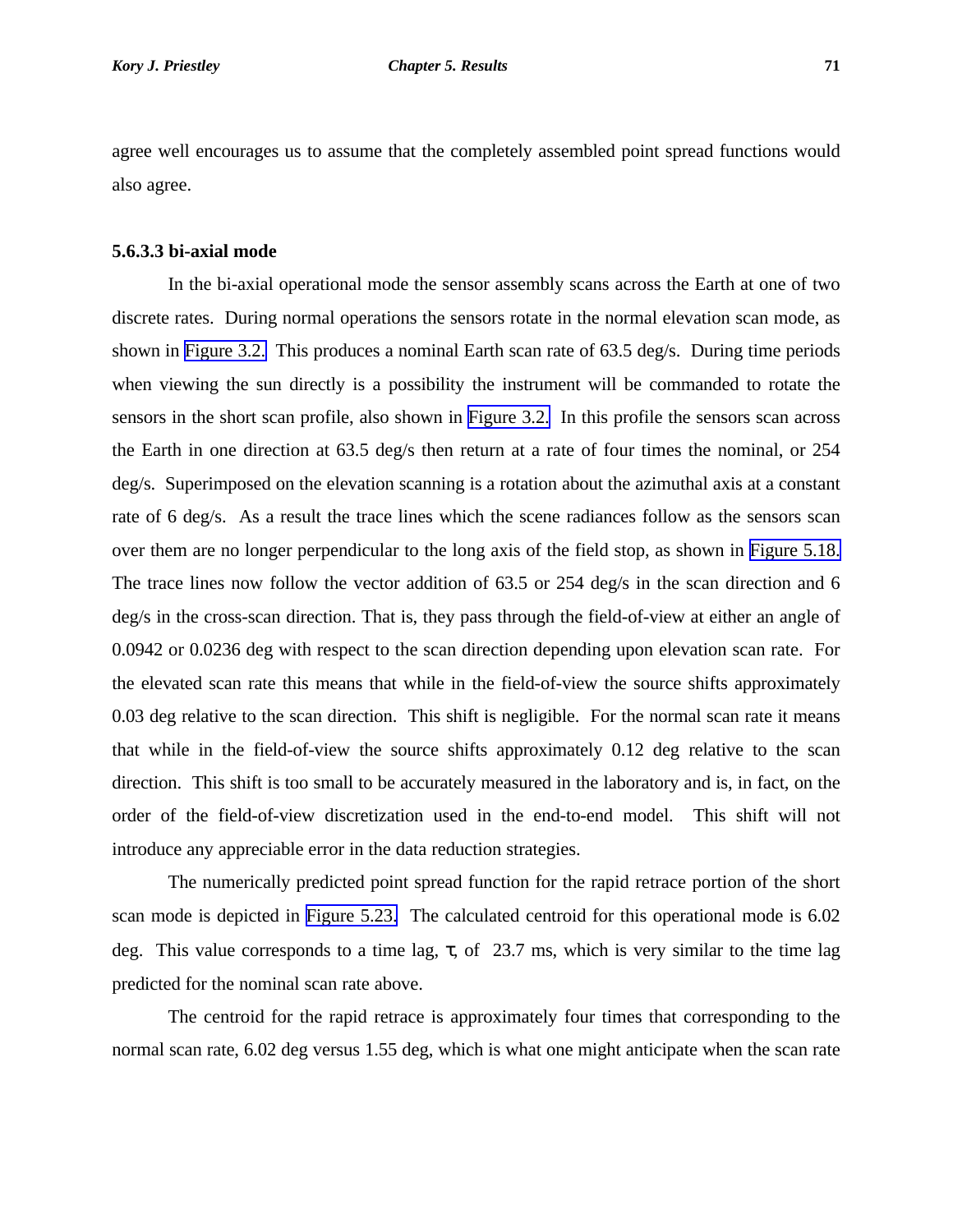is increased by a factor of four. This is in fact what has been assumed in the CERES operational algorithms. The centroid is a mathematical value obtained by integrating a variable of interest over a physical domain, as seen in Eq. 5.23. A consequence of the integration is that an infinite number of spatial distributions of the variable of interest over the physical domain may result in the same calculated value for the centroid. The implication is that the shape of the rapid retrace point spread function does not need to be a direct scaling of the nominal point spread function. [Figure 5.24](#page-10-0) illustrates this point by comparing trace lines from the predicted PSFs for scan rates of 63.5 and 254 deg/s. The two curves are the predicted trace line corresponding to a scan rate of 254 deg/s and the trace line corresponding to a scan rate of 63.5 deg/s. The trace line for the 63.5 deg/s scan rate has been linearly stretched in the angular direction such that its centroid lines up with that of the 254 deg/s. That is, both curves in [Figure 5.24](#page-10-0) have centroid values of 6.02 deg, where 0.0 deg corresponds to the sensor optical axis. Inspection of [Figure 5.24](#page-10-0) reveals that neither the shape nor the location of the peak value for the two curves agree, yet their calculated centroids are identical. The point of this result is that care must be taken when calculating values used in the angular bins for weighting cloud imager data. A study of the sensitivity of using the wrong values in these bins is given in Section 5.10.

[Figure 5.25](#page-11-0) displays a direct comparison of the numerically predicted point spread functions for the (a) normal scan and (b) rapid retrace portion of the short scan. This figure clearly shows the lengthening, in angular dimension, of the point spread function as the elevation scan rate increases.

### **5.7 Determination of the CERES Instrument Transfer Function**

The four-pole Bessel filter integrated in the CERES Sensor Electronics Assembly is a lowpass filter designed to attenuate any signal with a frequency above 22 Hz. A Bessel-type filter was chosen because it provides a constant time delay in the output signal across the spectrum below the corner frequency. This characteristic allows the output from the filter to preserve the shape of the input function across the frequency band of interest. In reality, however, the CERES detector electronics feature two levels of filtering. The first level is provided by the thermal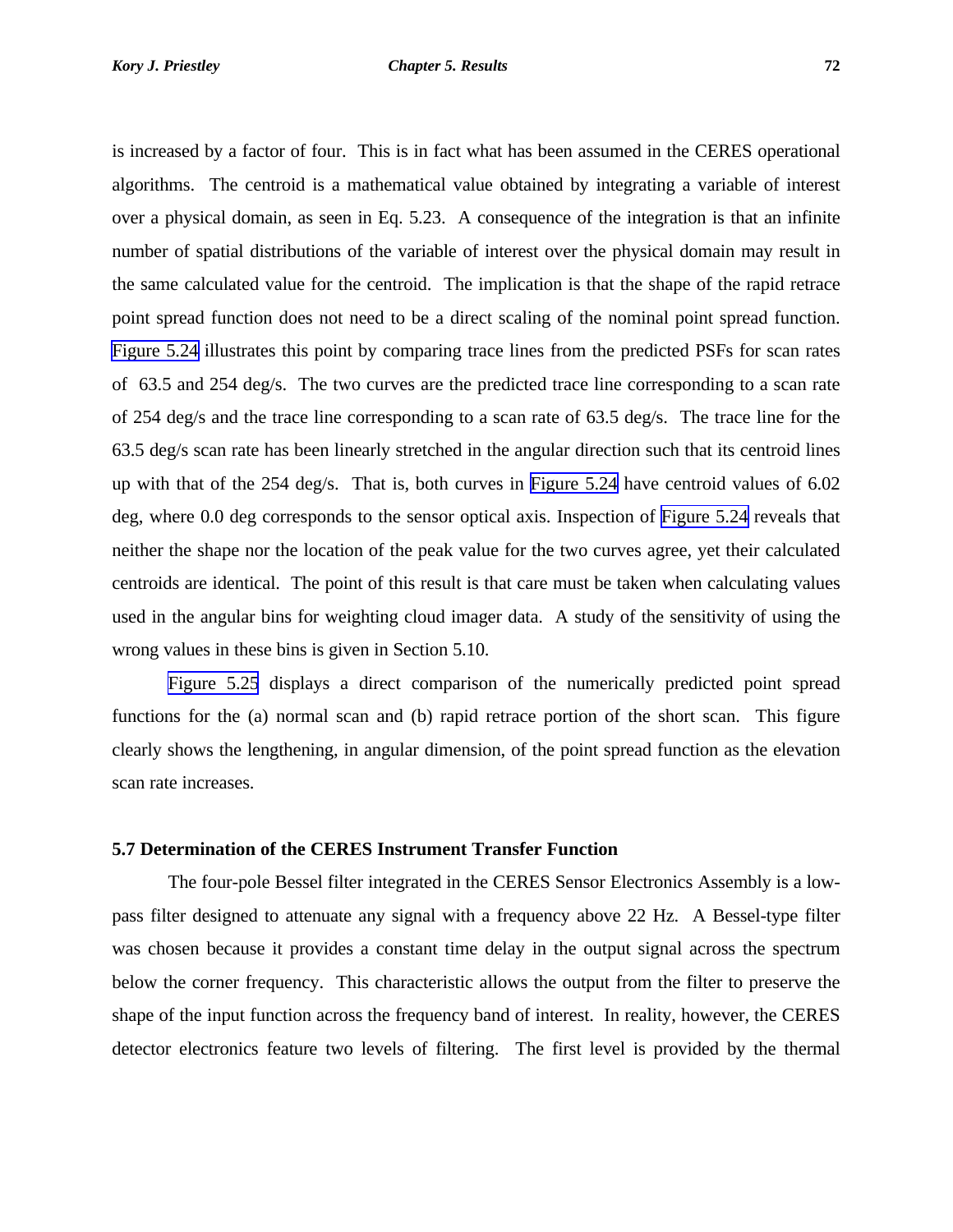diffusion through the thermistor bolometers themselves in conjunction with the pre-amplifier electronics. The electronic signal is then further conditioned by the four-pole Bessel filter. Transfer functions for these two filtering stages were predicted by allowing the end-to-end model to be illuminated by a uniform, periodic time-varying source of known frequency and allowing the instrument output to reach its steady-state behavior. This procedure was repeated for several frequencies, and the outputs normalized to the value of steady-state output that would be reached if the source were of the same strength but not varying with time. The results of this analysis may be seen in [Figure 5.26](#page-12-0) which displays the predicted Bode and phase angle diagrams for the PFM total channel sensor. From [Figure 5.26](#page-12-0) it may be clearly seen that although the Bessel filter has a corner frequency of 22 Hz, the entire instrument (i.e. both stages) produces a corner frequency of approximately 14 Hz.

In order to assess the effectiveness of the low-pass filtering, a simple numerical experiment was conducted. The end-to-end model was allowed to view a diffuse source whose brightness varied with time as seen in [Figure 5.27\(a\).](#page-13-0) Specifically, the input signal was defined by the superposition of two sine waves of equal peak-to-peak amplitudes of 30  $\mu$ W, but different frequencies, 10 and 30 Hz on a constant signal of 30  $\mu$ W. The resulting time series of power arriving at the active detector has mean, minimum and maximum values of 30, 0, and 60  $\mu$ W, respectively. The effect of the filtering should be to remove the extraneous "noise" component at 30 Hz, while preserving the "signal" at 10 Hz. The predicted output may be seen in Figure [5.27\(b\).](#page-13-0)

In [Figure 5.27,](#page-13-0) the curve labeled "Instrument" refers to the fully conditioned signal as it leaves the output of the Bessel filter. The curve labeled "Pre-amp" represents the signal immediately before entering the Bessel filter. It may clearly be seen in [Figure 5.27\(b\)](#page-13-0) that the conditioning which occurs through the pre-amplifier is not effective at removing the 30-Hz component of the signal. However, the Bessel filter clearly removes the 30-Hz component. The fully conditioned signal is similar to what the instrument would produce if it were observing the superposition of a 10 Hz signal having a sinusoidal oscillation of 30 μw peak-to-peak and a constant signal of value 30  $\mu$ W. In this scenario the minimum and maximum power arriving at the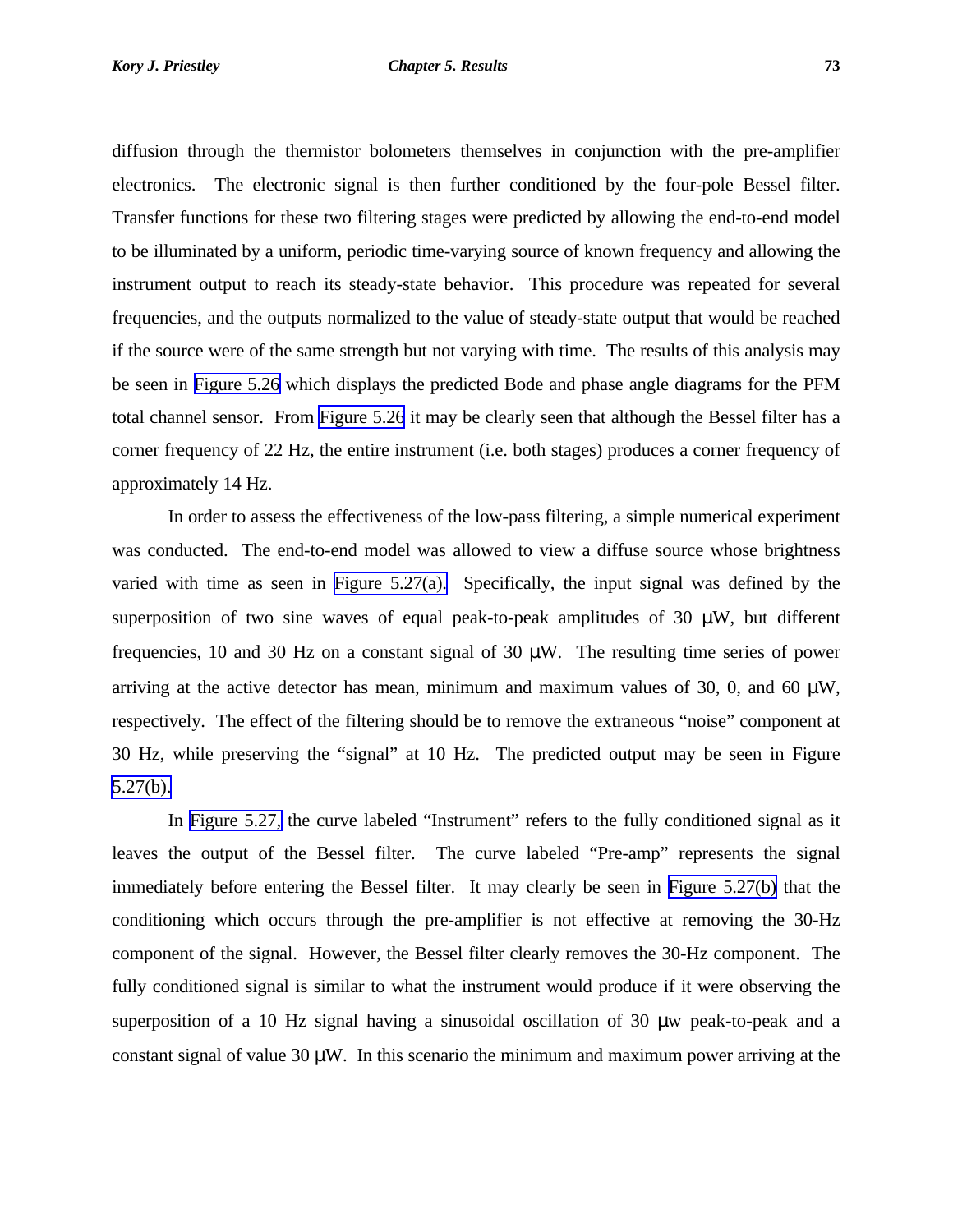active detector would be 15 and 45 μW, respectively. [Figure 5.28](#page-14-0) gives a comparison of the fully conditioned signal and the results from an experiment in which a single sine wave of 10-Hz frequency having a 30 μW mean value and 30 μW peak-to-peak variation was viewed by the endto-end model. The attenuating effect of the filtering is roughly described by Eqs. 5.24 and 5.25 where  $f_{n1}$  and  $f_{n2}$  represent 10 and 30 Hz, respectively. The quantity

$$
Y_{in}(t) = 30 + 15\sin(2\pi f_{n1}t) + 15\sin(2\pi f_{n2}t)
$$
\n(5.24)

represents the actual power input to the active detectors, while the quantity

$$
Y_{out}(t-\tau) = 30 + 15\sin(2\pi f_{n1}t)
$$
\n(5.25)

represents the recovered power which the instrument believes it is seeing as a function of time

### **5.8 Impact on Instrument Performance of Mismatched or Degrading Detectors**

It is the nature of thermistor bolometers to drift. This drift is due to a long-term curing process produced by vacuum exposure. Before entering orbit, the longest single period of time they remain under vacuum is about ten days, or 240 hrs, during radiometric ground calibration. Drifts are explained by variations in thermal impedance between the thermistor layer of the detectors and the aluminum substrate. During the manufacturing process it is possible to trap air in the epoxy which bonds the Kapton® layer to the substrate, or in the epoxy layer which bonds the thermistor to the Kapton<sup>®</sup>. The physical layout of these layers may be seen in [Figure 3.8.](#page-15-0) Upon vacuum exposure these air pockets begin to outgas slowly, and as they do so they leave behind evacuated voids. The evacuated voids conduct heat more slowly than air-filled voids and thus the thermal impedance has increased. In the worst case, the voids may be so large and their venting path so restricted that upon exposure to vacuum the detector can delaminate due to the relatively high-pressure air pockets between the layers.

It is not possible to predict how the performance of the detectors will vary over the life of a mission. With the testing that is available to characterize the detectors while still on the ground, the detectors which are believed to be most stable are chosen to be active detectors. The idea is that the diffusion and thus the response characteristics of the compensating detectors are less important overall since they do not directly view rapidly changing scenes. However, the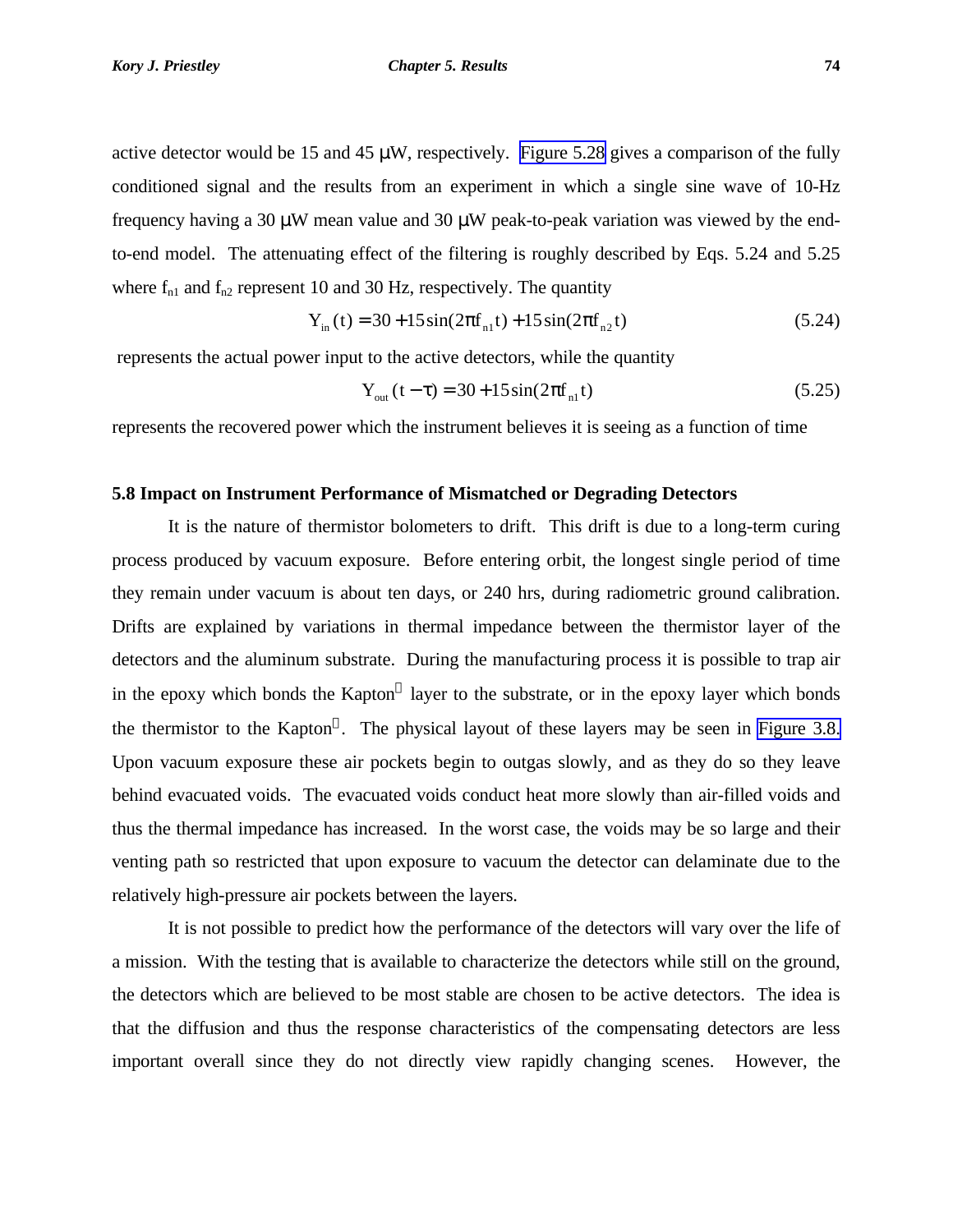compensating detectors do see thermal variations on the same time scale but of a lower magnitude due to self-heating. The interaction between self-heating and overall system performance is still not well understood and is generally treated as negligible. If self-heating were truly negligible varying the thermal impedance of the compensating detector only should have no influence on the time constant or responsivity of the fully assembled detector module assembly.

In order to simulate the curing process the end-to-end model was run with varying levels of thermal impedance between the compensating thermistor layer and aluminum substrate. This increase in thermal impedance was accomplished by varying the thickness of the epoxy layer which bonds the thermistor to the Kapton $^{\circledR}$  in the compensating detector. Results of this study are given in [Table 10.](#page-9-0)

Inspection of [Table 10](#page-9-0) reveals that as the thermal impedance increases, i.e. as epoxy thickness increases, the overall responsivity and time constant of the assembled detector module assembly decrease. In explaining this phenomenon, it is important to realize that the signal which leaves the bridge in the pre-amplifier electronics is directly proportional to the temperature difference in the thermistor layers of the active and compensating detectors. As the thermal impedance of the compensating detector increases, the temperature of the compensating thermistor will be higher for the same amount of self-heating. As a result the active and compensating detectors are now nearer in temperature. This means that their temperature difference, and thus the signal produced for the same radiative input to the active detector, is now smaller. In fact, a doubling of the epoxy layer thickness results in a decrease in responsivity of 3.8 percent and a decrease in time constant by 4.8 percent. Note that any actual changes which occur on the actual flight sensors will be sampled and accounted for through the use of on-board calibration sources.

## **5.9 Integration of the Atmospheric Radiation Model with the CERES Instrument Model**

A Monte-Carlo-based ray-trace model of the shortwave radiative transfer in the atmosphere was developed by Villeneuve [33]. The primary goal of Villeneuve's work was to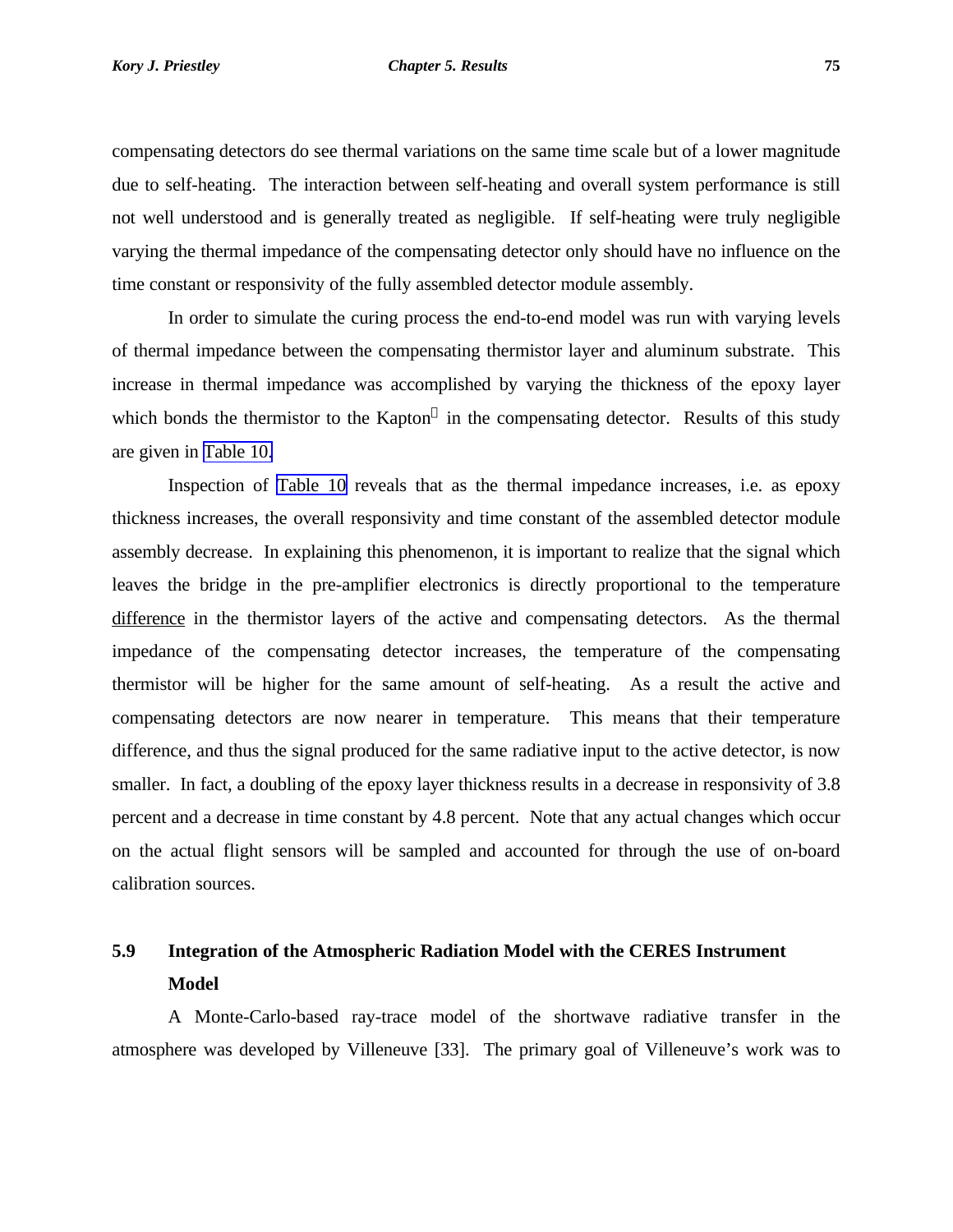demonstrate the sensitivity of the anisotropy of the Earth's shortwave radiative field to variations in cloud parameters. Villeneuve computed reflected shortwave radiative fields at the top of the atmosphere for several typical Earth scenes. The Earth scenes and particularly the cloud patterns were made very realistic by using processed LandSat images to define both cloud morphology and cloud properties.

This work is invaluable in producing realistic inputs for the end-to-end model of the CERES instruments. A procedure was developed to scan a series of Villeneuve's individual Earth scenes in order to produce an input time series for the end-to-end model.

The Atmospheric Radiative Transfer (ART) model produces angular distributions of radiance at the top of the atmosphere. A scanning program was developed by Villeneuve [33] to simulate the scan pattern of a scanning radiometer. This program takes the individual 50-by-50 km scenes shown in [Figure 5.29](#page-15-0) and constructs a strip of atmosphere by assembling any number of these scenes in a specified order. An example of 500 km of atmosphere made up of ten scenes is shown in [Figure 5.30.](#page-16-0) In the scanning program the simulated location of the satellite with respect to the end of the strip is defined by its altitude above the TOA and normalized x-y coordinates. Both x and y vary between zero and unity; however, in the case of [Figure 5.30,](#page-16-0) unity represents 50 km in the x-direction on the TOA and 500 km in the y-direction. Once the satellite is positioned, the scan path can be determined by giving the coordinates of the starting and ending points of the scan. [Figure 5.31](#page-17-0) shows three satellite positions and their corresponding scans. The satellite at position number 3 would start its scan with a nadir view and end with a limb observation, whereas the satellite at position number 1 would start with a limb view and end at nadir. Another input to the scanning program is the scan step size. The scan step size is set to match both the true scan rate of the radiometer and the time step increment of the numerical model.

Villeneuve created a reverse ray-trace whereby the radiance arriving at the instrument aperture in each of the angular bins defined in Section 5.5 is computed for each scan step. This radiance is determined by randomly tracing a statistically significant number of rays from the instrument aperture towards the TOA within each angular bin in order to establish a relation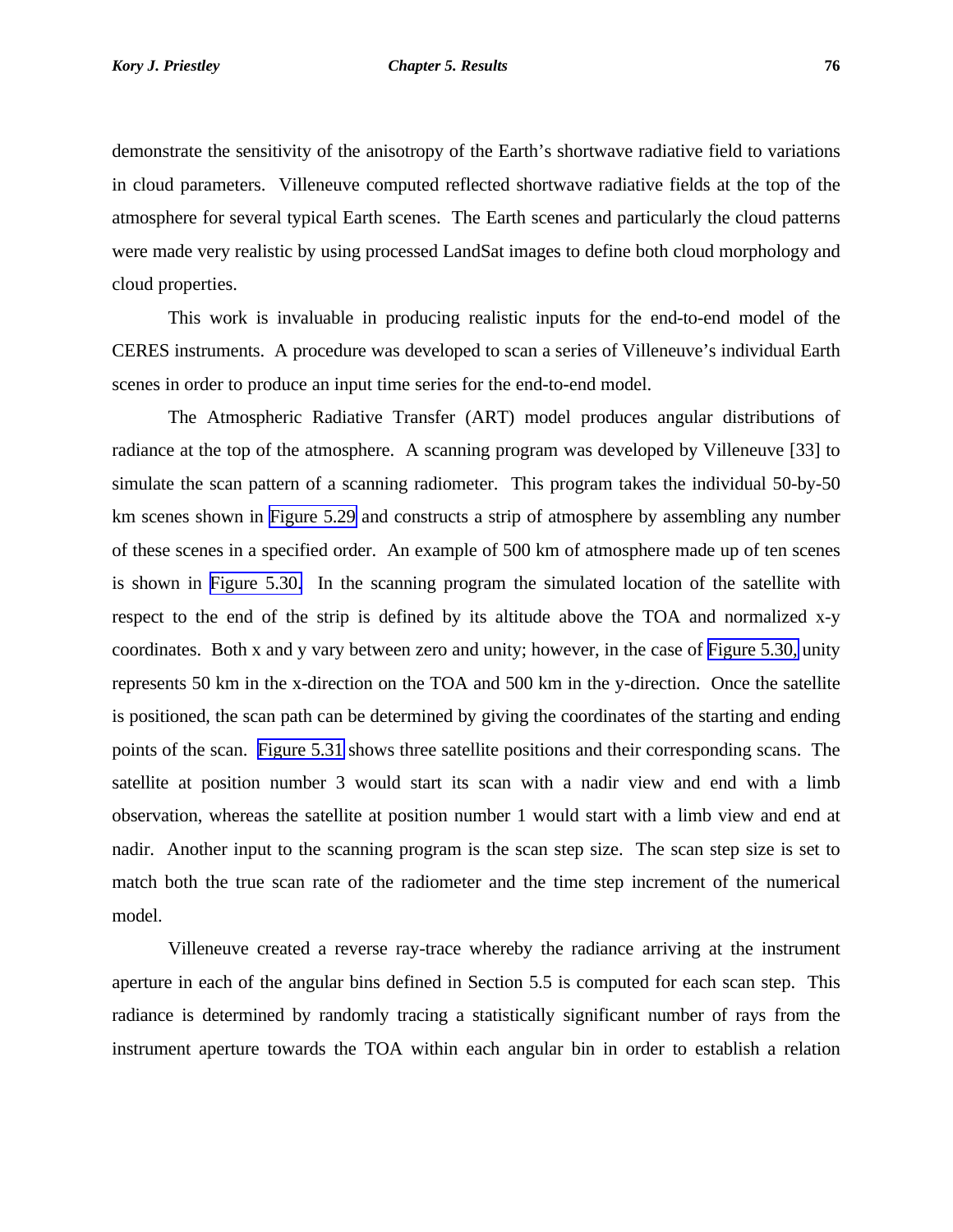between the radiative field leaving the TOA and that arriving at the instrument. The TOA has been discretized into 1-km cells, and for each TOA cell, the angular distribution of solar radiation leaving the TOA is known. Hence, when the ray hits a TOA cell, its angle of incidence is determined and a connection is established between the radiance leaving the TOA cell in the direction of the incoming ray and the radiance incident upon the instrument aperture in the angular bin within which the ray was emitted. Once a sufficient number of rays has been traced for one angular bin, the radiance arriving at the aperture associated with a given bin is simply the average of the radiances associated with each of the traced rays. The radiance at the aperture is then converted into power.

For each scan step, the scanning program provides an angular distribution of power at the aperture which serves as the radiative input to the instrument end-to-end model. The spatial distribution of absorbed energy on the detector is determined from the angular distribution of power at the aperture. The response of the sensor is then computed using the end-to-end model. Since the scan step corresponds to the time step of the electrothermal model, the radiative input to the model can be updated at every time step. This process simulates very accurately a continuous scan across an Earth scene since the time step is very small, 1 ms.

Once the time series of instrument output has been obtained, the time series of measured radiances is recovered utilizing Eq. 5.2 and the coefficients determined in Sections 5.3.2.1 through 5.3.2.5.

#### **5.9.1 Field-of-view optimization**

The optical field-of-view covers a TOA patch that is largely nonhomogeneous due to both cloud composition and Earth surface type. The CERES operational data processing algorithms replace the actual spatial distribution of emitted radiance within an instantaneous footprint with that of an equivalent blackbody source. This results in the question of how best to define the footprint to use in the operational algorithms.

In order to attempt to answer this question, a study was conducted using Villeneuve's Atmospheric Radiative Transfer model in conjunction with the completed end-to-end model.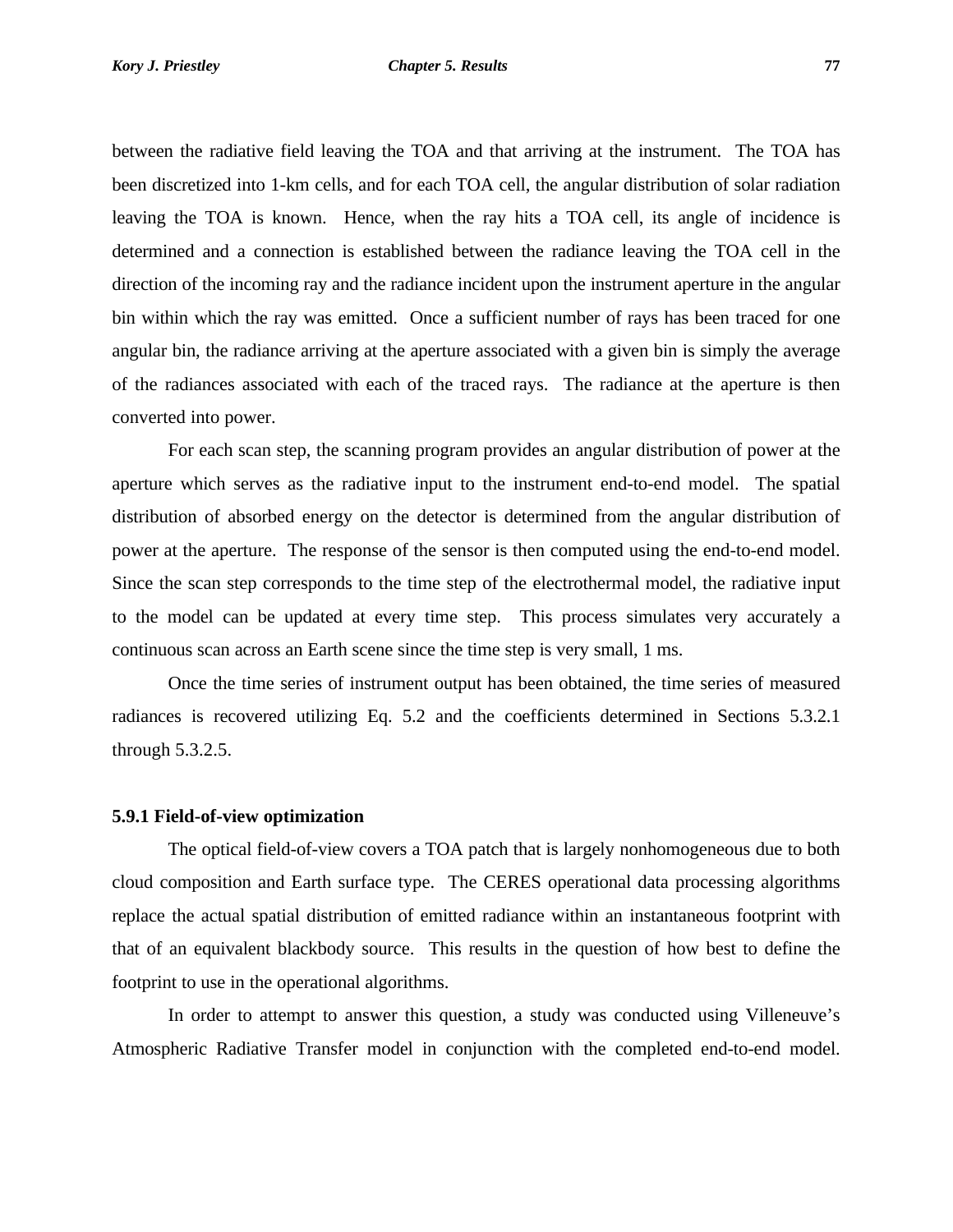Villeneuve's model was used to generate a 500-km TOA patch which was subsequently scanned by the end-to-end model to determine the amount of energy which arrives at the active detector as a function of time. In Section 5.3.2.1 a direct relationship was established between the power arriving at the active detector and the aperture radiance for a full-field, uniform calibration source. Of course, operationally such scenes do not exist. The filtered radiance recovered by Eq. 5.2 is the integrated full-field radiance weighted by the optical point spread function.

**It is desired to determine an effective field-of-view, and thus a footprint, such that the corresponding optical point spread function has a normalized throughput value of either unity or zero, depending on whether the source is inside or outside the effective fieldof-view.** In order to determine the optimal effective field-of-view a procedure was devised such that the TOA patch generated by the Atmospheric Radiative Transfer model was scanned from the three satellite locations indicated in [Figure 5.31.](#page-17-0) Ten different effective fields-of-view were defined, each based on one of the contour lines of the OPSF shown in [Figure 5.17.](#page-3-0) The radiance values in each discretized field-of-view solid angle, Ω, were multiplied by either unity or zero depending on whether or not  $\Omega$  was inside or outside the defined effective field-of-view contour line. By repeating this for all of the full-field  $\Omega$  values the average effective field-of-view radiances were determined for each of the approximately 500 footprints of the TOA patch. A ratio was then formed of this average radiance at each footprint to the actual power arriving at the detector. This ratio is plotted as a function of TOA position in [Figure 5.32.](#page-18-0) The actual power arriving at the detector is due to the actual scene, not just to the discretized field-of-view solid angles within the effective field-of-view. [Figure 5.32](#page-18-0) displays these ratios as a function of TOA position for three effective fields-of-view, the 90-percent, 50-percent, and ten-percent contour lines of the optical point spread function. Ideally, this ratio should approach a constant value as the optimal field-of-view size is reached. Inspection of this figure shows large variations in the ratios of the 10- and 90-percent contour lines. To determine which of the ten effective fields-ofview most closely approximates the ideal, the standard deviation of the ratio values shown in [Figure 5.32](#page-18-0) was determined for each. These values were then plotted against the value of the contour line with the expectation that a minimum value would be observed. [Figure 5.33](#page-19-0) presents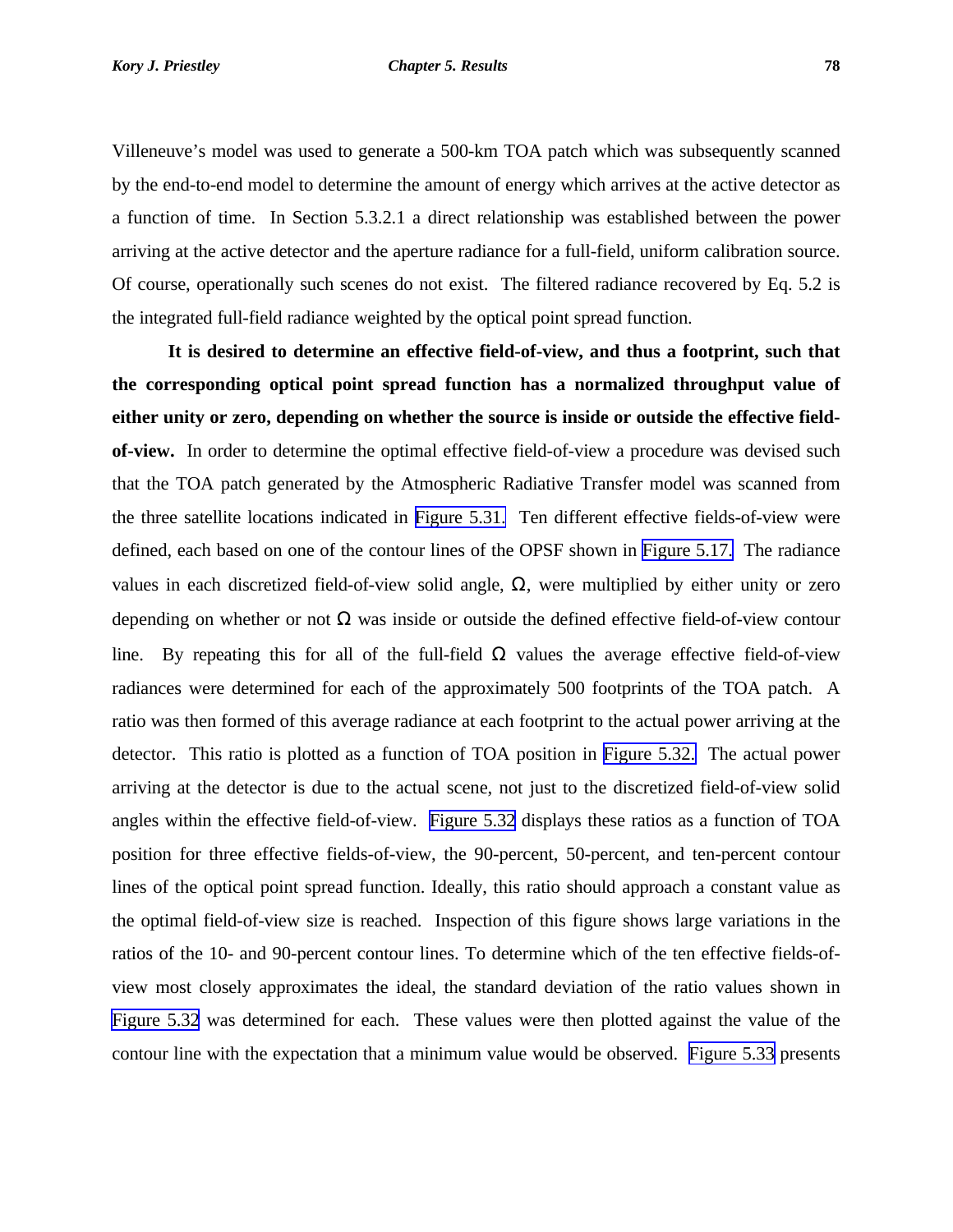these results. From this figure it is clear that the optimal field-of-view is somewhere between the 40- and 50-percent contour lines. Further, this result is independent of the satellite orbital location in the simulations. Stated differently, if an instantaneous footprint size were to be defined such that a single uniform radiance could be assigned within it which best described the average actual radiance arriving at the aperture from the full field-of-view, the footprint size would be defined by the (approximately) 40-percent contour line of the optical point spread function.

#### **5.10 CERES Pathfinder Experiment**

The CERES operational data processing algorithms will merge higher spatial resolution imager data with lower spatial resolution broadband CERES data. The cloud imagers which will be used with the CERES data include the Visible Infra-Red Scanner (VIRS, 2-km resolution) on the TRMM platform and the Moderate Resolution Imaging Spectrometer (MODIS; 0.25-, 0.5-, and 1.0-km resolution) on the EOS-AM and EOS-PM platforms.

As part of NASA's CERES Pathfinder Experiment, CERES-like algorithms are being developed and tested using data from the NOAA-9 Advanced Very High Resolution Radiometer (AVHRR), High-Resolution Infra-Red Radiometer Sounder (HIRS/2), and Earth Radiation Budget Experiment (ERBE) instruments as surrogates for anticipated CERES broadband radiometric data. The convolution of data from the AVHRR, HIRS/2 and ERBE instruments provides a unique data set with which to study ways to improve scene identification for inversion of ERBE, and in the future CERES, broadband radiance measurements to TOA fluxes. A complete discussion of the Pathfinder experiment is given in reference 70.

The key to convolving the high-resolution imager data with lower-resolution ERBE and CERES data is knowledge of the dynamic instrument point spread function. The point spread function is used to weigh the higher-resolution imager data over the footprint of the ERBE and CERES instruments. This weighting is accomplished through the use of a grid, as described in Section 5.6.1. For ERBE, measurements of the dynamic instrument PSF were not taken during radiometric calibration. As a substitute, a theoretical point spread function based upon a true first-order system has been generated.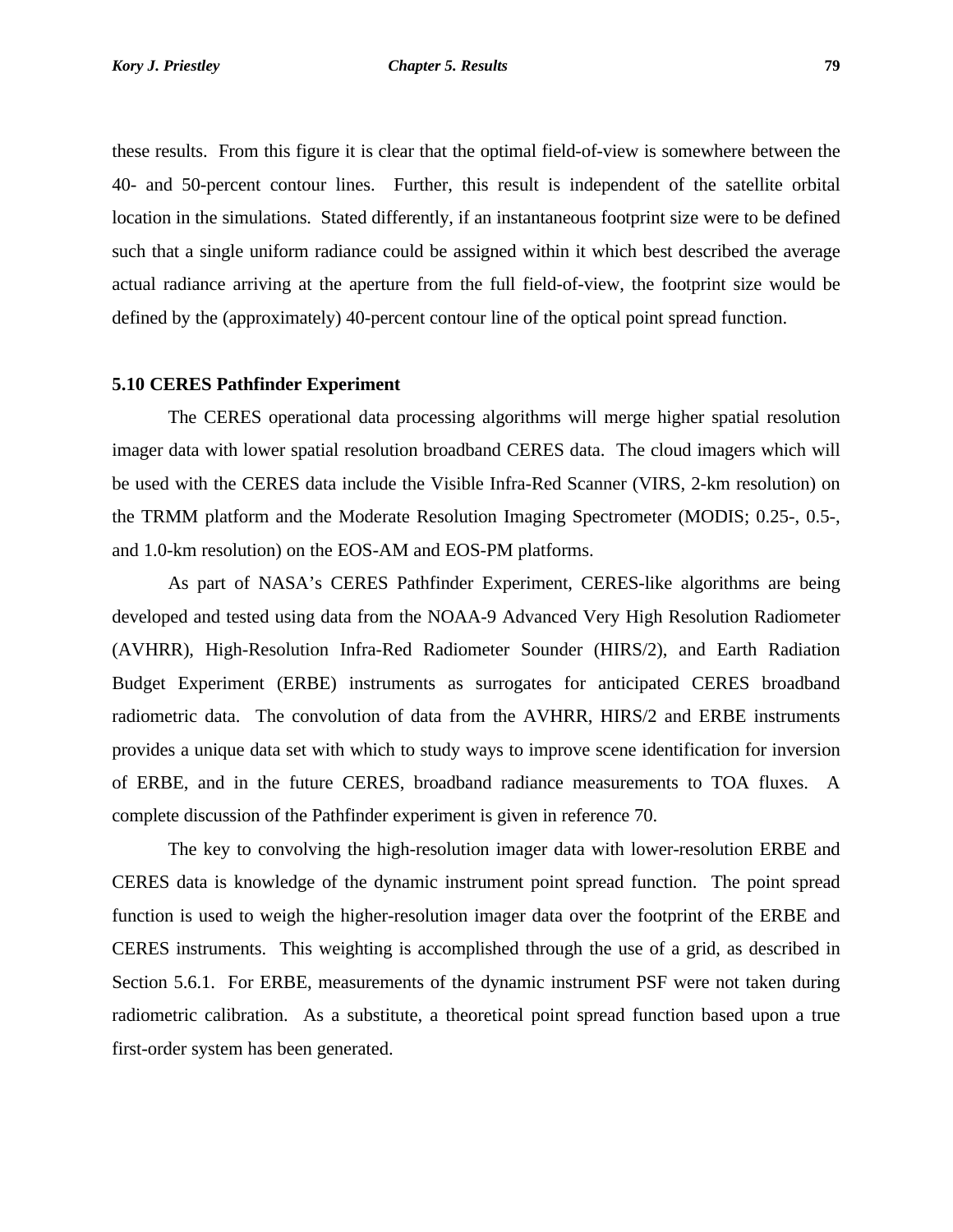This section reports the results of a study to assess the sensitivity of varying the shape of the PSF on the final calculated TOA fluxes. To bound the problem the two extreme weightings of the PSF were defined and implemented in the standard algorithms used in the Pathfinder experiment. By varying only the weightings of the PSF, the sensitivity of the resulting TOA fluxes to PSF shape may be directly assessed. As stated previously the three-dimensional point spread functions are transformed into 16-by-16 equiangular arrays, where each angular bin contains the weighting of the PSF over a particular solid angle. The two extreme weightings in this methodology would be to create a large, uniform PSF, and a small, uniform PSF. This was implemented by weighting all of the 16-by-16 elements in the array with the value of 1/256 in the former case and by weighting the four central bins with a value of one-fourth in the latter case. These weightings may be seen in [Figure 5.34.](#page-20-0)

Using these two PSF weightings, TOA fluxes were calculated for a standard hour of ERBE shortwave and longwave data product. One hour of data is approximately 2/3 of an orbit and corresponds to 32044 single-sample footprints. Although this number of data points is probably not statistically significant to assess the sensitivity across all combinations of scene type, the results do provide an adequate indication of the trend. Results from this study are given in Tables [11](#page-10-0) through [14](#page-13-0) along with Figures [5.35](#page-21-0) and [5.36.](#page-22-0) Tables [11](#page-10-0) and [12](#page-11-0) display the overall footprint counts for cloud and geotype categories, respectively, for each weighting of the PSF. By comparing the last rows and last columns of each of these tables it is possible to see the influence which weighting the point spread function differently has on scene and cloud category classification. [Table 12](#page-11-0) indicates that the listed geotype classifications are relatively unaffected by the weighting of the PSF. This is as anticipated since geophysical features are large relative to a single satellite footprint. [Table 11](#page-10-0) on the other hand, indicates that the cloud classification is highly dependent upon the weighting of the PSF. This is also as anticipated since cloud spatial distributions may vary widely on the scale of a single footprint. The implication of Tables [11](#page-10-0) and [12](#page-11-0) is that any differences which are present as a result of the different weighting of the PSFs are due to cloud category misidentification.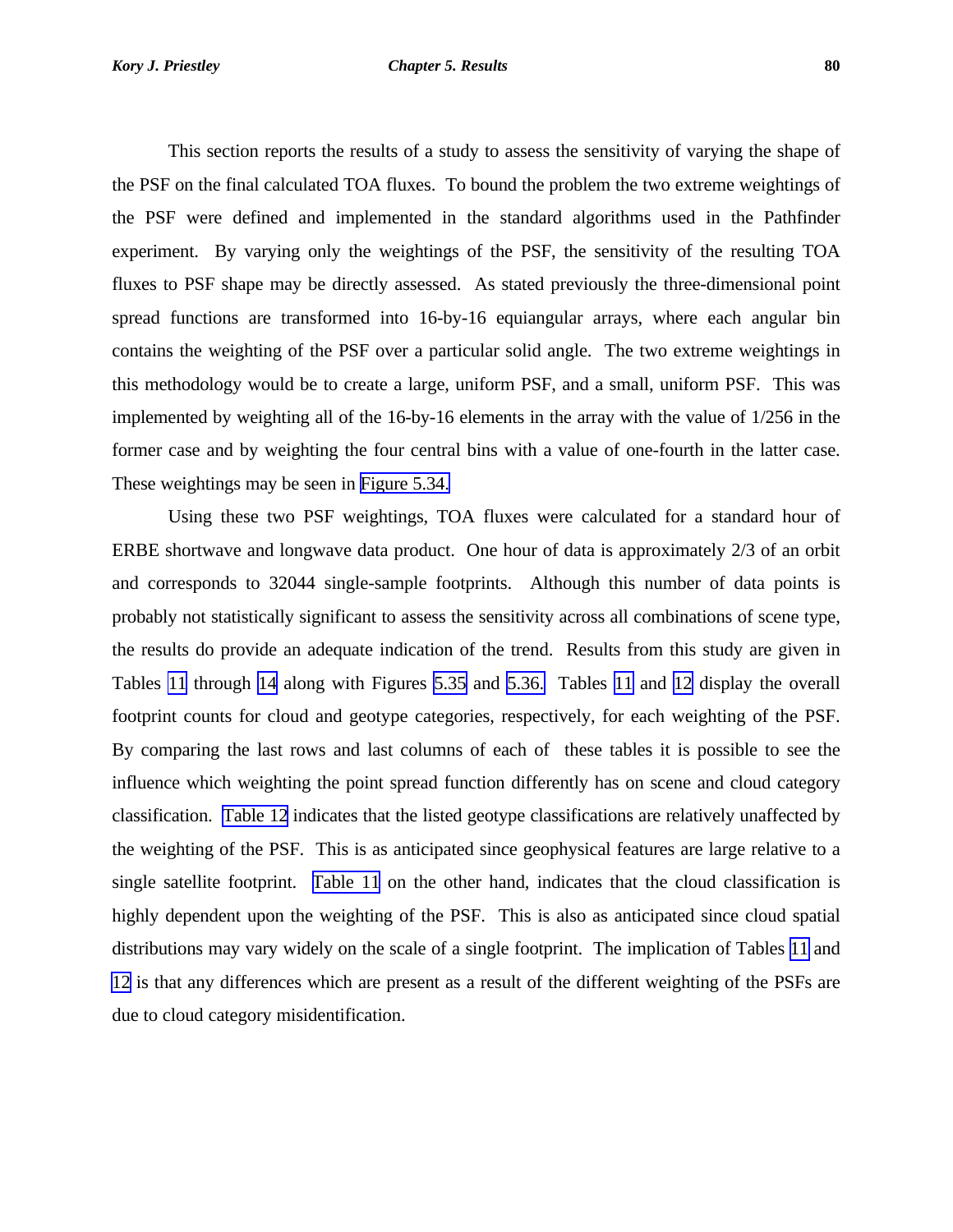#### **5.10.1 Shortwave results**

[Table 13](#page-12-0) presents the tabulated results of the comparison between the two weightings of the PSF for the ERBE shortwave channel. Specifically it presents the mean differences between the calculated TOA fluxes, the standard deviation of these differences and the number of footprints used in these statistics. The data are classified according to cloud category. For example, looking at the statistics in the upper left corner of the table where both the column and row are labeled clear sky, there were 4,447 footprints when both weightings of the PSF agreed that the sky was clear, of these samples the mean differences between the two weightings (16-by-16 and two-by-two) was -0.05  $Wm^{-2}$ , and the standard deviation about this mean was 3.20  $Wm^{-2}$ . If statistically significant numbers of samples were taken for every combination of cloud category, the mean differences and their standard deviation would increase moving away from the diagonal. A systematic error is suggested by the distribution of positive and negative mean values in the table. The mean values which appear below the diagonal all have a negative value as opposed to a positive value of approximately the same magnitude above the diagonal. This is a direct reflection of the importance of properly identifying and quantifying cloud cover in the shortwave spectrum. By analyzing the data globally, that is by comparing the data independent of cloud cover, the statistics produce a mean difference value of -0.504 Wm-2 with a standard deviation of 15.124 Wm<sup>-2</sup>. This suggests that not using the correct weighting of the PSF for the shortwave spectrum does not lead to significant errors in calculating the mean TOA flux globally; however, it does significantly increase the uncertainty. On a regional, or cloud-based, scale significant errors may be introduced, as large as  $30 \text{ Wm}^2$ , by using the wrong weighting of the PSF for the shortwave channel due to the strong anisotropy of reflected shortwave energy. These errors are very large considering that on average the reflected shortwave energy is on the order of 100 Wm- $2<sup>2</sup>$ , as seen in [Figure 1.1.](#page-0-0)

#### **5.10.2 Longwave results**

[Table 14](#page-13-0) presents the results for the longwave ERBE channel. Inspection of this table reveals results which are drastically different from those for the shortwave channel. The mean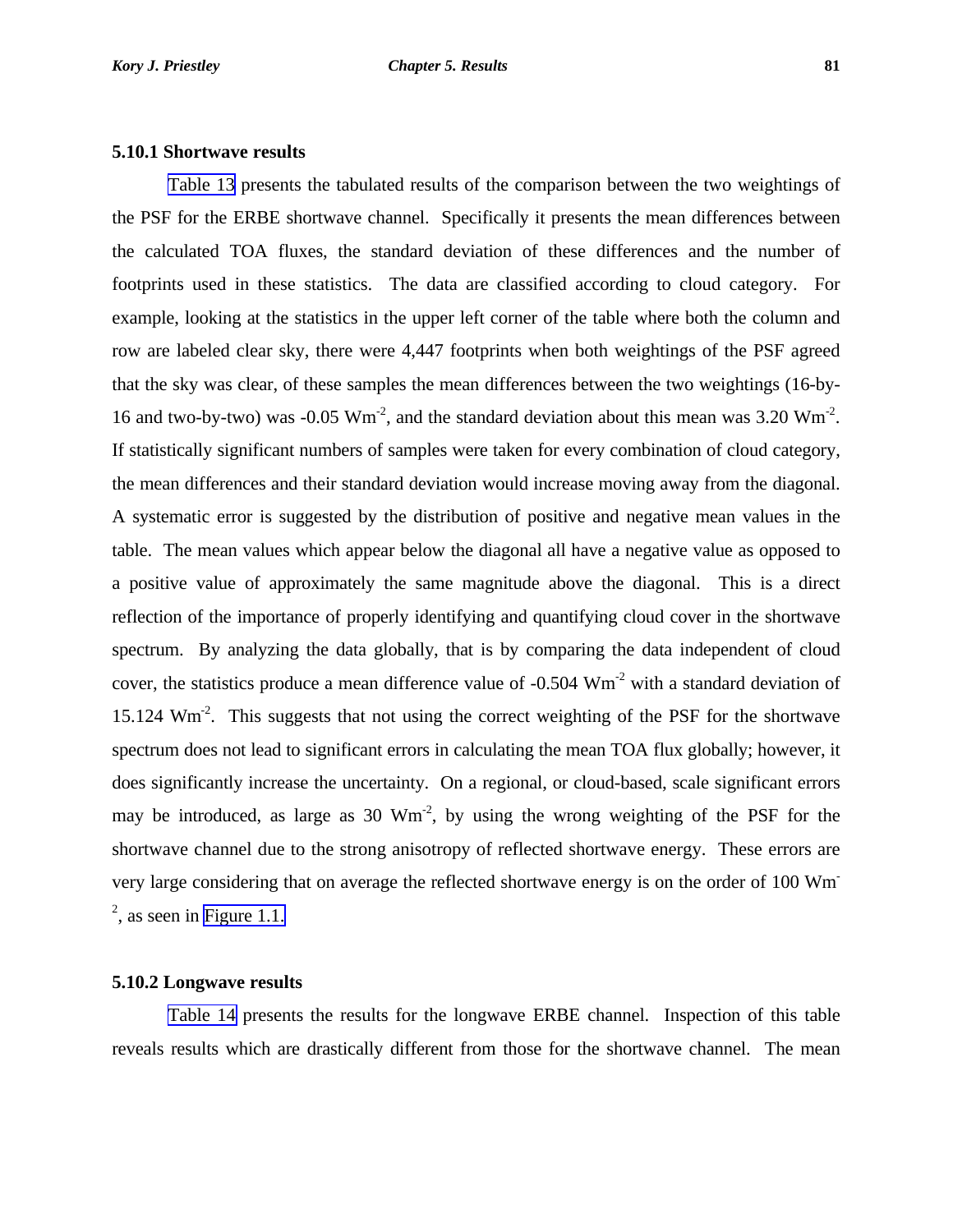differences for the two weightings are all less than  $0.75 \text{ Wm}^2$  regardless of how different the cloud classifications are for the same geo-located area. In addition the standard deviations are an order of magnitude less than those seen for the shortwave channel. This is anticipated since the Earth-emitted longwave energy does not have the same problems with anisotropy as does the shortwave channel. Looking at these data on a global scale, the mean difference was calculated to be  $-0.105$  Wm<sup>-2</sup> with a standard error of 0.7096 Wm<sup>-2</sup>.

## **5.11 Autoregression Analysis**

The fundamental premise of an autoregressive model is that a process, represented by a time series  $x_i$ , can be modeled based on the previous values of this process. Thus, it is assumed that the time series is at least partially deterministic.

For the current effort an initial attempt has been made to predict the change in value of radiance arriving at the detector at time t, based upon the instrument output from previous time steps. The value of radiance arriving at the detector may be determined by continually summing the changes in arriving radiance which occur over a discrete time step,  $\Delta t$ . We can write

$$
\tilde{L}(t) = \tilde{L}(t-1) + \Delta L(t) , \qquad (5.26)
$$

and

$$
\Delta \tilde{L}(t) = A_1[m(t) - m(t-1)] + A_2[m(t-1) - m(t-2)] + ... + A_n[m(t-(n-1)) - m(t-n)] ,
$$
\n(5.27)

where  $\tilde{L}$  is the value of radiance at time t (Wm<sup>-2</sup>sr<sup>-1</sup>),  $\Delta \tilde{L}$  is the change in radiance between time steps t-1 and t, the m's are instrument output in counts at times t, t-1,...t-n, and the  $A_i$ 's are coefficients which convert counts into radiance ( $Wm<sup>-2</sup>sr<sup>-1</sup>/count$ ). Equation 5.27 is referred to as an autoregressive model of order n.

In order to solve for the  $A_i$ 's, we introduce the vectorial notation, with N greater than the order n,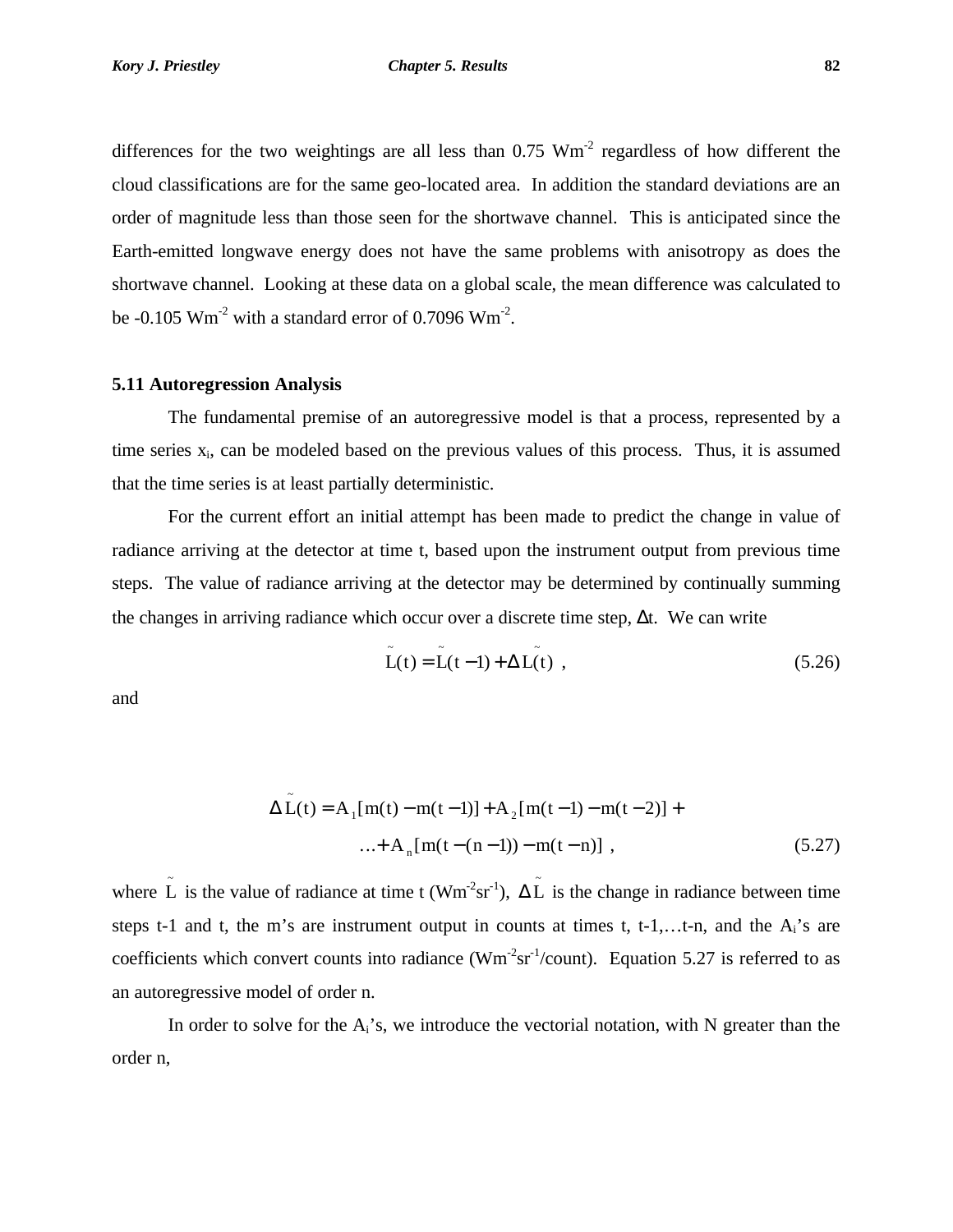$$
\begin{bmatrix}\n\Delta \tilde{L}_{t} \\
\vdots \\
\Delta \tilde{L}_{t-N\Delta t}\n\end{bmatrix} = \begin{bmatrix}\nm_{t} - m_{t-\Delta t} & \dots & m_{t-(n-1)\Delta t} - m_{t-n\Delta t} \\
\vdots & \vdots & \ddots & \vdots \\
\vdots & \vdots & \ddots & \vdots \\
m_{t-N\Delta t} - m_{t-(N-1)\Delta t} & \dots & m_{t-(N-n-1)\Delta t} - m_{t-(N-n)\Delta t}\n\end{bmatrix} \begin{bmatrix}\nA_{1} \\
\vdots \\
A_{n}\n\end{bmatrix} = \begin{bmatrix}\nD\n\end{bmatrix} \begin{bmatrix}\nA_{1} \\
\vdots \\
A_{n}\n\end{bmatrix},
$$
\n(5.28)

or

$$
[L] = [D][A]. \tag{5.29}
$$

The quantity N can be equal to n, but the accuracy of the determined coefficients will increase with increasing N, since N represents the number of points which are going to be averaged. The random noise included in the time series  $m_i$  will be reduced by use of the average with N sufficiently large. The order of the matrix  $D$  is  $(N+1)n$ ; that is, the matrix  $D$  is not square. Therefore, in order to obtain the coefficients  $A_i$  the following technique is used. The first step is to multiply Eq. 5.28 by the transpose of matrix D, from which we obtain a square matrix for the system,  $D^{T}D$ ,

$$
[D]^{T}[L] = [D]^{T}[D][A] . \t(5.30)
$$

 For the second step, the coefficients are obtained by multiplying Eq. 5.30 by the inverse of the square matrix  $D<sup>T</sup>D$  such that

$$
[A] = ([D]^{T} [D])^{-1} [D]^{T} [L]. \qquad (5.31)
$$

Autoregressive models have extremely high frequency resolution, independent of the sampling interval, because the calculation of the coefficients in the autoregressive model takes into account this sample interval, through the values of the time series used in Eq. 5.28. There are also significant disadvantages in using this technique. The largest of these is the problem of determining the model order n which provides the most accurate answers. This order must be decided upon before the analysis is begun. If the order is not sufficiently high the resulting spectrum estimates add nonexistent components to the true signal content. Determination of model order requires subjective judgment based on experience [71].

In the current effort n was assigned a value 4 and N set at one of two discrete levels, 5 or 12, resulting in two sets of values for the coefficients  $A_i$ . Additionally, the spectra of the time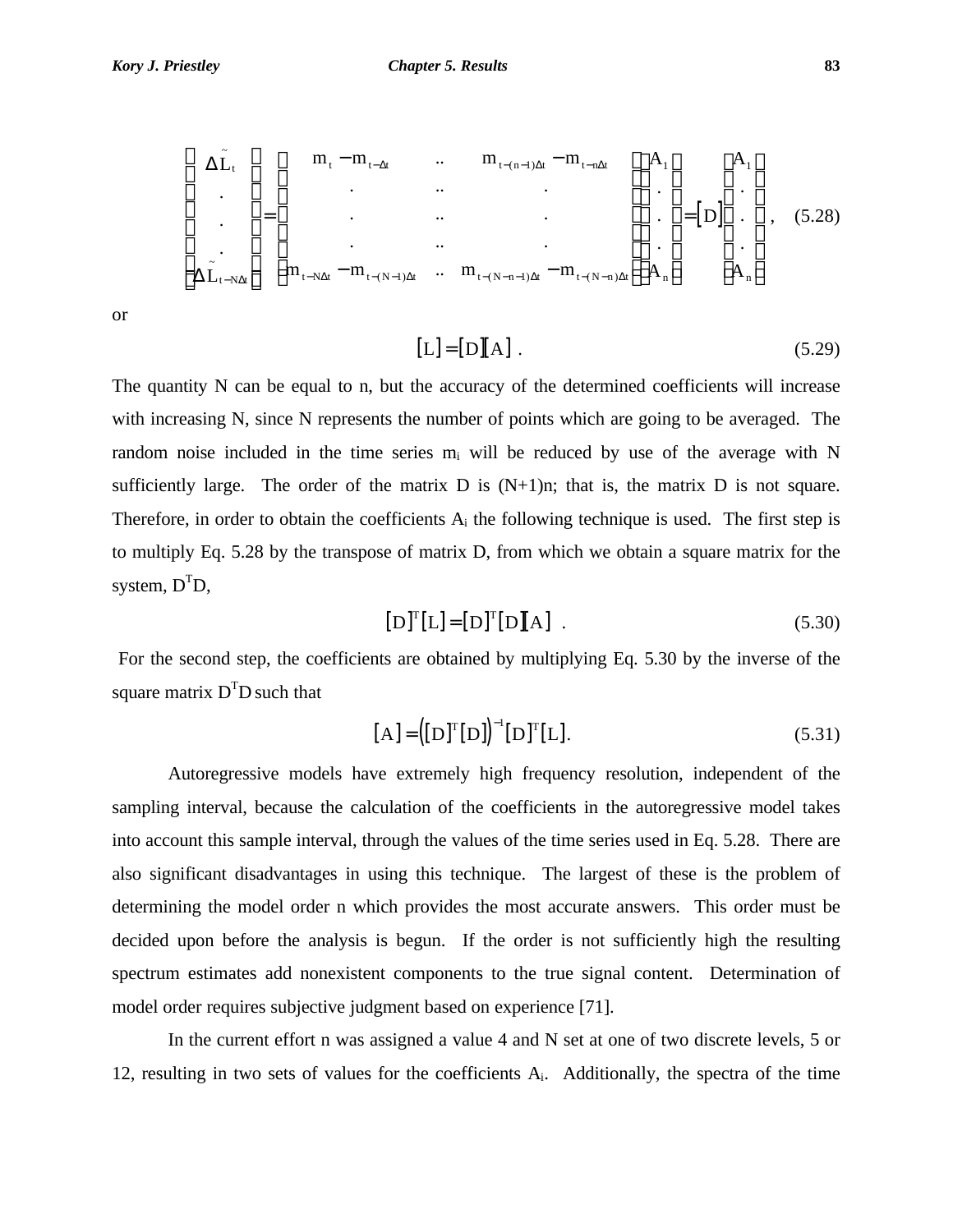series of incident radiance, the left-hand side of Eq. 5.30, was set at one of three discrete levels, 10, 20 or 30 Hz. The use of discrete frequencies allows the influence of the conditioning electronics to be sampled. In all, four sets of  $A_i$  coefficients were determined, and their values are presented in [Table 15.](#page-14-0)

Results of this preliminary study indicate that attenuation of the output signal at elevated frequencies due to the presence of the four-pole bessel filter was the overriding source of error in the attempt to recover the input signal utilizing the autoregressive technique. The autoregressive model recovered incident radiances with an accuracy of greater than 99.9 percent for cases when the spectral content of the sampled scene matched that of the scene used in the determination of the coefficient values  $A_i$ . Errors in recovered radiance were significantly greater when scenes whose spectra differed from the original scene were viewed. In fact, the errors in the recovered radiance were well correlated the bode diagram curve labeled "Instrument" presented in Figure [5.26\(a\).](#page-12-0)

By correlated it is meant that if a 10 Hz signal was utilized as the input for determining the coefficients Ai, then attempting to recover an input signal of 1 Hz led to an over prediction of about 20 percent. This is explained by the fact that the output of a 10 Hz signal is attenuated by approximately 1.6 db from that of a slowly varying signal, while a 1 Hz signal is attenuated by very nearly 0 db from that of a slowly varying signal of the same peak-to-peak value, as seen in [Figure 5.26\(a\).](#page-12-0) For the current effort slowly may be defined as less than 1 Hz since there is negligible attenuation in the output signal for input scenes of less than 1 Hz. In general however, the term slowly is defined by the transfer function for a given system. In summary, the magnitude of the output signal for a 10 Hz scene is only 83-percent of that for a slowly varying signal of the same peak-to-peak magnitude, while the output for a 1 Hz scene is essentially identical to that of a slowly varying scene of the same peak-to-peak magnitude. This means that the recovered radiance should over or under predict the actual incident radiance by the ratio of the attenuated output signal of the current scene to the attenuated output signal for the scene used to define the coefficients,  $A_i$ . In the current scenario this ratio is 1.0/0.83, or an overprediction by a factor of 1.20. Similarly, if the set of coefficients derived for a 10 hz scene were utilized to recover an